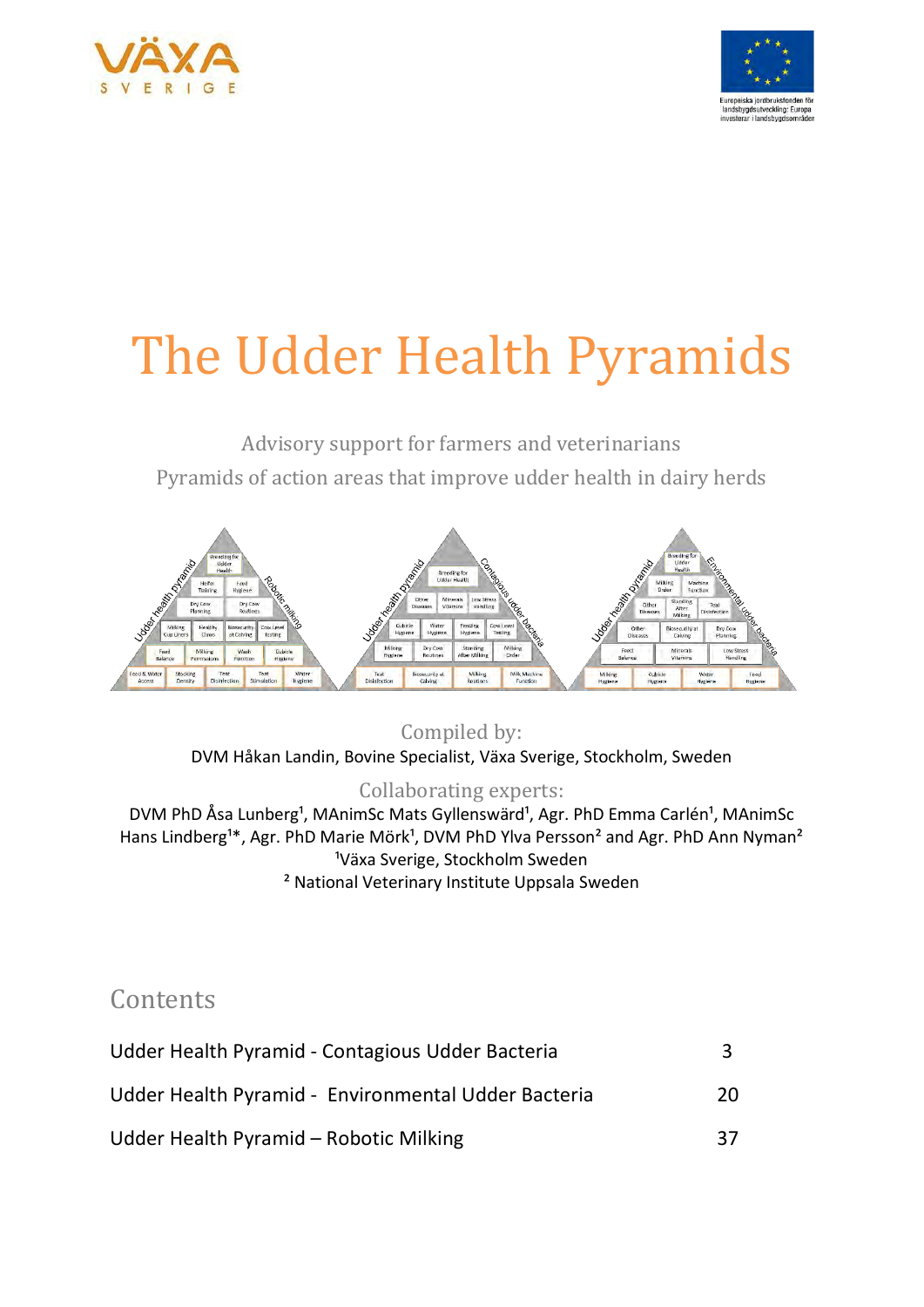

#### Herd Health Actions for Better Udder Health

Herd health actions for improved udder health will be principally different to traditional health care for clinically sick animals. Udder health is, in fact, rather about overall animal health and welfare. The udder of a milking cow is more burdened than most other bodily functions and, therefore, should be regarded as the cow's shock organ. This means that any negative load on the cow, such as stress, under-feeding or infection, results in an increased incidence of both clinical (visible) and sub-clinical (invisible with an elevated somatic cell count; SCC) mastitis. Even a mild udder disorder is of great significance to the farmer, as any grade of inflammation in the udder has a potentially huge negative effect on milk yield. Therefore, a signaling system which accurately and early detects also sub-clinical signs of udder health disorders in the cow is required.

A cow functions and thrives at her very best if she has a healthy udder with a constant SCC level below 100,000 cells/ml of milk. Cows with SCC levels below 50,000 are the ones that have the highest yield, and almost never suffer from mastitis. Today the most common SCC level of Swedish cows is in fact, regardless of breed and age, steady at between 20,000 and 50,000 cells/ml. However, average bulk tank milk SCC (BTSCC) in Sweden is well above 200,000 cells/ml, suggesting that many cows still have an increased SCC and that herd actions for better udder health often are well needed.

**Use the udder health pyramid that best fits your herd**. If the herd is using an automatic milking system, the robotic milking pyramid should be used. If the herd is conventionally milked, chose pyramid from bacteriological sampling of mastitis cases – the pyramid for contagious udder bacteria if staphylococci and contagious streptococci are common, or otherwise the pyramid for environmental udder pathogens.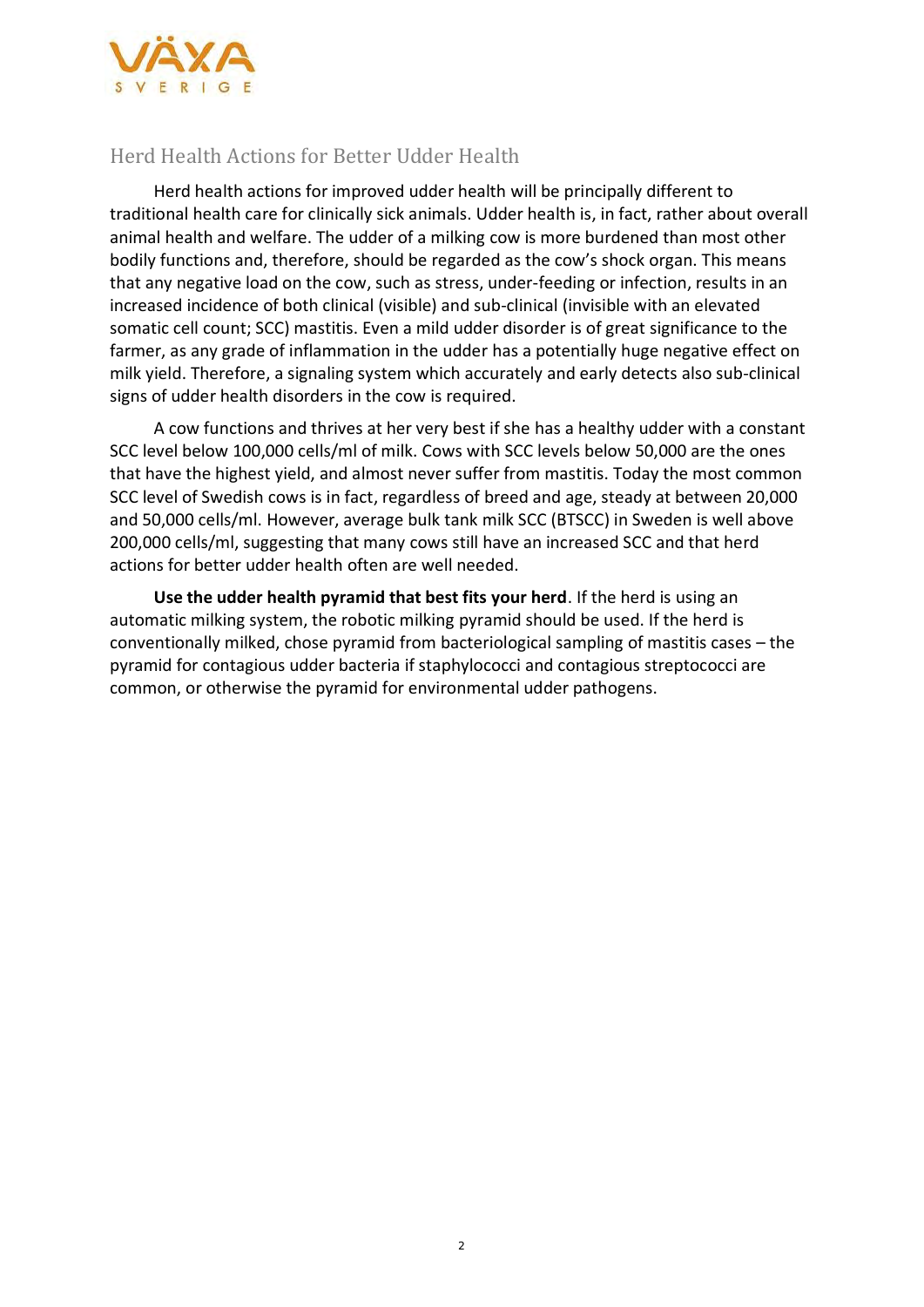



Contagious udder bacteria are spread from cow to cow via direct or indirect contact, most often at the time of milking.

There are 16 different management areas to focus on. The areas are distributed on 4 levels depending on their effect on udder health and somatic cell count, as per the pyramid above. Management actions can affect udder health both on the cow and at herd level.

# **Start from the base and work upwards towards the goal of ≤ 150,000 in herd average BTSCC.**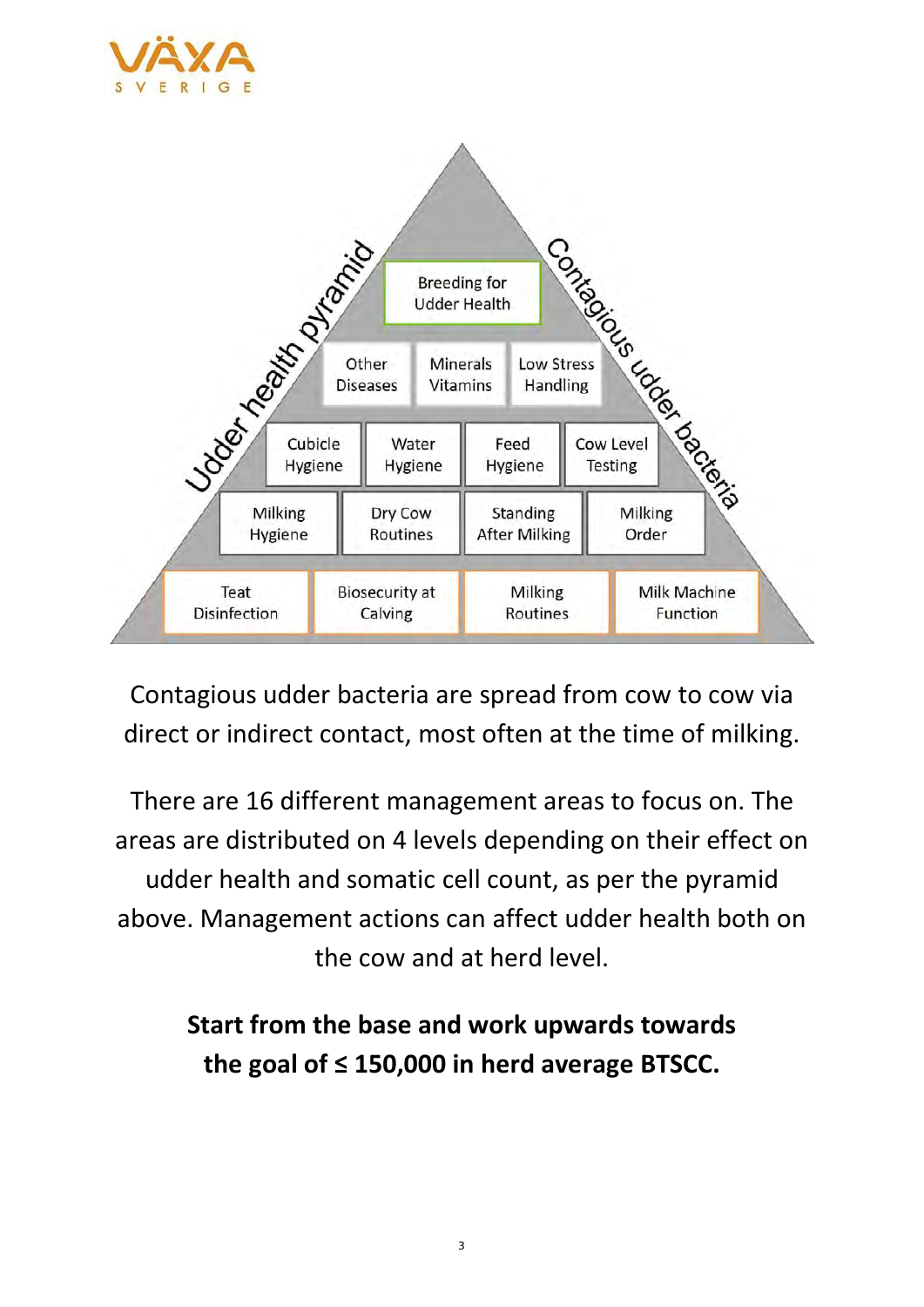

# **Post-milking Teat Disinfection**

#### **How to succeed**

- 1. Use a teat dip rather than a teat spray
- 2. Use a disinfectant with iodine if you have problems with streptococci and staphylococci
- 3. Dip or spray immediately after removal of the cluster unit
- 4. Wash/rinse the bottle/equipment daily
- 5. Make sure the teat disinfectant does not freeze
- 6. Use a teat dip with UV-protection during summertime

#### **Common mistakes**

- The teats are not completely dipped or sprayed
- The teat disinfectant is too diluted
- The teat disinfectant has been stored incorrectly
- The teat disinfectant equipment is not properly cleaned between milkings

| Parameter                   | Target                      | ОK                      | Alarm            |
|-----------------------------|-----------------------------|-------------------------|------------------|
| <b>Method</b>               | Dip                         | Spray                   | <b>None</b>      |
| Teat coverage               | Complete                    | Moderate                | Incomplete       |
| <b>Storage</b>              | Cool, $< +10^{\circ}$ C     | Around 0 <sup>o</sup> C | Risk of freezing |
| <b>Function check</b>       | Weekly                      | Sporadic                | Never            |
| Choice – staphs and strepts | Iodine, $\geq 1,500$<br>ppm | lodine                  | Other            |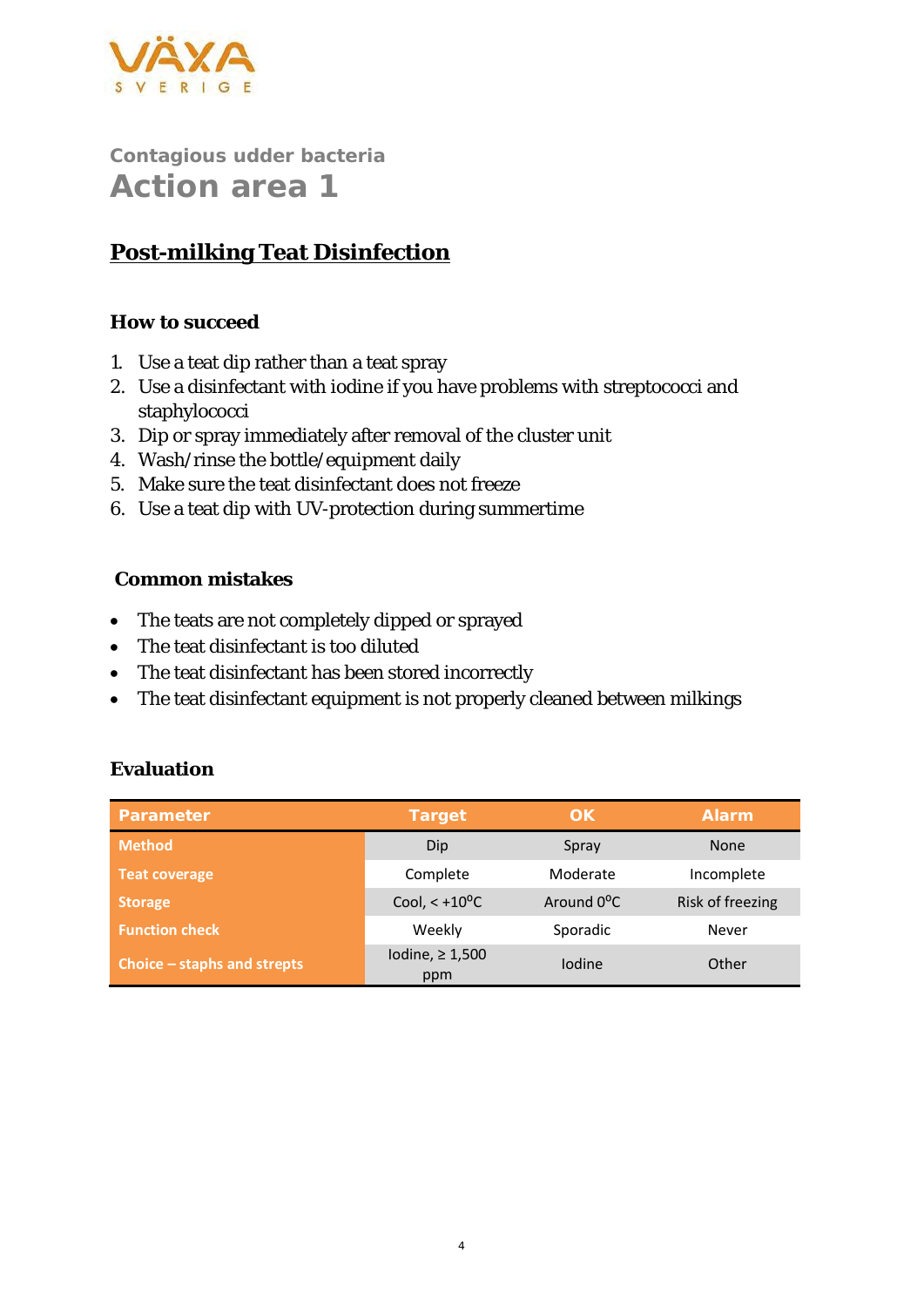

### **Biosecurity at Calving**

#### **How to succeed**

- 1. Group according to udder health at calving
- 2. Use individual calving pens
- 3. Clean the calving pens between each calving
- 4. Separate heifers from older cows during last 3 weeks of pregnancy
- 5. Dry cow treatment according to guidelines
- 6. Perform CMT on fresh cows and culture if CMT  $\geq 3$

#### **Common mistakes**

- Cows calve in a group pen
- Infected cows are housed with healthy cows before calving
- Udder health status of newly calved cows is not evaluated

| Parameter                                            | Target    | OK        | Alarm       |
|------------------------------------------------------|-----------|-----------|-------------|
| New infection rate in newly calved<br><b>COWS</b>    | < 5%      | < 10%     | >15%        |
| Incidence of mastitis treatments                     | 5%        | 10%       | $\geq 20\%$ |
| <b>Calculated BTSCC</b>                              | < 150,000 | < 200,000 | > 250,000   |
| <b>Cleared infections during dry</b><br>period       | 70%       | 50%       | < 30%       |
| <b>Proportion S. aureus infected cows</b><br>in herd | < 5%      | 10%       | 20%         |
| Str. agalactiae at BT* PCR                           | 0         | 0         | Detected    |
| Mycoplasma bovis at BT* PCR                          | 0         | $\Omega$  | Detected    |

#### **Evaluation**

\*BT = Bulk Tank analysis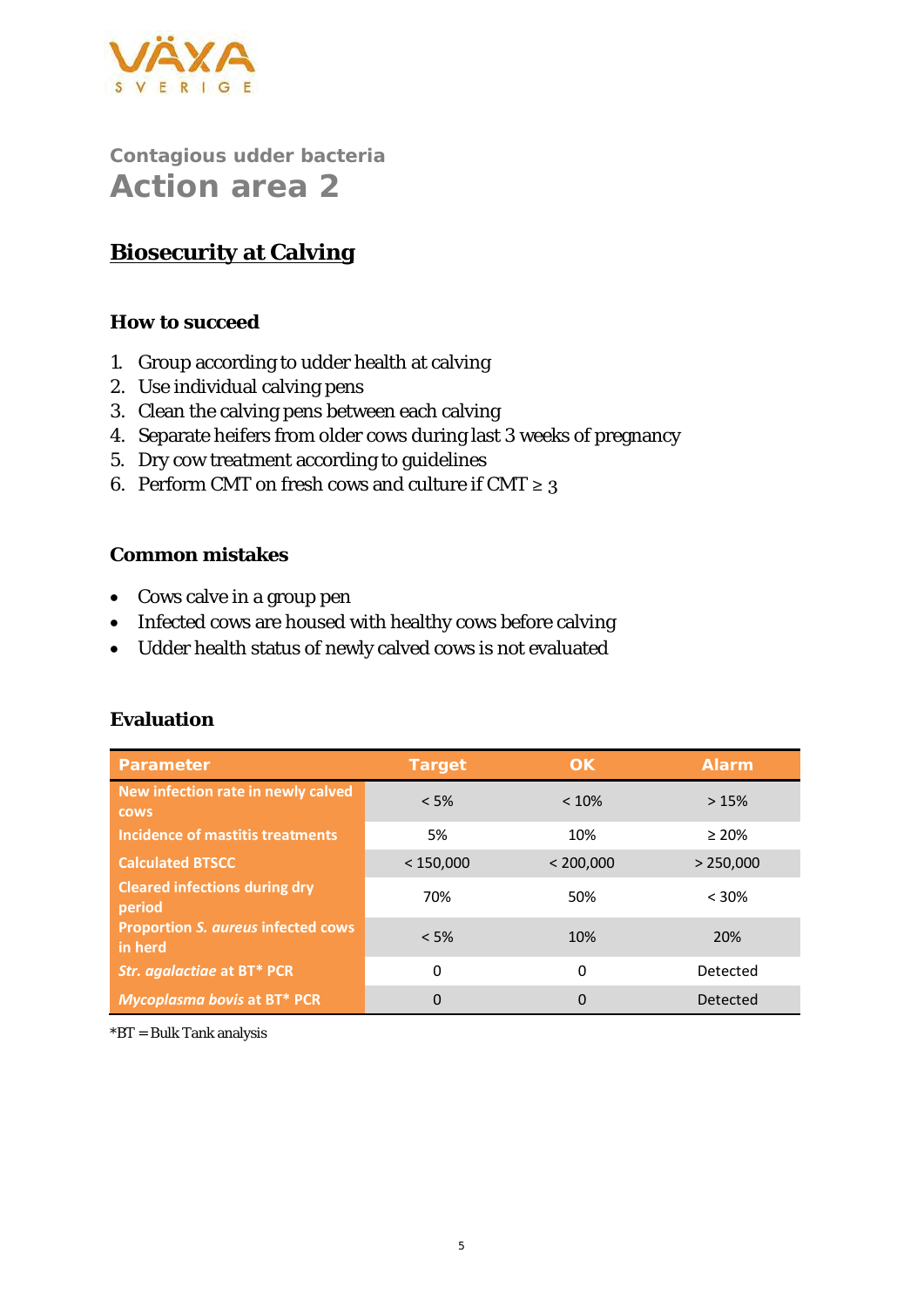

## **Milking Routines**

#### **How to succeed**

- 1. Use the same routine at every milking
- 2. Ensure enough contact time with teats when preparing cows for milking
- 3. Foremilk all teats in a test cup
- 4. Perform a pre-milking routine of a minimum of 60 seconds
- 5. Attach cluster after milk let down
- 6. Do not let air in at any stage of milking

#### **Common mistakes**

- Teat contact-time is too short
- No waiting time (lag-time) to allow for milk let-down after preparation
- Milking routine varies
- Cows are stressed during milking

#### **Evaluation**

| Parameter                              | Target        | OK.               | Alarm                |
|----------------------------------------|---------------|-------------------|----------------------|
| <b>Preparation time, total</b>         | 60-90 sec     | 45-60 sec         | $<$ 45 sec           |
| <b>Teat contact time if 2x milking</b> | 15 sec        | 10 <sub>sec</sub> | $< 10$ sec           |
| Teat contact time if 3x milking        | 30 sec        | 20 sec            | $<$ 20 sec           |
| <b>Bimodal milk let-down</b>           | None          | $\leq 10\%$       | >10%                 |
| <b>Defecation during milking</b>       | <b>Never</b>  | $\leq 10\%$       | >10%                 |
| Time spent in waiting pen              | $\leq$ 45 min | $\leq 60$ min     | $>60$ min            |
| Vacuum drop in milk line*              | < 2           | < 5               | 5 or more            |
| Teat-end vacuum* kPa                   | 36-38 kPa     | 32-40 kPa         | $<$ 32 or $>$ 40 kPa |
| Mouth-piece vacuum <sup>*</sup> % OK   | >75%          | >60%              | $\leq 50\%$          |

\*Milking Time Test with a vacuum logger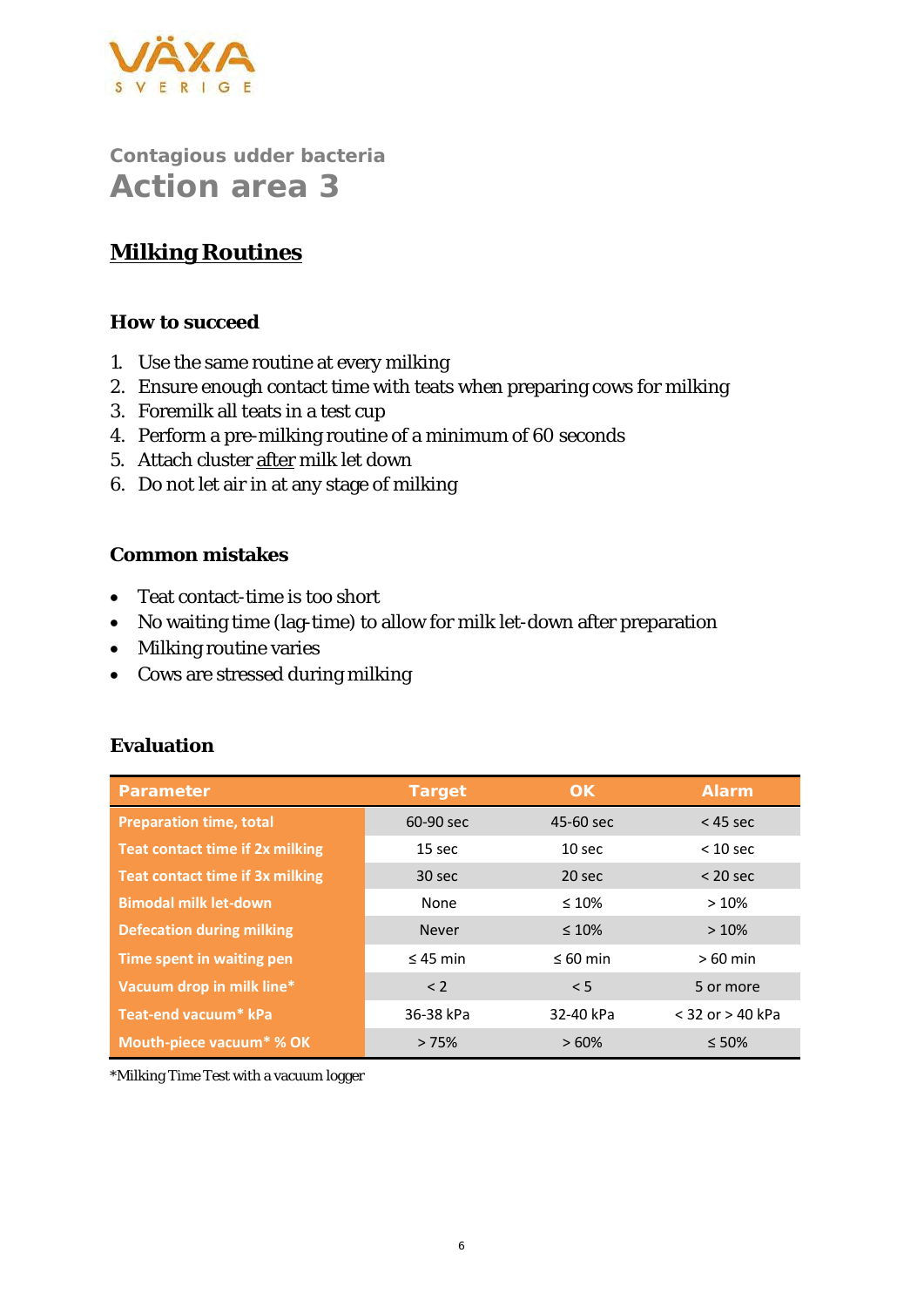

## **Milk Machine Function**

#### **How to succeed**

- 1. Service the machine at least annually
- 2. Change liners at recommended intervals
- 3. Use teat cup liners that fit the cows in your herd
- 4. Use same type of liner in the milking machine for your newly calved cows
- 5. Use milking equipment according to the ISO-norm
- 6. Perform a Milking time test with a vacuum logger

#### **Common mistakes**

- Under-dimensioned milk pipes
- Too many cluster units in relation to plant dimension
- Vacuum-valve function is not checked

#### **Evaluation**

| Parameter                                                   | Target      | OK.          | <b>Alarm</b>         |
|-------------------------------------------------------------|-------------|--------------|----------------------|
| <b>Machine service, agree ISO</b>                           | Every year  | Every year   | < yearly             |
| Liner change after number of<br>milkings (nitrile/silicone) | 2,000/8,000 | 2,500/10,000 | > 2,500/10,000       |
| <b>Machine-on-time</b>                                      | 5 min       | 6 min        | $> 8$ min            |
| Vacuum drop in milk line*                                   | $\leq$ 2    | $\leq$ 5     | 5 or more            |
| Vacuum at teat end*                                         | 36-38 kPa   | 32-40 kPa    | $<$ 32 or $>$ 40 kPa |
| Vacuum in mouthpiece*                                       | 10-15 kPa   | 8-25 kPa     | $< 8$ or $> 25$ kPa  |

\* Milking Time Test with a vacuum logger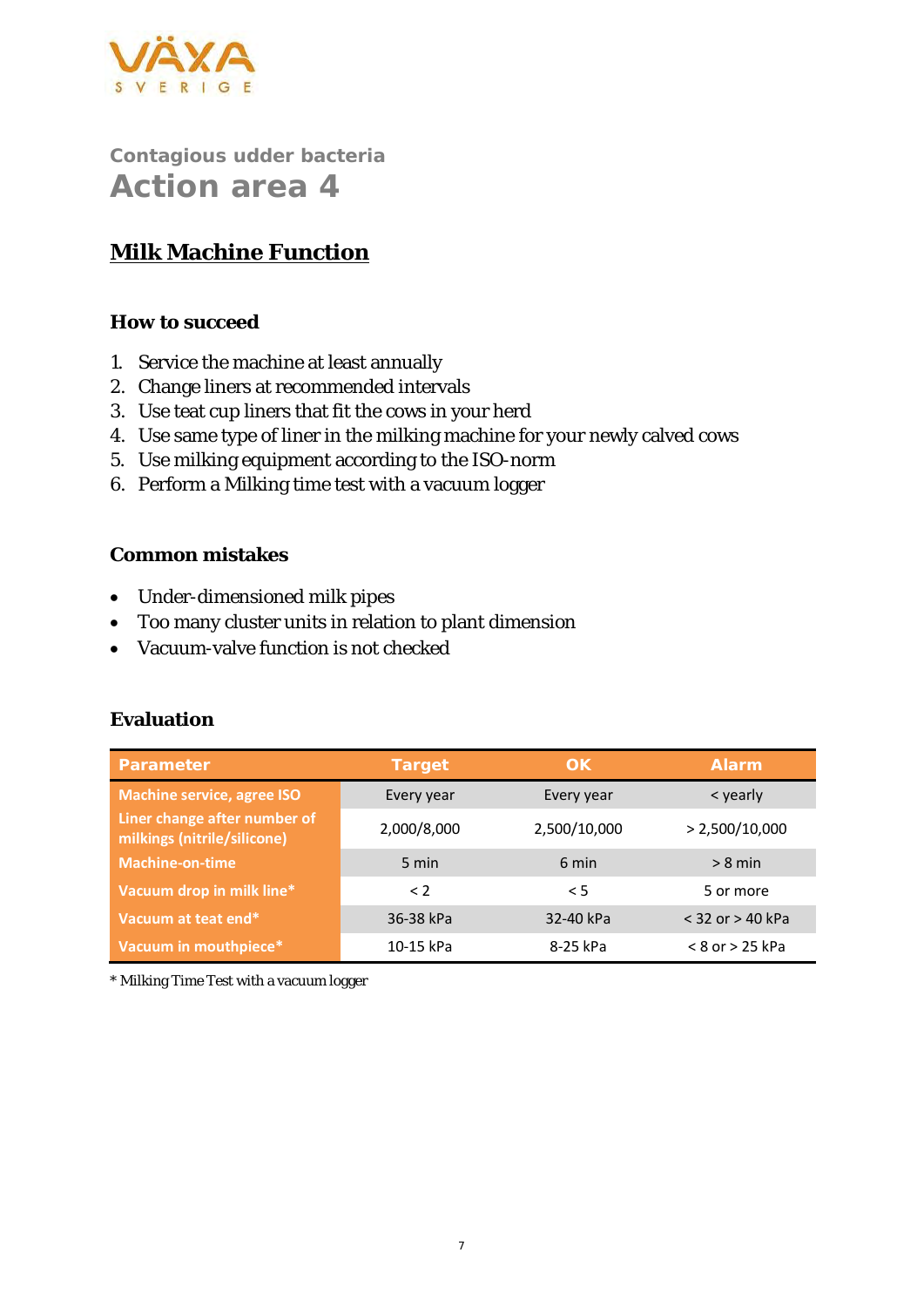

# **Milking Hygiene**

#### **How to succeed**

- 1. Use gloves and clean clothes at every milking
- 2. Use one pre-moisturized cloth per cow
- 3. Multi-use cloths should be washed at 95o C
- 4. Wash the milking plant at  $\geq 65^{\circ}$  C for at least 5 minutes
- 5. Wash bucket milking units for newly calved cows between every milking
- 6. Clean the outside of the milking clusters every day

#### **Common mistakes**

- Temperature at washing is too low
- Not enough hot water  $( \geq 80^{\circ} \text{C} )$
- Washing solution stored at temperatures too high or too low
- Incorrect dose of washing solution
- Milking machine for newly calved cows is of lower standard than the regular one

| Parameter                                       | Target         | OK.            | Alarm           |
|-------------------------------------------------|----------------|----------------|-----------------|
| Individual bacterial count (IBC)                | < 20,000       | $\leq 30,000$  | >60,000         |
| <b>Bulk tank SCC</b>                            | 150,000        | 200,000        | > 250,000       |
| <b>Washing solution, storage</b><br>temperature | $10^{\circ}$ C | $10^{\circ}$ C | $< 5^{\circ}$ C |
| <b>Winter spores (clostridia)</b>               | < 200          | < 400          | 1,000           |
| <b>Enterococcus, PCR of milk tank</b>           | 0              | Few            | Moderate/heavy  |
| <b>Thermo-resistant bacteria</b>                | < 100          | < 300          | 1,000           |
| Temperature wash water, C                       | 55             | 45             | < 40            |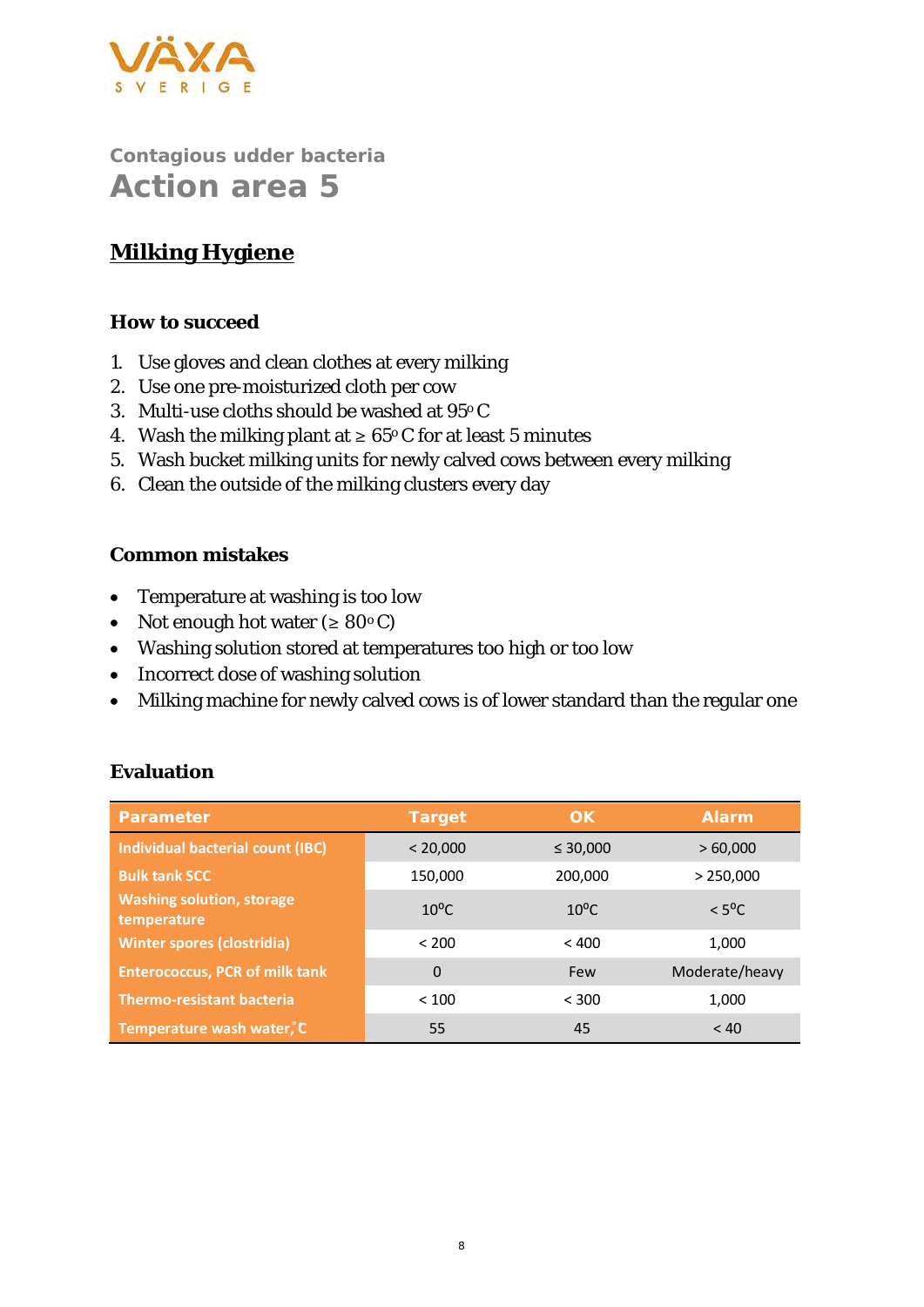

### **Dry Cow Routines**

**How to succeed**

- 1. Adjust feeding to reach daily production of 15–25 kg before initiation of dry off
- 2. Exclude concentrates and move cows to separate pen at the start of dry off
- 3. Milk at intervals of 36–48 hours
- 4. Only use dry cow treatment on cows with good prognosis of clearing infections

#### **Common mistakes**

- Dry period is longer than 10 weeks
- Insufficient feed distribution to cows
- Insufficient hygiene when treating dry cows

**Which cows should I treat with long-acting dry cow therapy (DCT)?**

- Check the cows' cell count series and use dry-cow preparations selectively:
- Do not treat cows in udder health class (UHC) 0-2 at dry off, corresponding to SCC < 200,000 during the last 3 months prior to dry off
- Treat cows in UHC 3-8, corresponding to cows with SCC 200,000-500,000 during the last 3 months prior to dry off, according to mastitis during lactation, SCC dynamics and bacterial findings
- Do not treat cows in UHC 9, corresponding to cows with SCC consistently above 500,000

**Never treat:** 

• Cows with penicillin-resistant staphs

| Parameter                                      | Target        | OK                      | Alarm                         |
|------------------------------------------------|---------------|-------------------------|-------------------------------|
| <b>Housing of dry cows</b>                     | Separate barn | Part of milking<br>barn | With lactating<br><b>COWS</b> |
| Length of dry period                           | 7 wks.        | $6 - 9$ wks.            | $< 5$ or $> 10$ wks.          |
| Dry off, number of days                        | $4 - 5$       | $6 - 8$                 | > 8                           |
| <b>Test milkings per lactation</b>             | 12            | 11                      | < 11                          |
| <b>Cleared infections during dry</b><br>period | >70%          | $> 50\%$                | $< 30\%$                      |
| New infection rate at calving                  | < 5%          | $< 10\%$                | >20%                          |
| <b>Cows selected for DCT</b>                   | SCC, culture  | <b>CMT</b>              | Haphazard                     |
| Proportion of cows that get DCT                | 20-30%        | 10-40%                  | $< 10$ or $> 80\%$            |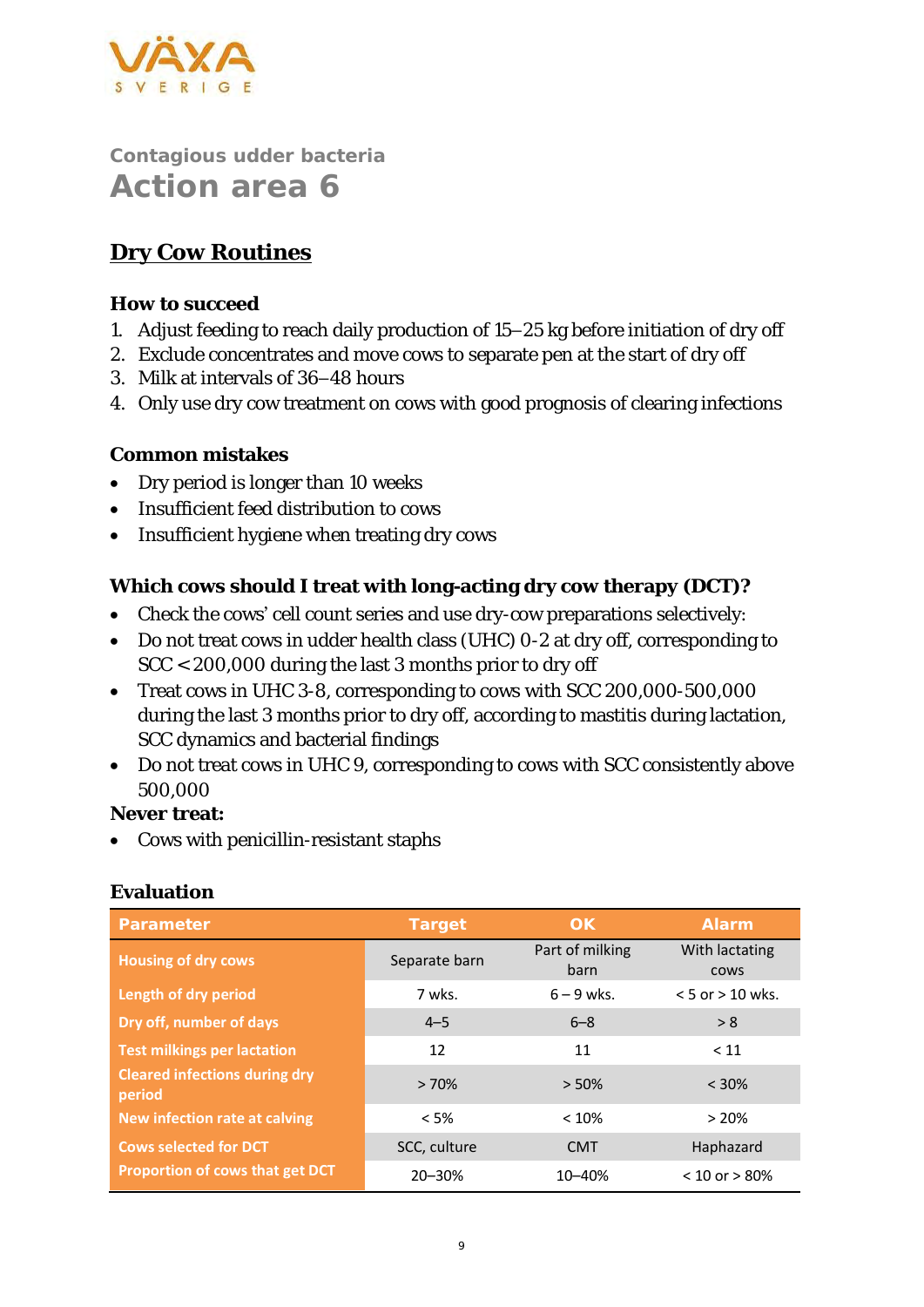

## **Standing After Milking**

#### **How to succeed**

- 1. Fresh feed and water should be available to all cows after milking
- 2. One feed slot per cow
- 3. Access to forage for at least 23 hours per day
- 4. Keep waiting time in holding pen before milking to less than an hour
- 5. One cubicle per cow in resting area

#### **Common mistakes**

- Feed older than 24 hours on feeding table/alley troughs
- Competition for feed not enough feed slots or not enough feed
- Cows spend too much time waiting in holding pen before milking
- Cows enter resting area directly after milking

| Parameter                               | Target     | OK.        | Alarm        |
|-----------------------------------------|------------|------------|--------------|
| <b>Stocking density, cows/feed slot</b> | $\leq 1.5$ | $\leq$ 2   | >2           |
| <b>Stocking density, resting area</b>   | $\leq 1$   | 1          | >1           |
| Forage; kg DM*/cow /24 hours            | 12         | 10         | < 8          |
| Time spent waiting, min                 | 25         | 35         | 70           |
| Cows milked per hour                    | $\geq 70$  | $\geq 50$  | $<$ 30       |
| Access to feed, hours/day               | 23         | 22         | $<$ 20       |
| Percent forage in diet                  | 60%        | 55%        | < 50%        |
| Water, flow at feed slot                | $20$ l/min | $10$ l/min | $< 10$ l/min |

#### **Evaluation**

\*DM – dry matter content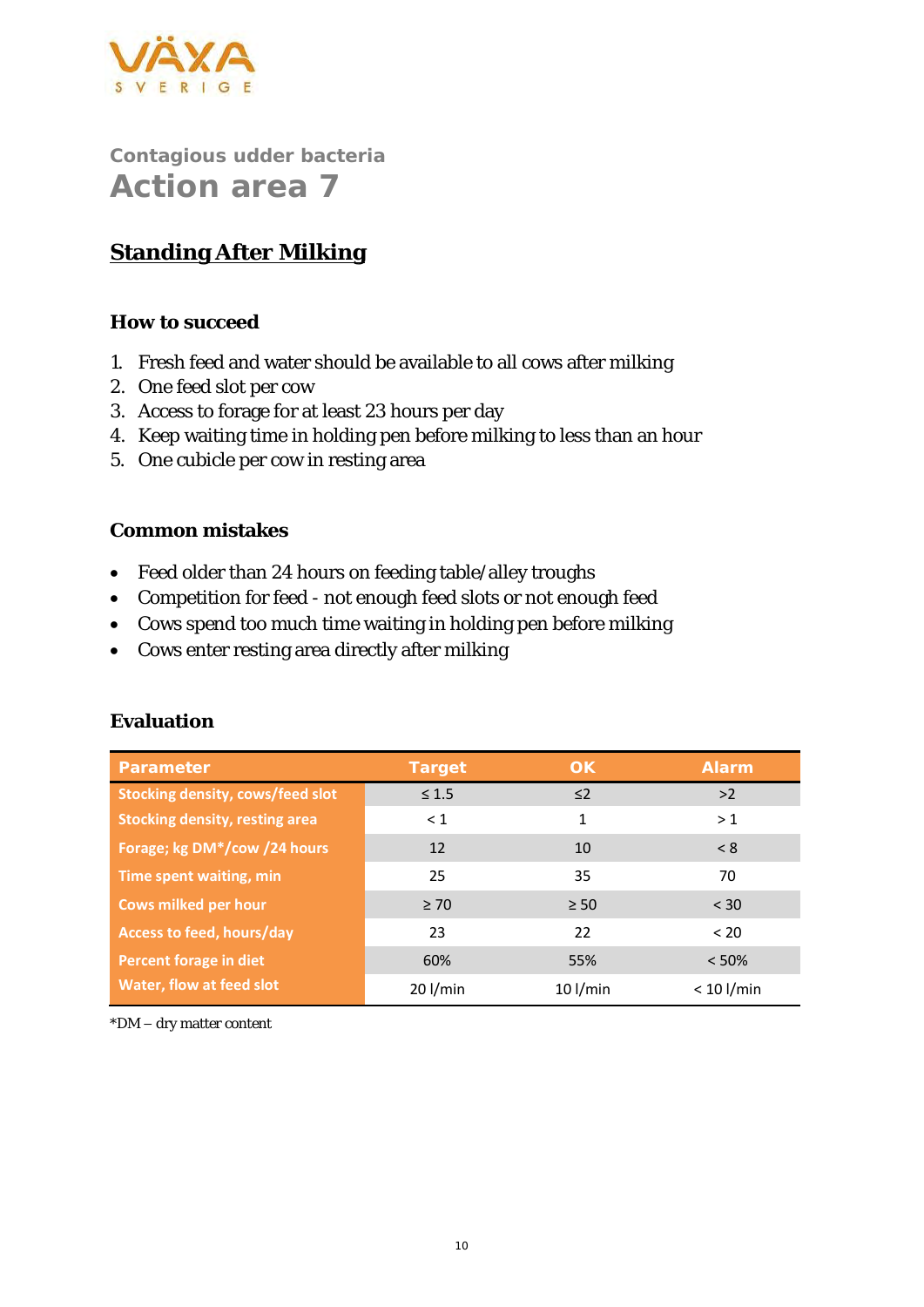

### **Milking Order**

#### **How to succeed**

- 1. Milk healthy cows before less healthy cows
- 2. Milk newly calved cows after healthy cows
- 3. Conduct test milkings every month
- 4. CMT and sampling for bacteriology of high cell count cows after every test milking
- 5. CMT and sampling for bacteriology of cows that appear unhealthy

#### **Common mistakes**

- No consistent and well-designed milking order
- Newly calved cows are milked before healthy ones
- No knowledge, or markup, of cows with high cell counts
- No grouping of cows in barn

| Parameter                                                  | Target        | OK.               | Alarm        |
|------------------------------------------------------------|---------------|-------------------|--------------|
| Re-grouping of cows according to<br>udder health           | 12 times/year | 6 times/year      | <b>Never</b> |
| New infection rate/month                                   | $< 2\%$       | $<$ 5%            | >10%         |
| <b>CMT equipment available</b>                             | At milking    | On farm           | <b>No</b>    |
| <b>Equipment for bacteriological</b><br>sampling available | At milking    | On farm           | No.          |
| <b>Bacteriology of cows with high SCC</b>                  | Laboratory    | Clinic or on farm | <b>Never</b> |
| Test milkings per year                                     | 12            | 11                | < 11         |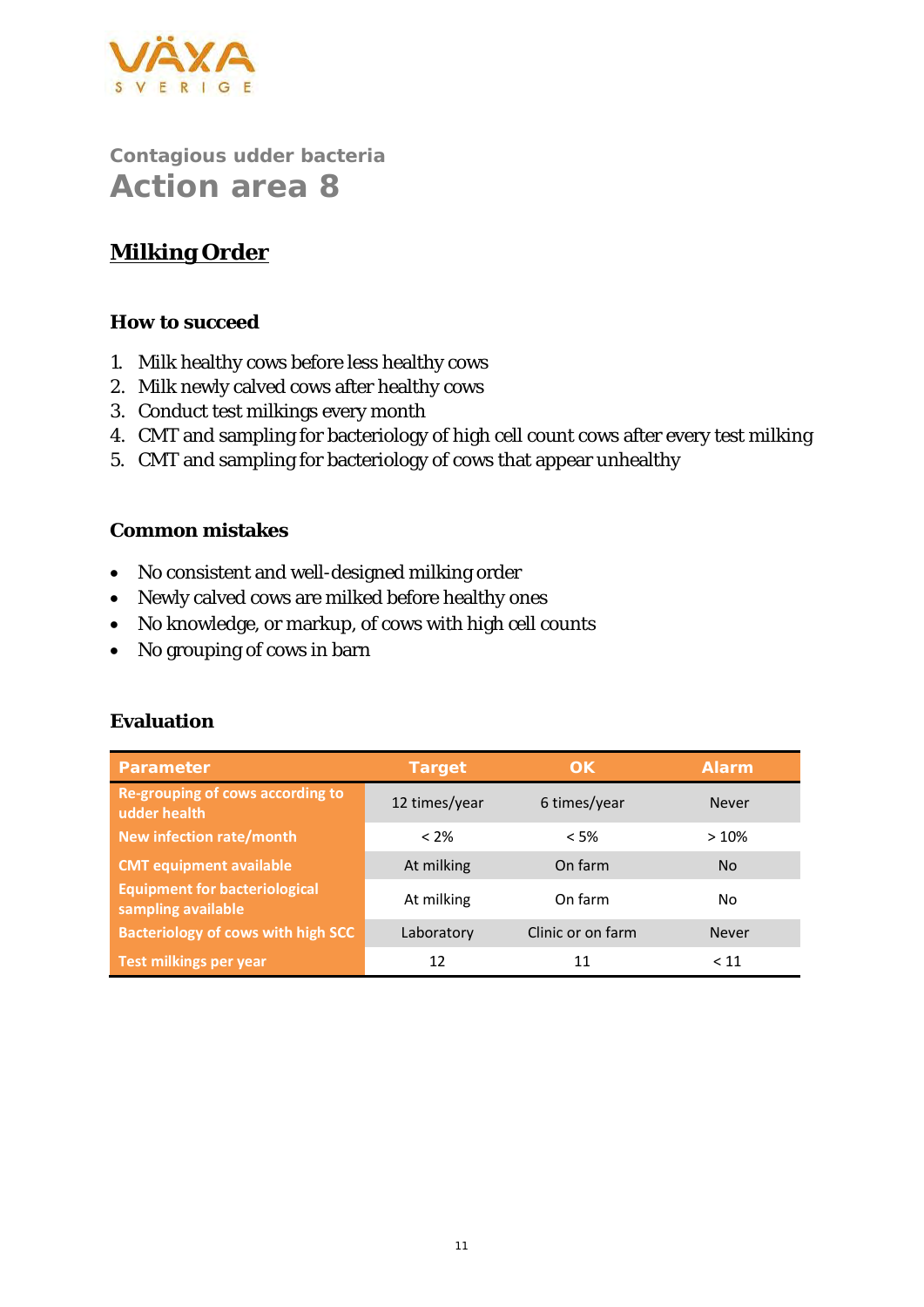

# **Cubicle Hygiene**

#### **How to succeed**

- 1. Clean the cubicles/lying areas twice a day
- 2. Replace all bedding material within 48 hours
- 3. Store bedding material in an area separate from where animals are housed
- 4. Adjust cubicles according to size of your cows
- 5. Good ventilation for drier air in barn
- 6. Use disinfecting additives in bedding material

#### **Common mistakes**

- Lying areas are not clean and dry
- Milk leakage from cows in lying areas
- Bedding material is stored in barn in front of cows
- Bedding material is wet and feels warm

| Parameter                          | Target            | OK                | <b>Alarm</b>    |
|------------------------------------|-------------------|-------------------|-----------------|
| <b>Cleaning of lying areas/day</b> | $3 - 4$           | $\mathcal{P}$     | $\leq$ 2        |
| Dry bedding under udders           | At every cleaning | Every day         | $> 2$ days      |
| <b>Replacement of bedding</b>      | 24 hours          | 48 hours          | $>$ 3 days      |
| <b>Cubicles with milk</b>          | None              | < 10%             | >20%            |
| <b>Bedding, properties</b>         | Clean and dry     | Damp but unsoiled | Mixed with dirt |
| <b>Bedding, storage</b>            | Cool and dry      | Not dry, in barn  | Wet and damp    |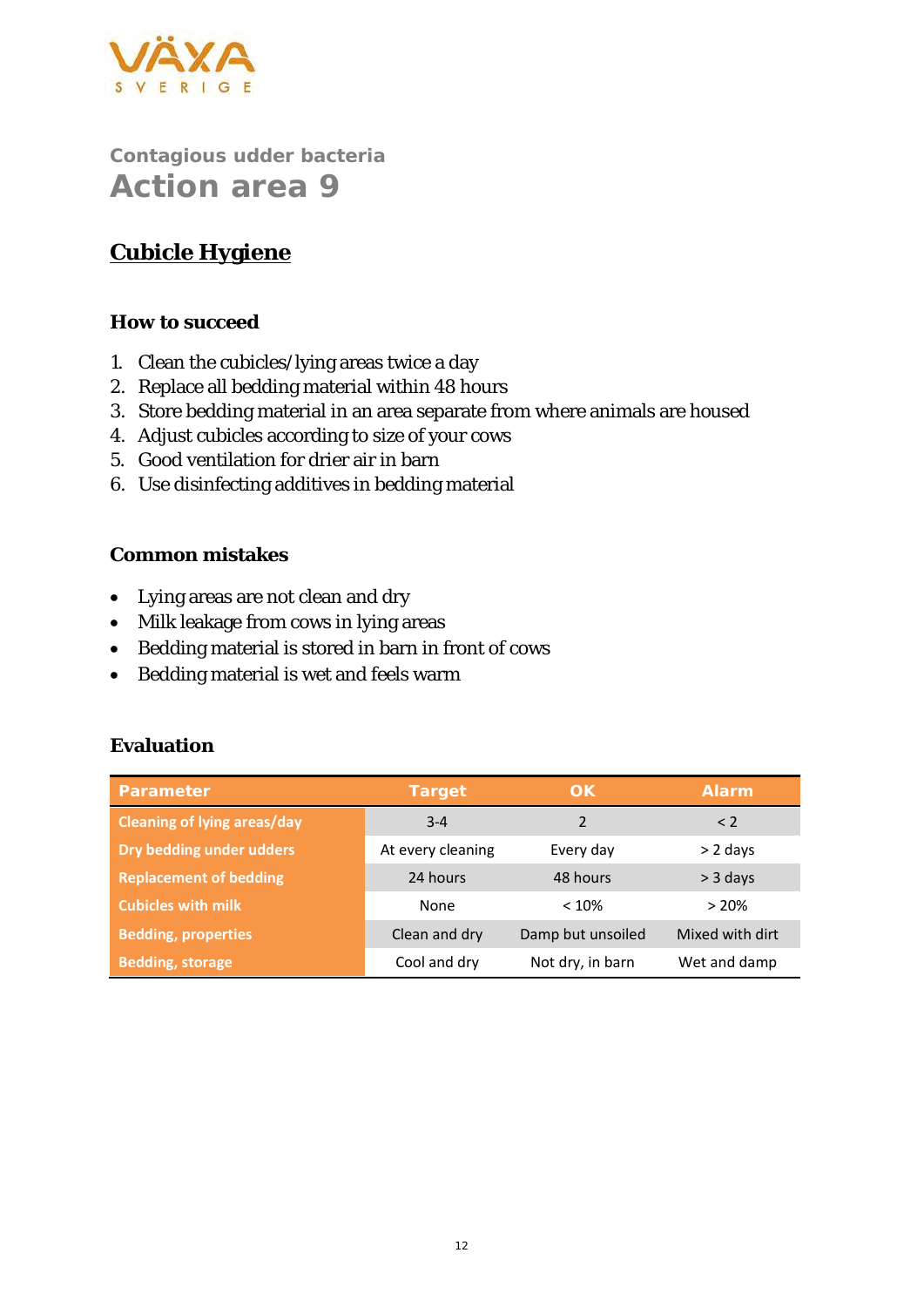

### **Water Hygiene**

#### **How to succeed**

- 1. Drinking-quality water for cows
- 2. Water troughs cleaned twice a day
- 3. Water cups cleaned twice a week
- 4. Water troughs on pastures cleaned twice weekly
- 5. Fence off lakes, brooks and fields with stagnant water
- 6. Take water samples regularly

#### **Common mistakes**

- Water source has water of inferior quality
- Bacterial growth in water troughs and cups
- Well is contaminated by surface water
- UV-filter is not working properly

| Parameter                       | Target    | OK.              | Alarm                    |
|---------------------------------|-----------|------------------|--------------------------|
| <b>Result of water analysis</b> | Good      | Good             | Remark on quality        |
| <b>Water troughs, surface</b>   | No remark | Slime on surface | Visible<br>contamination |
| Water cups, surface             | No remark | Slime on surface | Visible<br>contamination |
| <b>Water source</b>             | Public    | Drilled well     | Dug well                 |
| Nitrate, mg per litre           | 20        | 40               | > 200                    |
| pH                              |           | $6-9$            | $> 9$ or $< 6$           |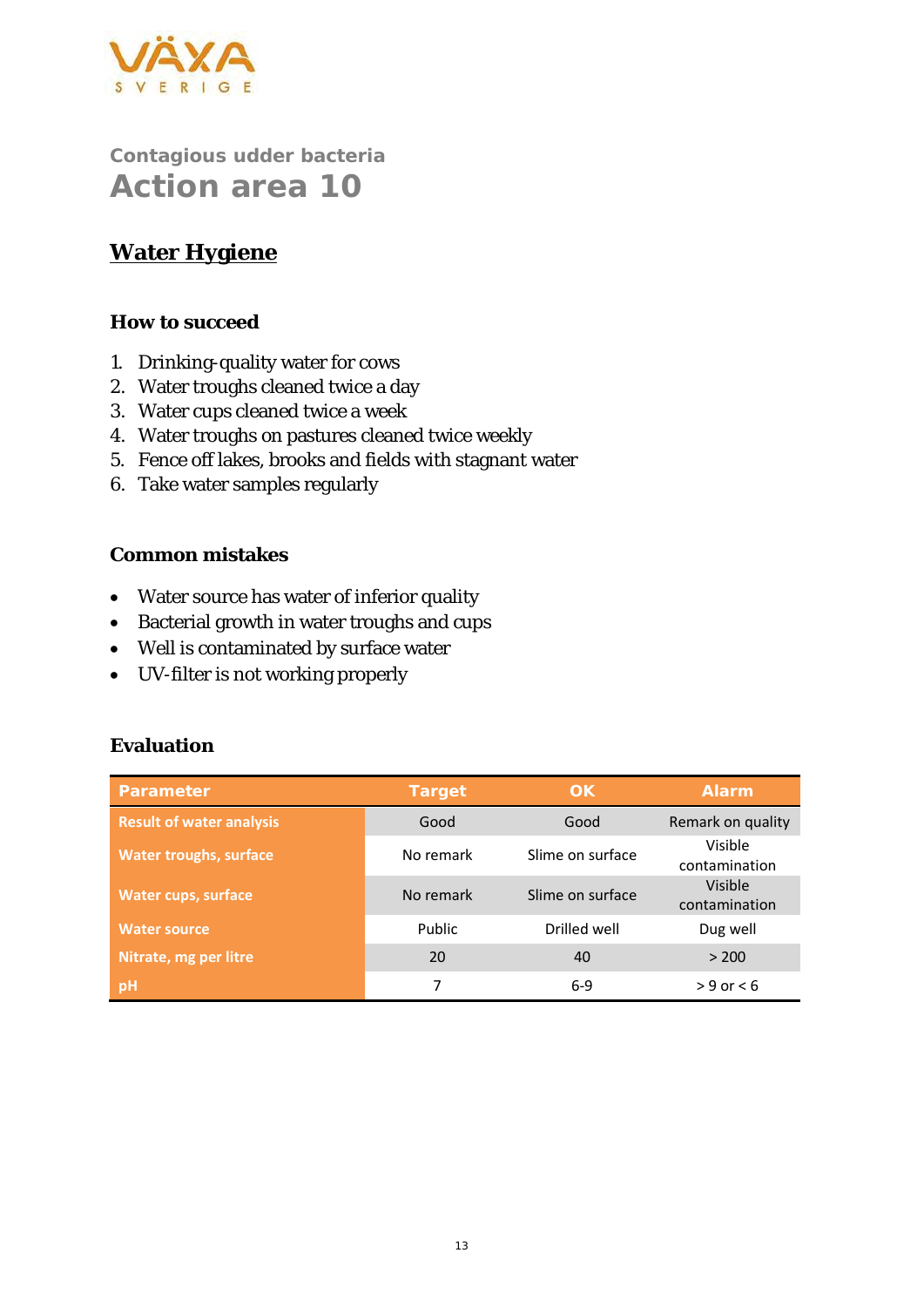

### **Feed**

#### **How to succeed**

- 1. Feed a high proportion of forage (silage or hay) in total ration
- 2. Adapt cows to lactation feeding 3 weeks prior to calving
- 3. Feed adequate amounts of energy at calving
- 4. Less than 1-unit loss in body condition score in first month after calving
- 5. Analyze content of nutrients when using home produced feeds
- 6. Adjust feeding regime according to milk production and stage of lactation

#### **Common mistakes**

- Feed bunkers/alley empty for more than 1 hour per 24 hours
- Not enough feeding slots leads to competition and stress
- No adaptation of feeding period in last weeks before calving

#### **Evaluation**

| Parameter                                              | Target     | OK          | <b>Alarm</b>   |
|--------------------------------------------------------|------------|-------------|----------------|
| Percent forage in total ration                         | > 50%      | $\geq 40\%$ | < 40%          |
| NDF in total ration, g/kg DM <sup>*1</sup>             | 320-450    | 320-360     | < 320          |
| Chewing time index min/kg DM <sup>1</sup>              | > 32       | > 32        | < 32           |
| Total DM-intake kg/cow*                                | >22        | > 21        | < 20           |
| <b>Adaptation period before calving</b>                | 3 weeks    | 2 weeks     | $< 1$ week     |
| <b>UREA per cow, average</b>                           | $4 - 5$    | $3 - 6$     | $<$ 3 or $>$ 6 |
| Percent cows BHBA FPM <sup>2</sup> > 1,2 <sup>**</sup> | $\leq 5\%$ | $\leq 10\%$ | >20%           |

\*Depends on stage of lactation, total feed ration and cow \*\*Measured with Freestyle Precision Unit 5-15 days after calving

<sup>1</sup> According to NORFOR <sup>2</sup>FPM=First Test Milking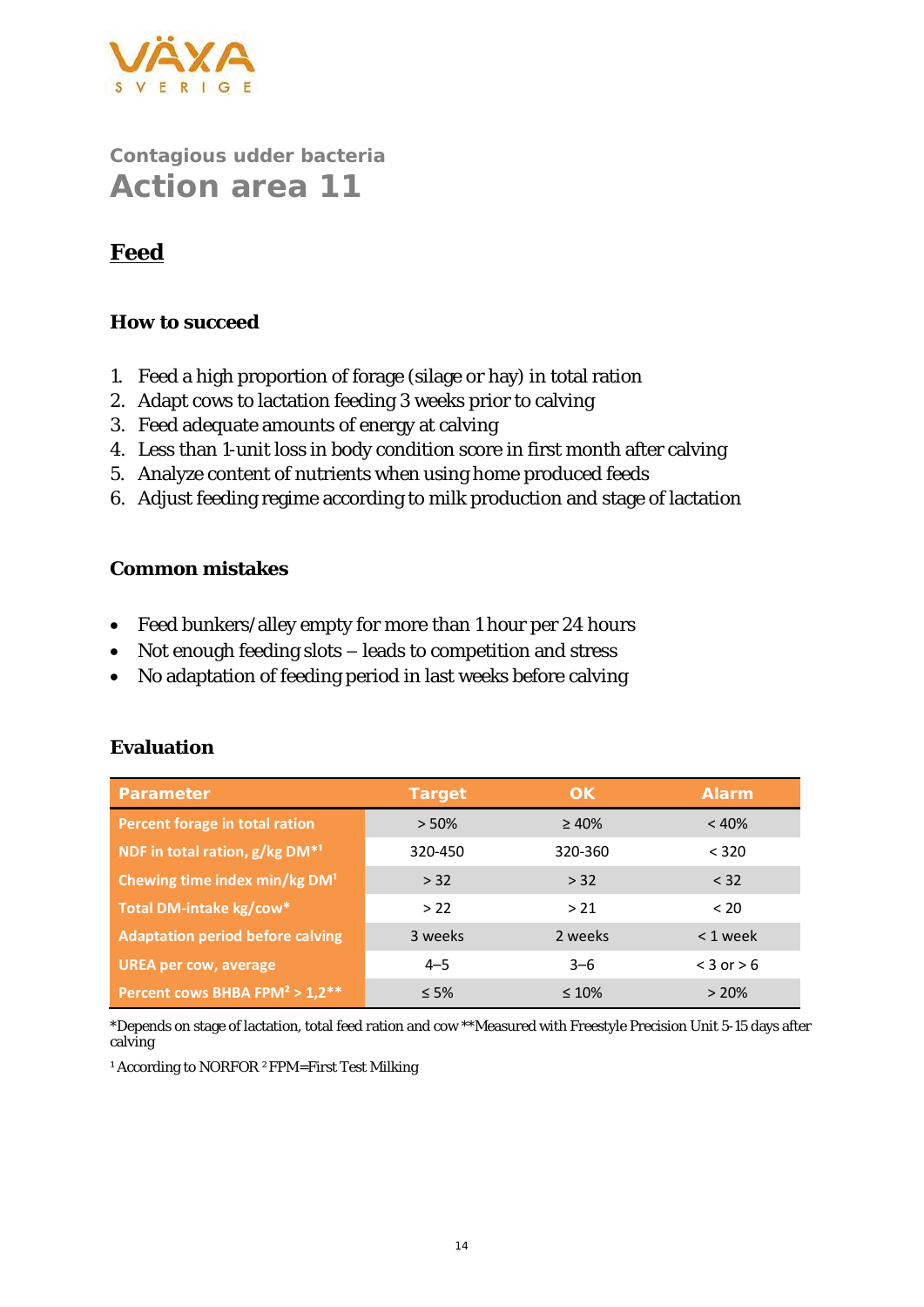

### **CMT and Bacteriology**

#### **How to succeed**

- 1. Note the behavior of cows every morning and evening
- 2. Check the body temperature of cows with peculiar behavior
- 3. CMT on cows with body temperature  $> 38,50C$
- 4. Check cell count history of cows with suspected mastitis before treatment
- 5. Call your veterinarian directly regardless of day of the week or time of day
- 6. Use only antibiotic preparations that contain penicillin

#### **Common mistakes**

- Udder diseases are not detected
- Body temperature and CMT are not evaluated
- The veterinarian is not called at nights and weekends
- The veterinarian is called only when the milk "looks like porridge"

#### **Do not use antibiotics on**

- Cows with a poor prognosis, such as:
	- o Cows with clinical mastitis for the third time in the same lactation
	- o Cows with clinical mastitis that have had high cell counts in the last 3 months
- Cows with no other symptoms than high cell counts

| Parameter                                                  | Target                | OK.     | Alarm    |
|------------------------------------------------------------|-----------------------|---------|----------|
| <b>Phone number of vet available</b>                       | At milking            | Yes     | No.      |
| <b>CMT equipment available</b>                             | At milking            | On farm | No       |
| <b>Equipment for bacteriological</b><br>sampling available | At milking            | On farm | No.      |
| <b>Notes for peculiar behavior</b>                         | Yes, in specific spot | Yes     | No       |
| Percent penicillin used for mastitis                       | >90%                  | >85%    | $< 80\%$ |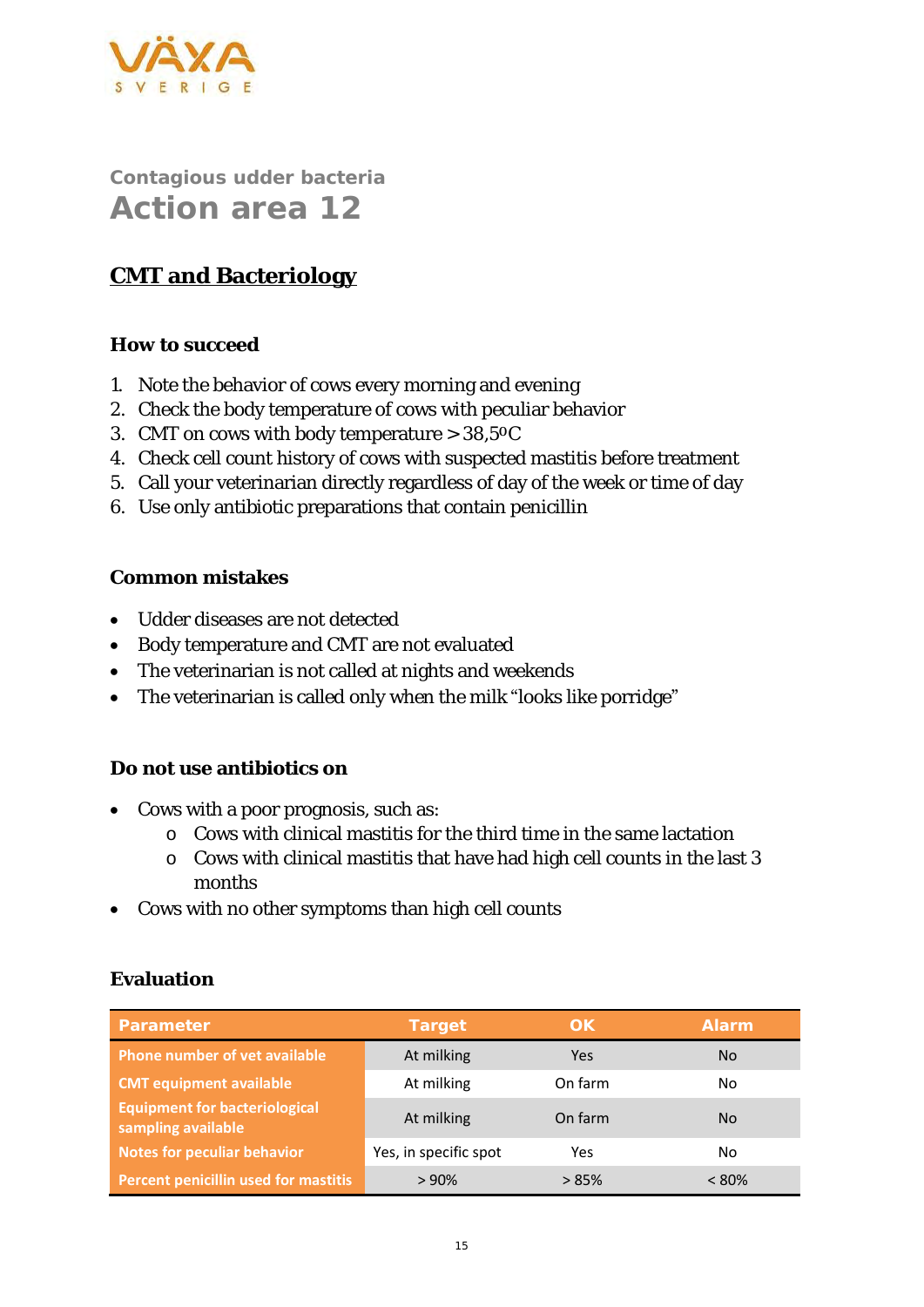

### **Other Diseases**

#### **How to succeed**

- 1. Separate entrance for visitors. Visitors change into visitors' clothing and footwear
- 2. Visitors' entrance should have facilities for washing hands, clothes, boots and equipment
- 3. Ensure your farm is free of BVDV, salmonella, RS- and coronaviruses
- 4. Do not buy animals from other herds maintain a closed herd
- 5. Keep a high level of general biosecurity on your farm
- 6. Hire a claw trimmer that can register and treat claw diseases in your cows

#### **Common mistakes**

- No separate entrance and no on-farm visiting clothing/footwear
- Live animals are bought from herds with unclear health status
- Live animals are bought from herds with contagious diseases such as salmonella, RS- and coronaviruses or *Str. agalactiae*

| Parameter                            | Target                        | OK.                        | Alarm       |
|--------------------------------------|-------------------------------|----------------------------|-------------|
| <b>Recruitment by buying animals</b> | <b>Never</b>                  | Heifers some years         | Every year  |
| <b>Pneumonia in calves</b>           | None                          | Low level                  | Every month |
| Diarrhea in calves                   | <b>None</b>                   | Low level                  | Every month |
| <b>Calf mortality 1-90 days</b>      | None                          | $< 8\%$                    | >10%        |
| <b>On-farm protective clothing</b>   | Boots and coat                | Coat only                  | <b>None</b> |
| <b>Claw trimming</b>                 | All cows $\geq 2$ per<br>year | 2 per year                 | When needed |
| Claw diseases, registration          | Database<br>registration      | Leaves a written<br>report | <b>No</b>   |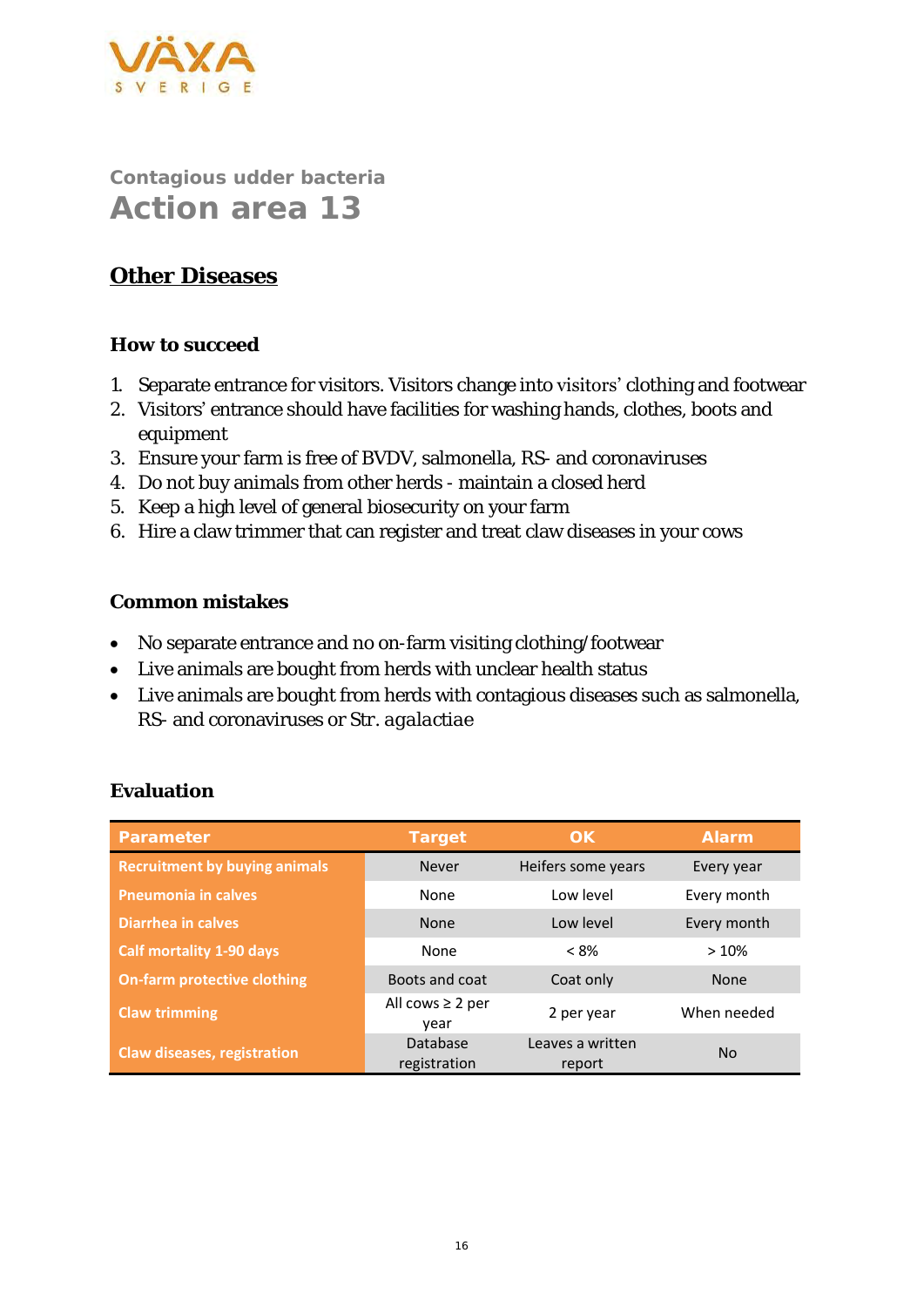

## **Minerals & Vitamins**

**How to succeed**

- 1. Check the total feed ration's contents of minerals and vitamins
- 2. Give pregnant cows minerals and vitamin E during the last 2 months before calving/during dry period
- 3. Provide one feed slot per cow
- 4. Give minerals and vitamins that are tasty
- 5. Avoid permanent and fertilized pastures

#### **Common mistakes**

- Low levels of minerals and vitamins in feed
- Pregnant cows do not receive minerals and vitamins
- Low ranking cows have limited access to feed, minerals and vitamins
- High potassium content in silage

| Parameter                          | Target     | OK.        | Alarm     |
|------------------------------------|------------|------------|-----------|
| Paresis and muscle spasms          | $< 2\%$    | $< 3\%$    | $\geq$ 5% |
| Potassium level in silage, g/kg DM | < 20       | < 25       | $\geq$ 25 |
| Magnesium in forage, g/kg DM       | $\geq 1.8$ | $\geq 1.7$ | < 1.7     |
| <b>Cows per feed slot</b>          | $\leq 1.5$ |            | > 2       |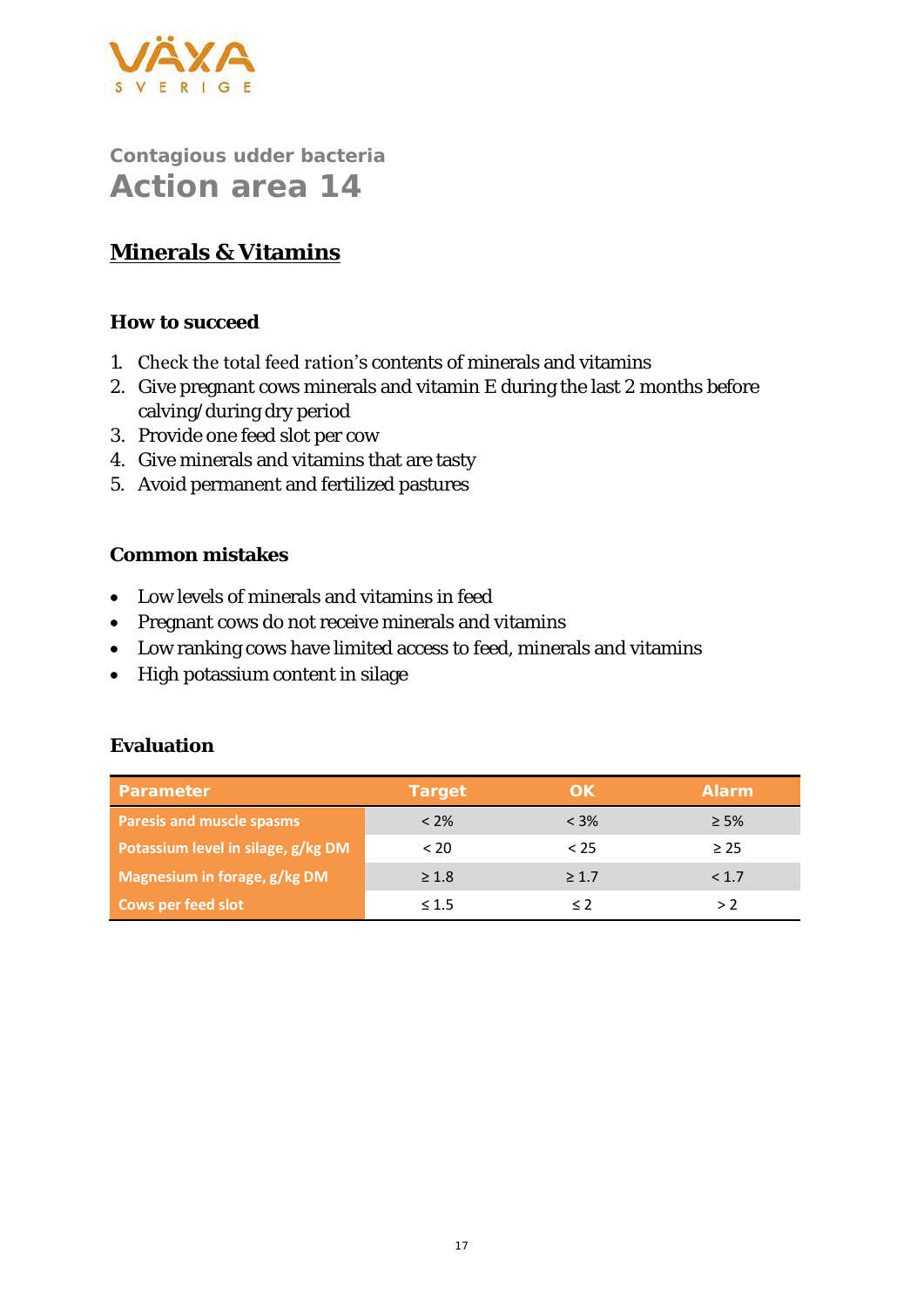

### **Low Stress Handling**

#### **How to succeed**

- 1. One cubicle per cow
- 2. One cow per feeding slot
- 3. Forage or TMR available 23 hours per day
- 4. Designated days and times of day for moving animals
- 5. Always move at least two cows together
- 6. Make sure that the calf attaches to the handler in the first 10 days of life

#### **Common mistakes**

- Too many cows in resting area
- Too many cows in eating area
- Too much time spent in holding pen before milking
- Access to feed less than 22 hours per day
- Aggressive and loud handling of animals

| Parameter                               | Target          | OK                  | Alarm           |
|-----------------------------------------|-----------------|---------------------|-----------------|
| <b>Stocking density resting area</b>    | <1 cow/cubicle  | 1 cow/cubicle       | > 1 cow/cubicle |
| <b>Stocking density, cows/feed slot</b> | $\leq 1.5$      | $\leq$ 2 cows       | > 2             |
| Time spent waiting before milking       | $\leq$ 45 min   | $\leq 60$ min       | $\geq 80$ min   |
| <b>Access to feed</b>                   | $\geq$ 23 hours | $>$ 22 hours        | $<$ 20 hours    |
| <b>Defecation during milking</b>        | <b>Never</b>    | $\leq 10\%$ of cows | $>10\%$ of cows |
| <b>Oxytocin to heifers</b>              | Never           | $\leq 10\%$         | $\geq 10\%$     |
| <b>Oxytocin to cows</b>                 | Never           | Never               | Sometimes       |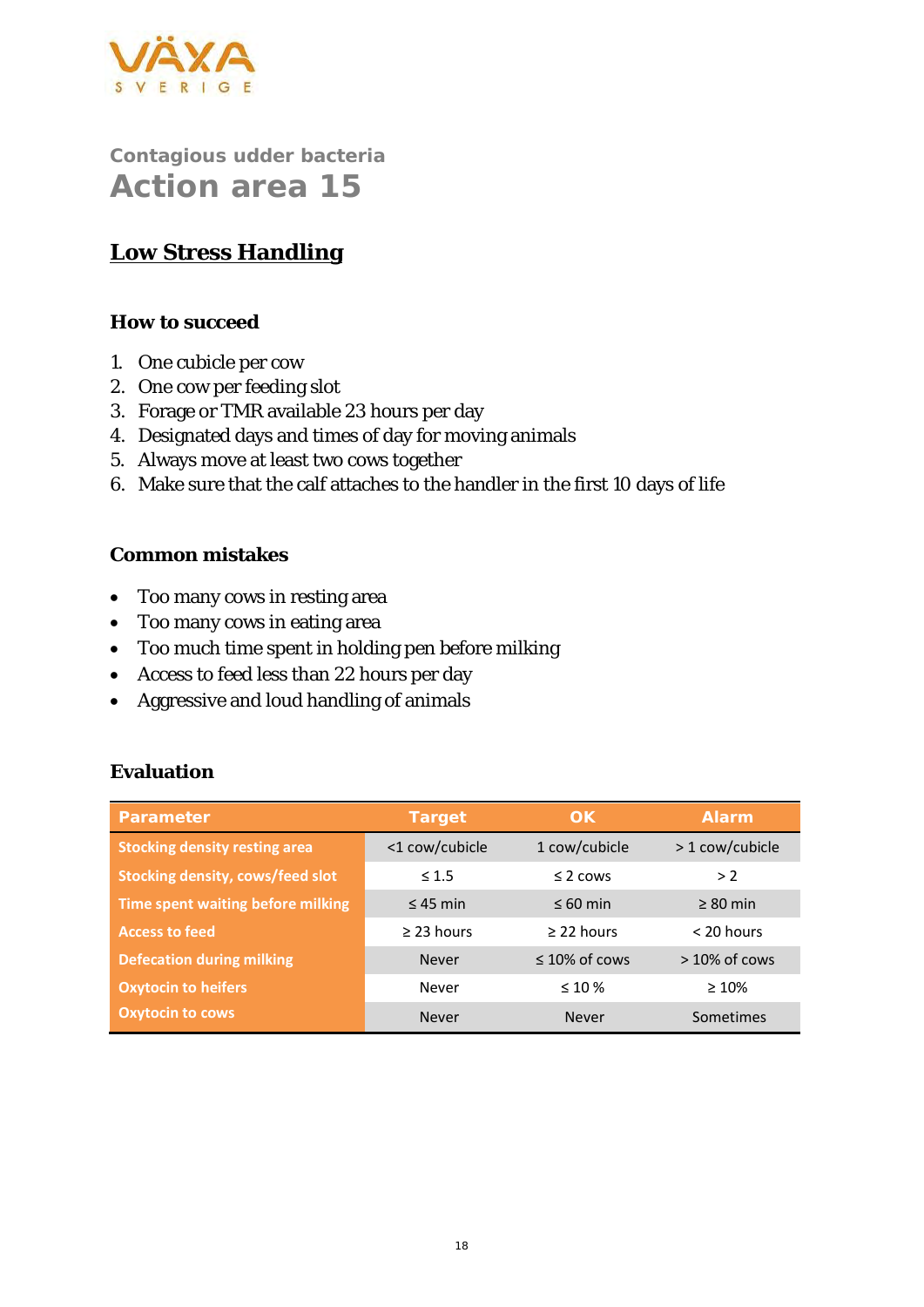

## **Breeding for Udder Health**

#### **How to succeed**

- 1. Monitor breeding parameters for milk flow, mastitis & high cell counts
- 2. Do not recruit heifers from cows with low milk flow or poor udder health
- 3. Inseminate cows with low breeding scores for milk flow with beef semen
- 4. Use bulls with high breeding scores for udder health
- 5. Do not use untested bulls for your recruitment animals
- 6. Check udder health scores of import semen bulls\*

\* Use breeding values from Interbull to compare bulls

#### **Common mistakes**

- Cow's potential for udder health and milk flow has not been evaluated
- Cows are bred for high milk flow, but not for better udder health
- Cows are not systematically bred for improved udder health

| Evaluation |
|------------|
|            |

| Parameter                           | Target      | OK                          | <b>Alarm</b>    |
|-------------------------------------|-------------|-----------------------------|-----------------|
| Test milkings per year              | 12          | 11                          | < 10            |
| Use cow control scheme              | Yes         | Yes                         | No              |
| <b>Choice of bull</b>               | Planned     | Chosen at the time<br>of Al | Untested bull   |
| <b>Monitor cows breeding scores</b> | Always      | Often                       | Rarely to never |
| Use evaluated breeding scores       | > Once/year | Once/year                   | < Once/year     |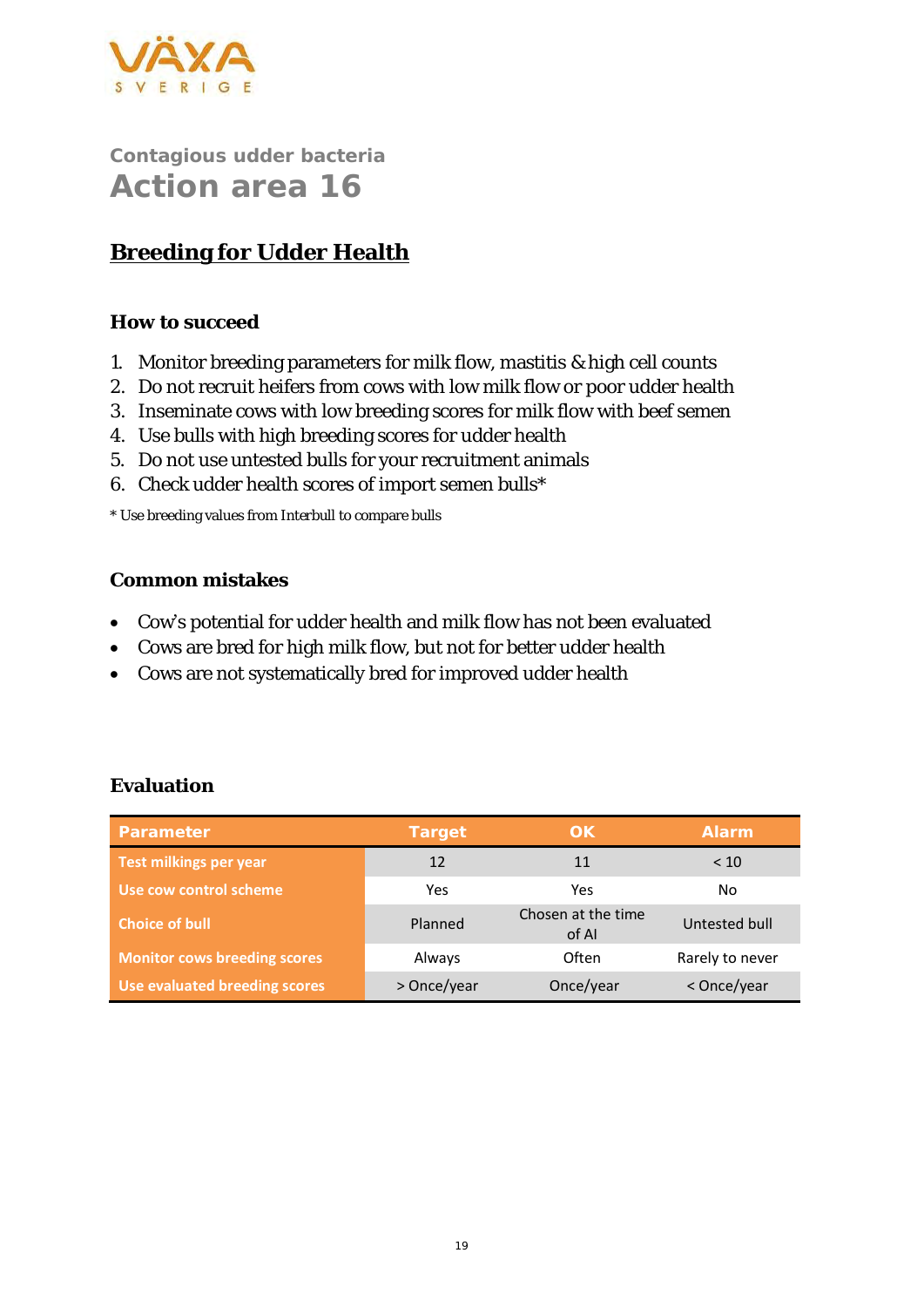



Environmental bacteria are present in the cow's environment but can enter the udder and infect it, causing mastitis. Cows are usually infected by environmental bacteria in the time between milkings.

There are 16 different management areas to focus on. The areas are distributed on 4 levels depending on their effect on udder health and somatic cell count, as per the pyramid above. Management actions can affect udder health both on the cow and at herd level.

> **Start from the base and work upwards towards the goal of ≤ 150,000 in herd average BTSCC.**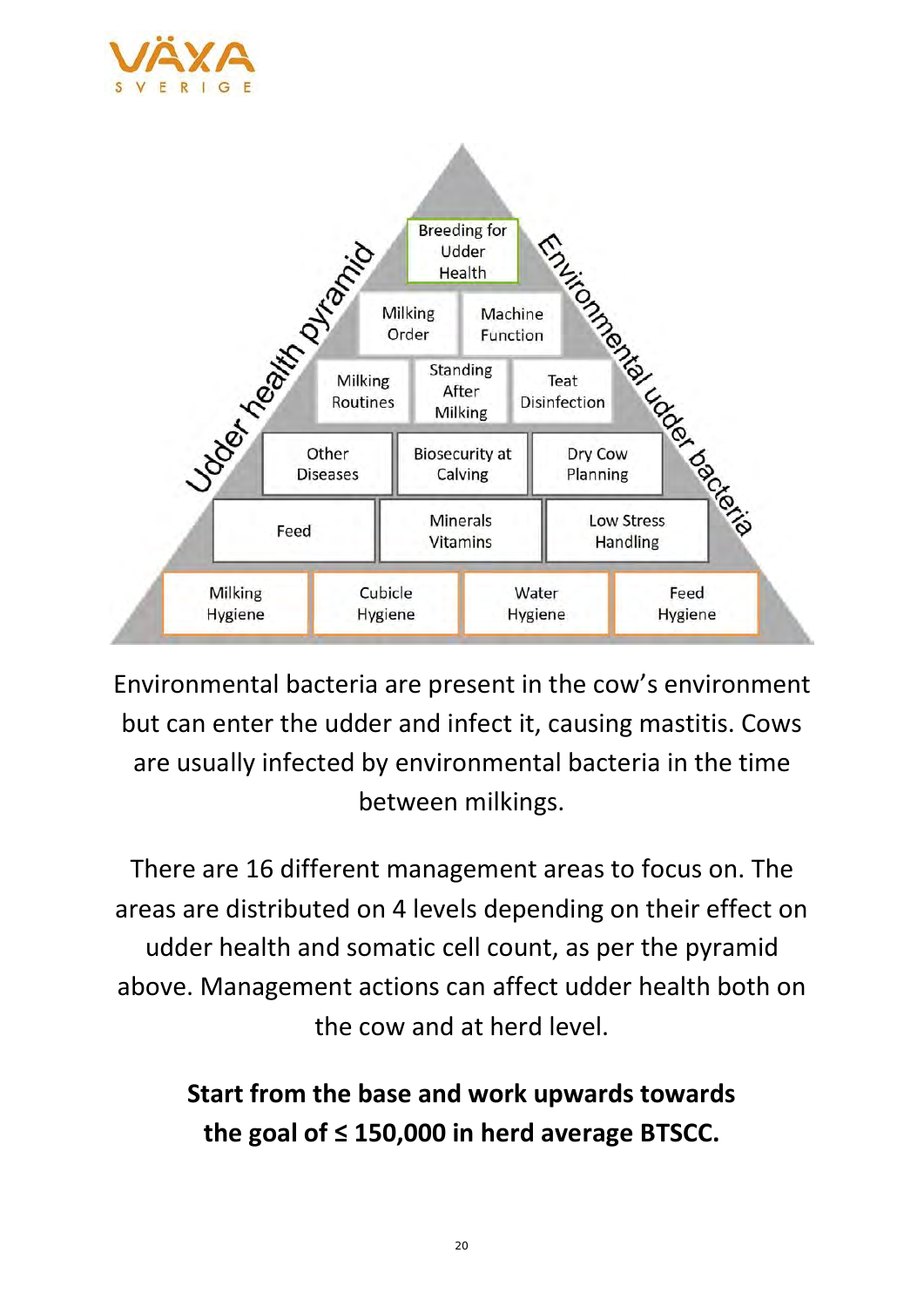

# **Milking Hygiene**

#### **How to succeed**

- 1. Use gloves and clean clothes at every milking
- 2. Use one pre-moisturized cloth per cow
- 3. Multi-use cloths should be washed at 95o C
- 4. Wash the milking plant at  $\geq 65^{\circ}$  C for at least 5 minutes (requires hot water at  $\geq$ 80<sup>o</sup> C)
- 5. Wash bucket milking units for newly calved cows between every milking
- 6. Clean the outside of the milking clusters every day

#### **Common mistakes**

- Temperature at washing is too low
- Not enough hot water at ≥ 80° C
- Washing solution stored at temperatures too high or too low
- Incorrect dose of washing solution
- Milking machine for newly calved cows of lower standard than the regular one

| Parameter                                       | Target         | OK.            | <b>Alarm</b>    |
|-------------------------------------------------|----------------|----------------|-----------------|
| Individual bacterial count (IBC)                | < 20,000       | $\leq 30,000$  | >60,000         |
| <b>Bulk tank SCC</b>                            | 150,000        | 200,000        | > 250,000       |
| <b>Washing solution, storage</b><br>temperature | $10^{\circ}$ C | $10^{\circ}$ C | $< 5^{\circ}$ C |
| <b>Winter spores (clostridia)</b>               | < 200          | < 400          | 1,000           |
| <b>Enterococcus, PCR of milk tank</b>           | 0              | <b>Few</b>     | Moderate/heavy  |
| <b>Thermo-resistant bacteria</b>                | < 100          | < 300          | 1,000           |
| Temperature wash water, C                       | 55             | 45             | < 40            |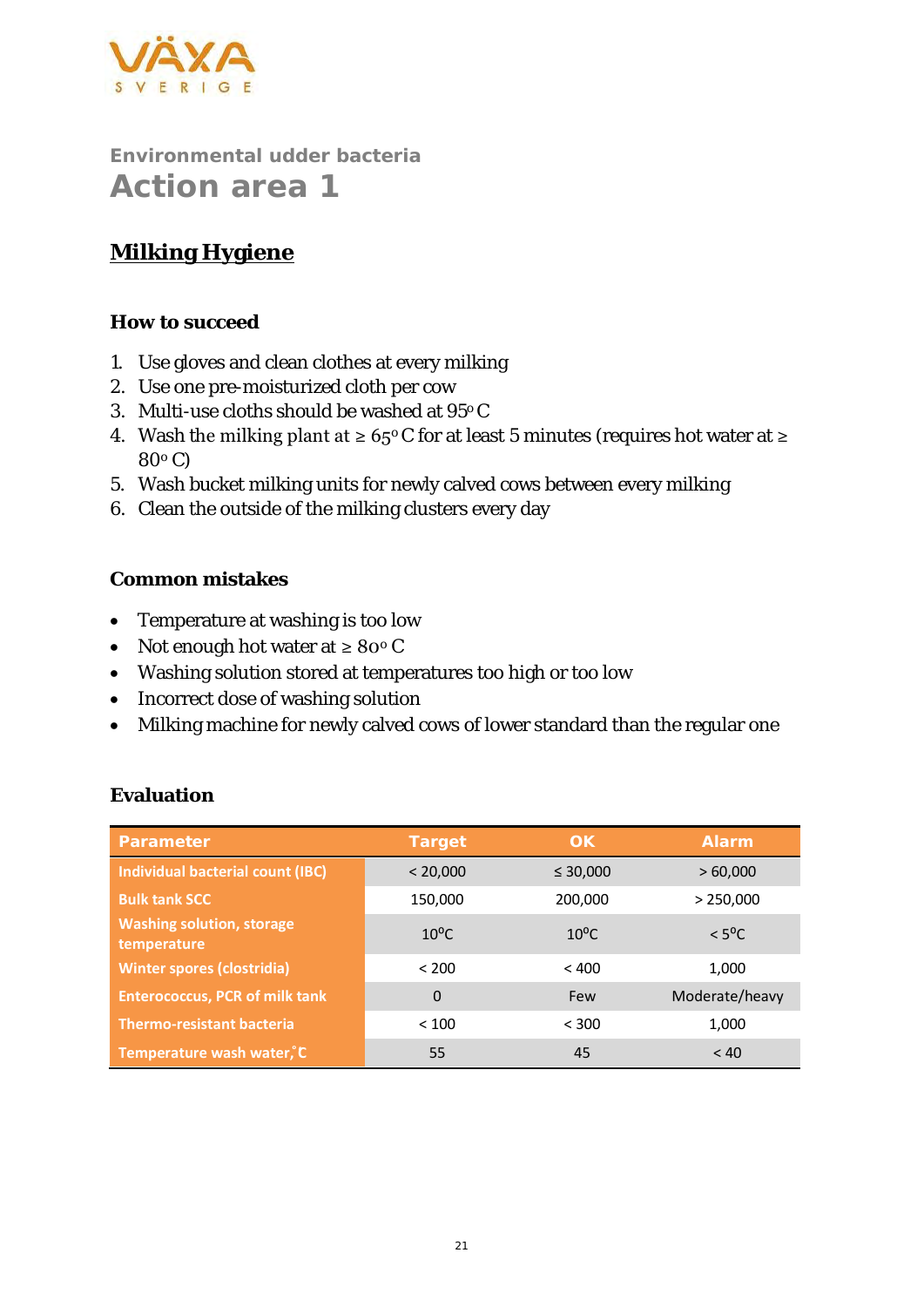

# **Cubicle Hygiene**

#### **How to succeed**

- 1. Clean the cubicles/lying areas twice a day
- 2. Replace all bedding material within 48 hours
- 3. Store bedding material in an area separate from where animals are housed
- 4. Adjust cubicles according to size of your cows
- 5. Good ventilation for drier air in barn
- 6. Use disinfecting additives in bedding material

#### **Common mistakes**

- Lying areas are not clean and dry
- Milk leakage from cows in lying areas
- Bedding material is stored in barn in front of cows
- Wet sawdust creates heat in bedding

| Parameter                           | Target            | OK.               | <b>Alarm</b>    |
|-------------------------------------|-------------------|-------------------|-----------------|
| <b>Cleaning of lying areas /day</b> | $3 - 4$           | $\mathcal{P}$     | $\leq$ 2        |
| Dry bedding under udders            | At every cleaning | Every day         | $> 2$ days      |
| <b>Replacement of bedding</b>       | 24 hours          | 48 hours          | $>$ 3 days      |
| <b>Cubicles with milk</b>           | None              | < 10%             | >20%            |
| <b>Bedding, properties</b>          | Clean and dry     | Damp but unsoiled | Mixed with dirt |
| <b>Bedding, storage</b>             | Cool and dry      | Not dry, in barn  | Wet and damp    |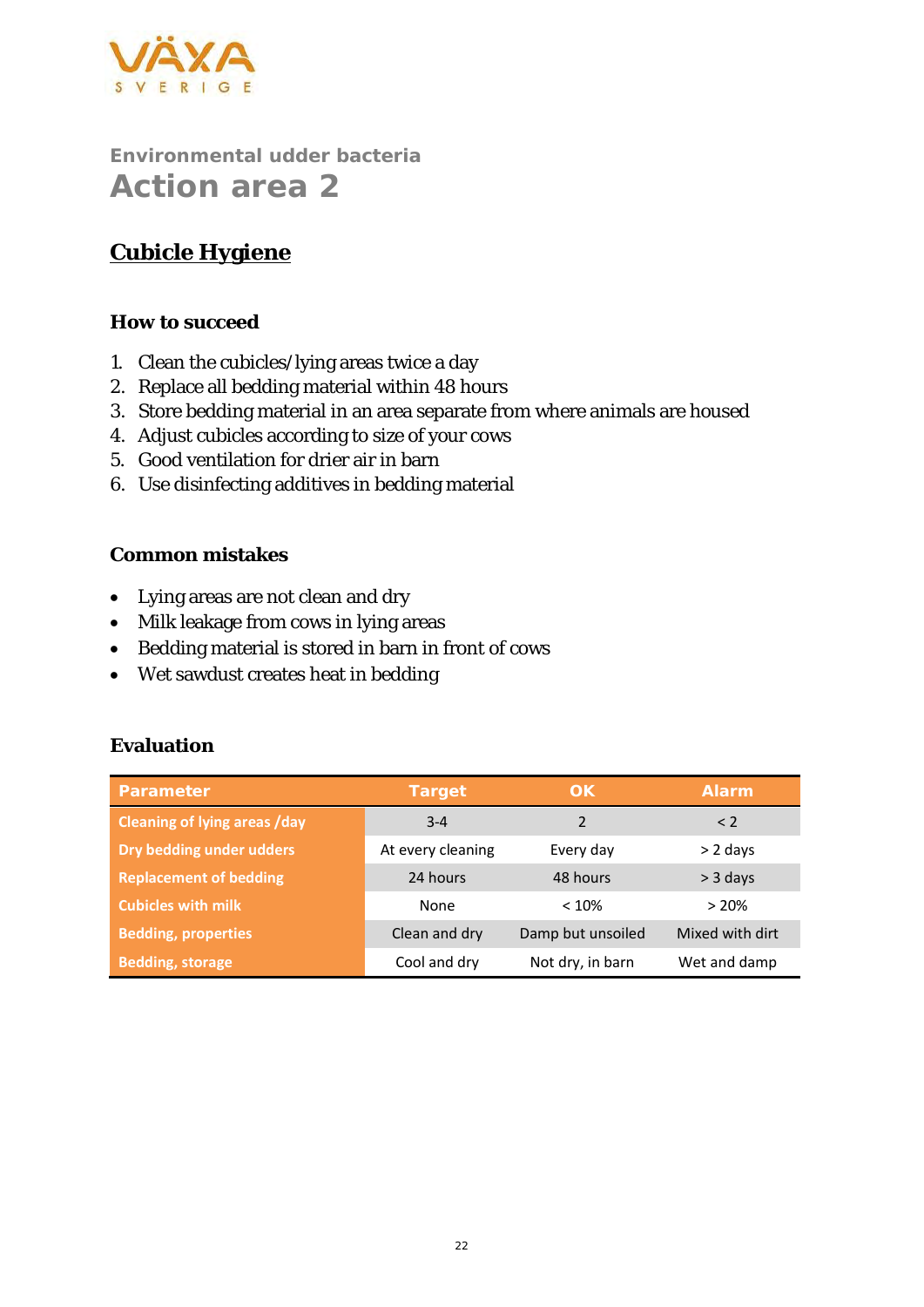

### **Water Hygiene**

**How to succeed:**

- 1. Drinking-quality water to cows
- 2. Water troughs cleaned twice a day
- 3. Water cups cleaned twice a week
- 4. Water troughs on pastures cleaned at least twice a week
- 5. Fence off lakes, brooks and fields with stagnant water
- 6. Take water samples regularly

**Common mistakes**

- Water source has water of inferior quality
- Bacterial growth in water troughs and cups
- Well dug or drilled, is contaminated by surface water
- UV-filter is not working properly

| Parameter                       | Target    | OK.              | <b>Alarm</b>             |
|---------------------------------|-----------|------------------|--------------------------|
| <b>Result of water analysis</b> | Good      | Good             | Remark on quality        |
| <b>Water troughs, surface</b>   | No remark | Slime on surface | Visible<br>contamination |
| <b>Water cups, surface</b>      | No remark | Slime on surface | Visible<br>contamination |
| <b>Water source</b>             | Public    | Drilled well     | Dug well                 |
| Nitrate, mg per liter           | 20        | 40               | > 200                    |
| pH                              |           | $6 - 9$          | $> 9$ or $< 6$           |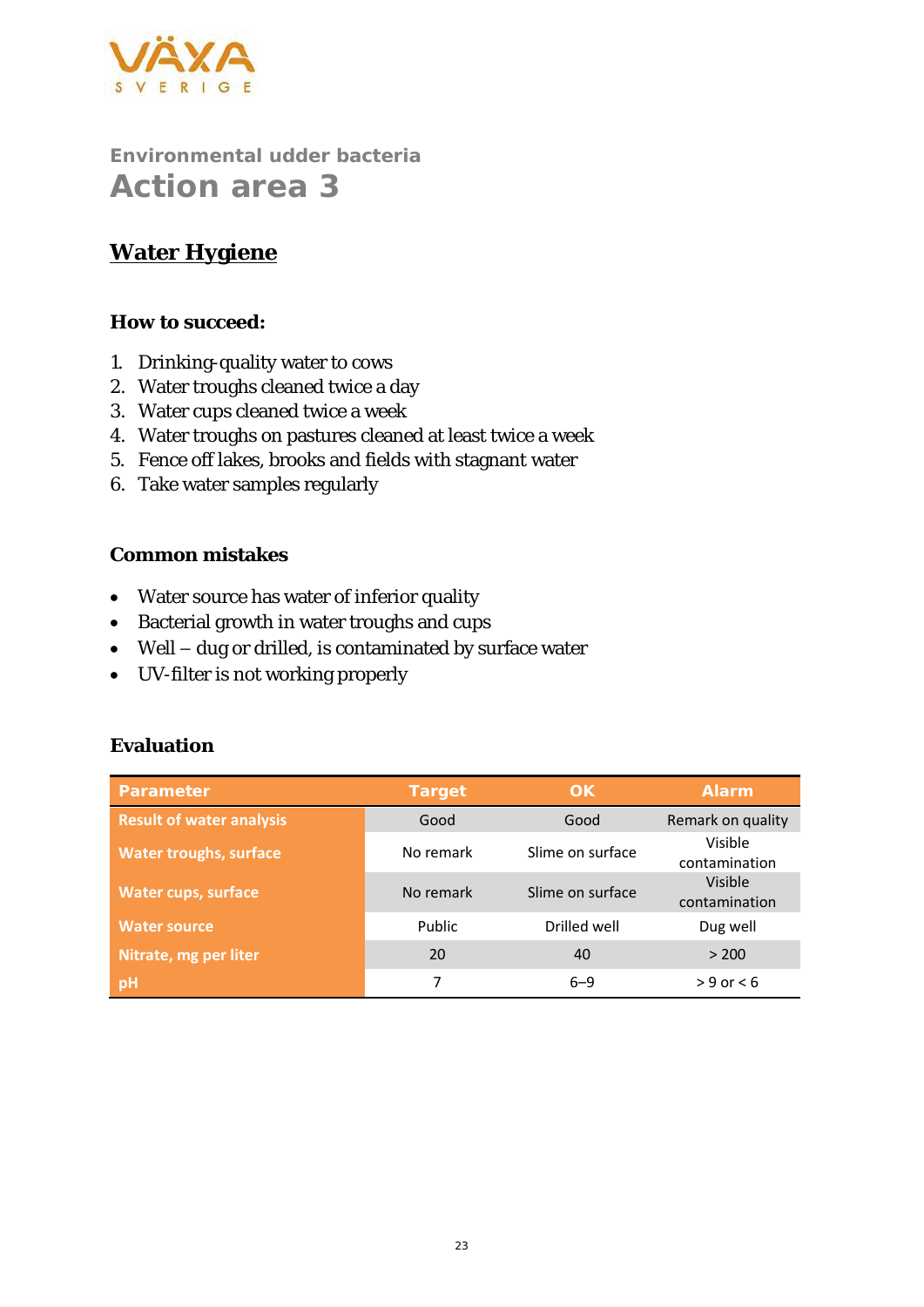

### **Feed Hygiene**

**How to succeed:**

#### Forage – especially silage

- 1. Fill silage containers quickly, pack well
- 2. Adjust conservation method according to DM\*
- 3. Check for heat in silage every day
- 4. Discard bad silage

#### **Concentrates**

- 1. Good quality, store in dry place
- 2. Protect from rats and other vermin
- 3. Fill cold in bunk/sack/silo
- 4. Check for heat in silage weekly

#### Equipment

'

- 1. Sweep the feeding table/alley daily
- 2. Mix a new ration every day
- 3. Empty the mixer wagon after feeding
- 4. Include leftovers from last filling in next batch of mixed feed
- 5. Clean concentrate dispensers every week

#### **Common mistakes**

- Insufficient conservation pH too high
- Silage is not removed from storage fast enough
- Mold in silage/grain/concentrate
- Mixer wagon not cleaned properly
- Feeding table not swept properly

# **Heat in silo** None Lukewarm Hot **NH3, % of N**  $\geq 12$ **pH silage, < 25% DM**  $\le$  4.2  $\le$  4.2  $\ge$  4.5 **pH silage, > 25% DM** Under critical level Under critical level Above level **Butyric acid Butyric acid COLOGY <b>2.1% 0.1-0.2%** 2.3% **Lactic acid** > 5% > 4% < 3% *Aspergillus fumigatus* < 10 CFU/g < 100 CFU/g > 500 CFU/g **Percent infected kernels** < 25% < 35% > 40% **Water activity (aw)**  $\times 0.75$   $\times 0.75$   $\times 0.75$   $\times 0.75$

pH is dependent on DM content. Formula for DM correction: (0.0257\* DM % in silage) + 3.71 = critical pH-level \*DM=Dry matter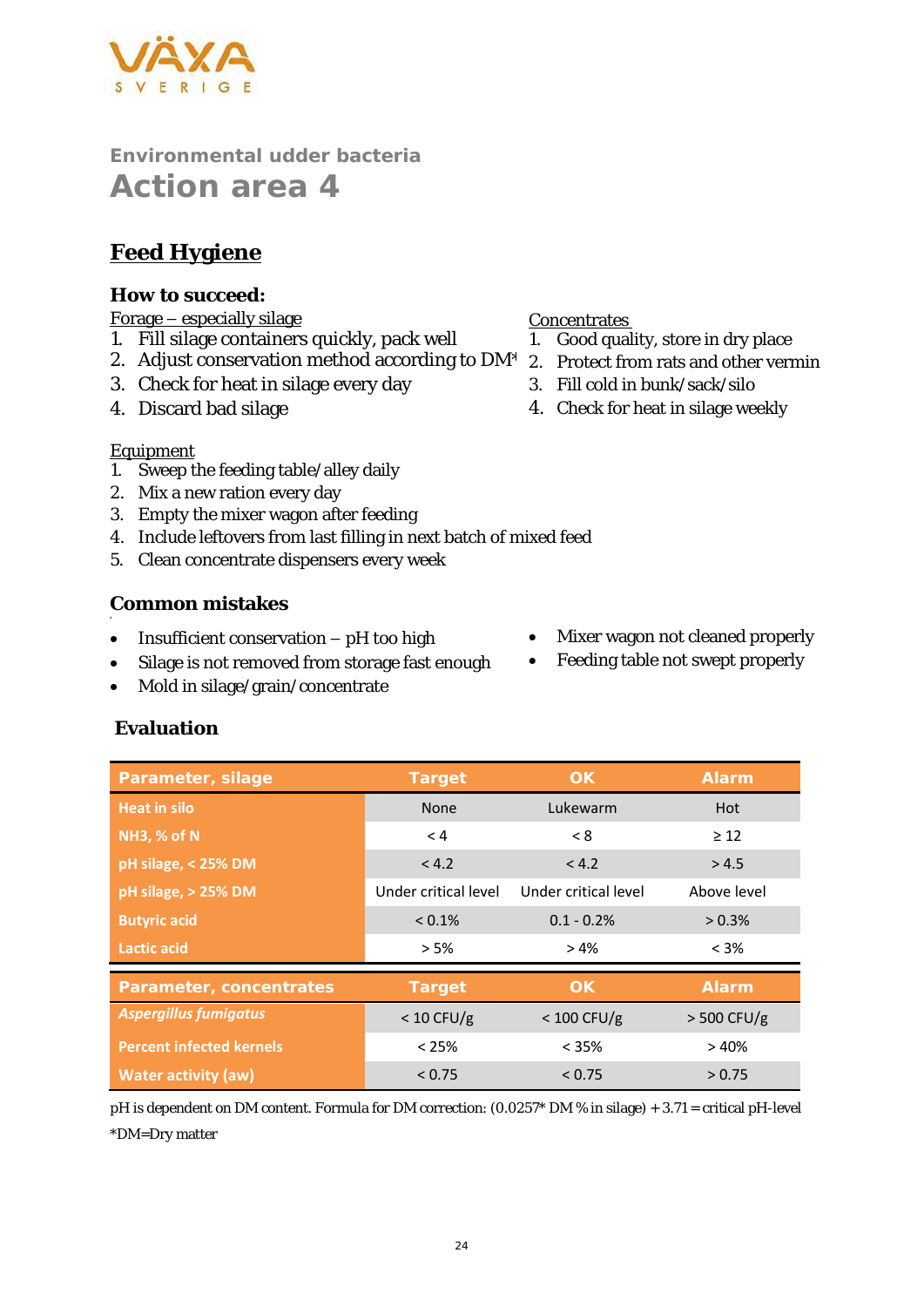

### **Feed**

#### **How to succeed**

- 1. Feed a high proportion of forage (silage or hay) in total ration
- 2. Adapt cows to lactation feeding 3 weeks prior to calving
- 3. Feed adequate amounts of energy at calving
- 4. Target less than 1-unit loss in body condition score in first month after calving
- 5. Analyze content of nutrients when using home produced feeds
- 6. Adjust feeding regime according to milk production and stage of lactation

#### **Common mistakes**

- Feed bunkers/alley empty for more than 1 hour per 24 hours
- Not enough feeding slots leads to competition and stress
- No adaptation of feeding period in last weeks before calving

| Parameter                                 | Target     | OK.         | Alarm          |
|-------------------------------------------|------------|-------------|----------------|
| <b>Percent forage in total ration</b>     | $> 50\%$   | $\geq 40\%$ | < 40%          |
| NDF in total ration, g/kg DM*1            | 320-450    | 320 - 360   | < 320          |
| Chewing time index min/kg DM <sup>1</sup> | > 32       | > 32        | < 32           |
| Total DM-intake kg/cow*                   | >22        | > 21        | < 20           |
| <b>Adaptation period before calving</b>   | 3 weeks    | 2 weeks     | $< 1$ week     |
| <b>UREA per cow, average</b>              | $4 - 5$    | $3 - 6$     | $<$ 3 or $>$ 6 |
| % cows BHBA FPM <sup>2</sup> > $1.2**$    | $\leq 5\%$ | $\leq 10\%$ | $> 20\%$       |

### **Evaluation**

\*Depends on stage of lactation, total feed ration and cows, \*\*Measured with Freestyle Precision Unit 5-15 days after calving

<sup>1</sup> According to NORFOR <sup>2</sup>FPM=First Test Milking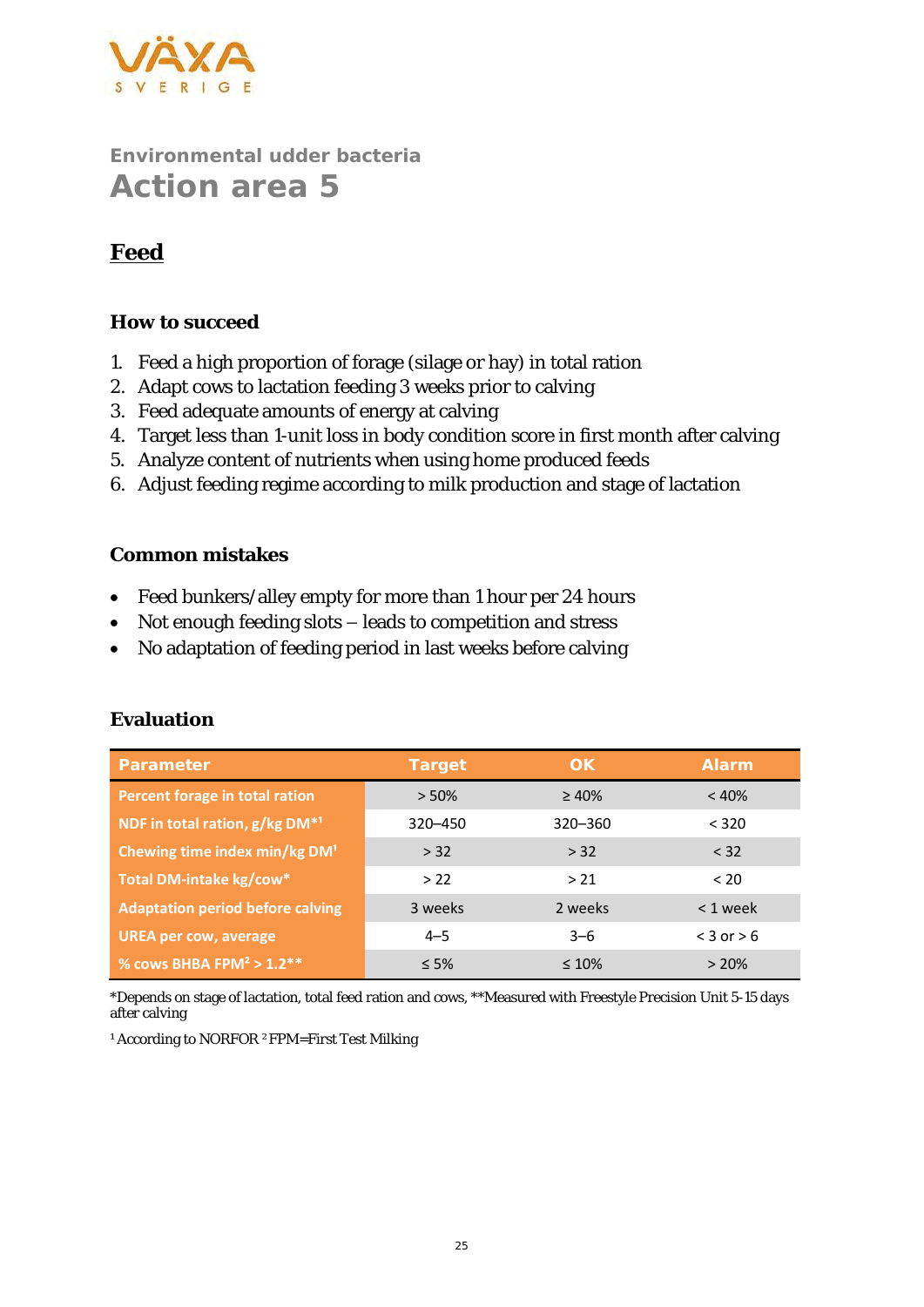

## **Minerals & Vitamins**

**How to succeed:**

- 1. Check the total feed ration's contents of minerals and vitamins
- 2. Give pregnant cows minerals and vitamin E during the last trimester
- 3. Provide one feed slot per cow in feed alley
- 4. Give minerals and vitamins that taste good so that the cows eat them
- 5. Permanent and well fertilized pastures may be low in minerals and vitamins

#### **Common mistakes**

- Low levels of minerals and vitamins in the feed, including pastures
- Pregnant cows do not receive minerals and vitamins
- Low ranking cows do not get enough minerals and vitamins due to too few feed slots or empty feed bunkers/alley
- Potassium content in silage is too high

| Parameter                          | Target     | OK.     | Alarm     |
|------------------------------------|------------|---------|-----------|
| Paresis and muscle spasms          | $< 2\%$    | $< 3\%$ | $\geq$ 5% |
| Potassium level in silage, g/kg DM | < 20       | < 25    | > 25      |
| Magnesium in forage, g/kg DM       | $\geq 1.8$ | >1.7    | < 1.7     |
| <b>Cows per feed slot</b>          | $\leq 1.5$ |         | > 2       |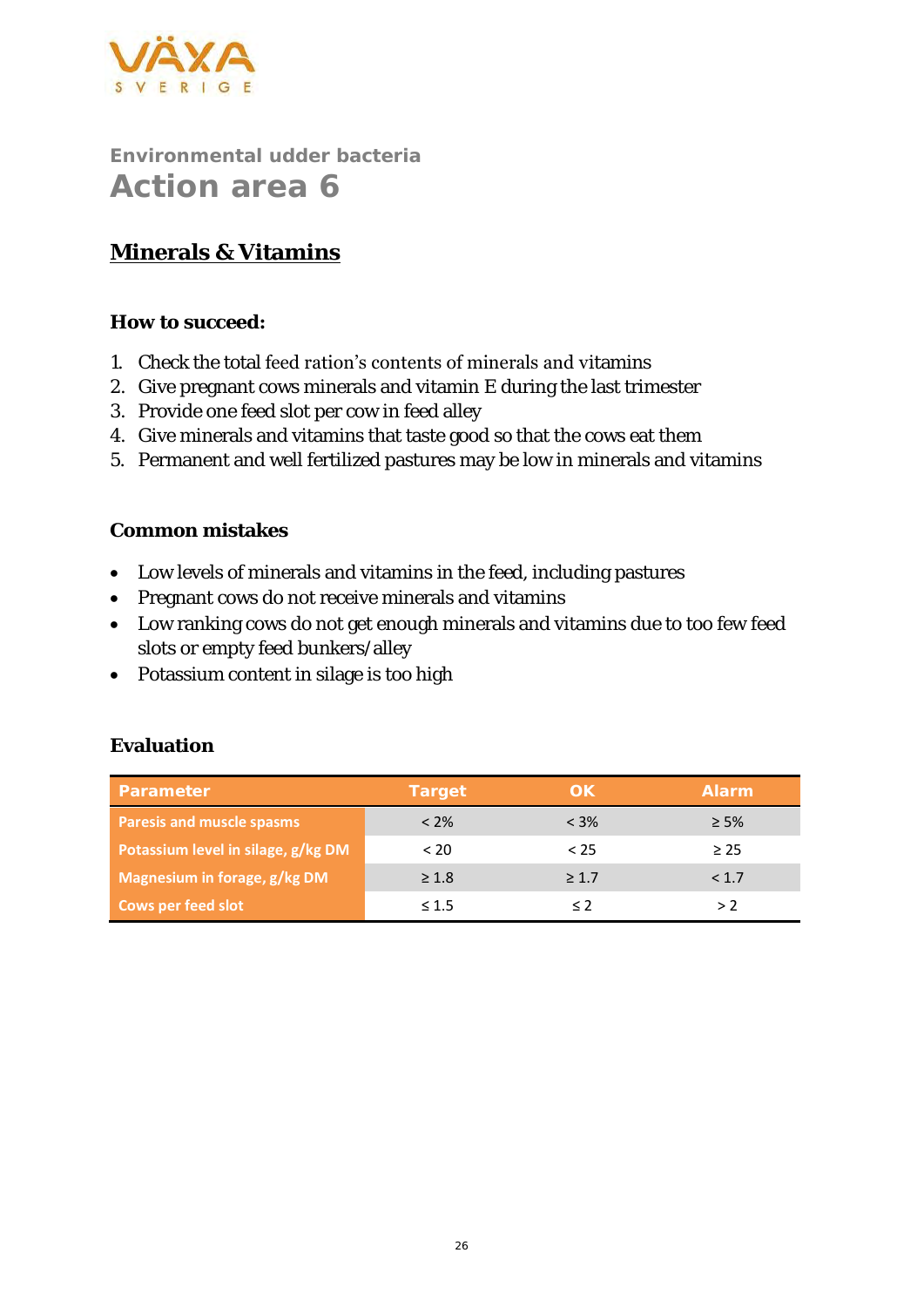

### **Other Diseases**

#### **How to succeed**

- 1. Separate entrance for visitors. Visitors change into visitors' clothing and footwear
- 2. The room should have facilities for washing hands, clothes, boots and equipment
- 3. Ensure your farm is free of BVDV, salmonella, RS- and coronaviruses
- 4. Do not buy animals from other herds maintain a closed herd
- 5. Keep a high level of general biosecurity on your farm
- 6. Hire a claw trimmer that can register and treat claw diseases in your cows

#### **Common mistakes**

- No separate entrance and no on-farm visitor clothing/footwear
- Live animals are bought from herds with unclear health status
- Live animals are bought from herds with contagious diseases such as salmonella, RS- and coronaviruses or *Str. agalactiae*.

| Parameter                            | Target                          | OK                         | Alarm                       |
|--------------------------------------|---------------------------------|----------------------------|-----------------------------|
| <b>Recruitment by buying animals</b> | Never                           | Heifers some years         | Every year                  |
| <b>Pneumonia in calves</b>           | None                            | Low level                  | Every month                 |
| Diarrhea in calves                   | <b>None</b>                     | Low level                  | Every month                 |
| <b>Calf mortality 1-90 days</b>      | None                            | $< 8\%$                    | >10%                        |
| <b>On-farm protective clothing</b>   | Boots and coat                  | Coat only                  | <b>None</b>                 |
| <b>Claw trimming</b>                 | All cows $\geq 2$<br>times/year | 2 times / year             | At increased claw<br>length |
| Claw diseases, registration          | Database<br>egistration         | Leaves a written<br>report | <b>No</b>                   |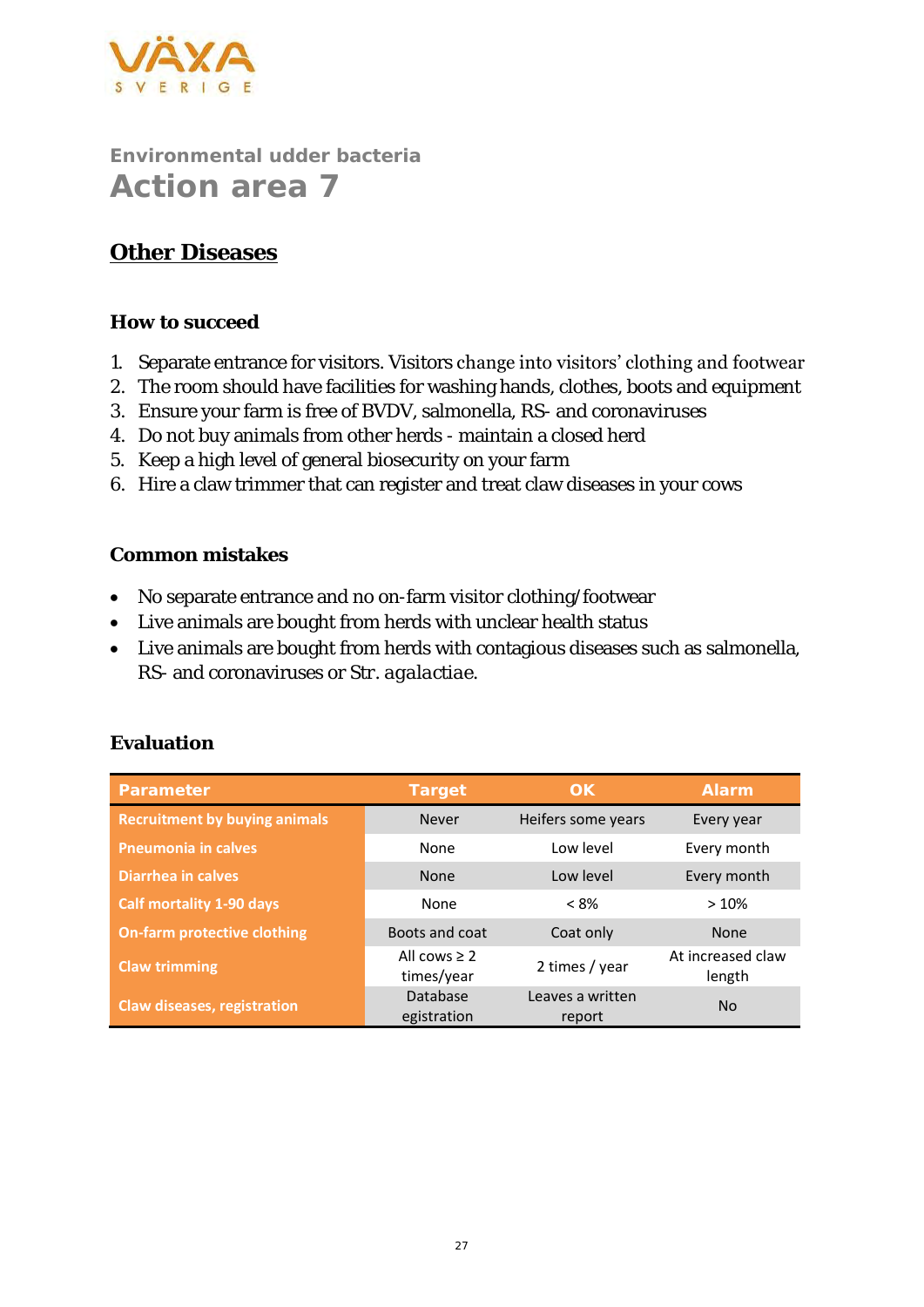

### **Low Stress Handling**

#### **How to succeed**

- 1. One cubicle/lying place for every cow
- 2. One cow per feeding slot
- 3. Forage or total mixed ration (TMR) available 23 hours per day
- 4. Designated days and times of day for moving animals
- 5. Always move at least 2 cows together
- 6. Make sure that the calf attaches to the handler in the first 10 days of life

#### **Common mistakes**

- Too many cows in resting area
- Too many cows in eating area
- Too much time spent in holding pen before milking
- Access to feed less than 22 hours per day
- Aggressive and loud handling of animals

| Parameter                            | Target          | OK.                 | Alarm           |
|--------------------------------------|-----------------|---------------------|-----------------|
| <b>Stocking density resting area</b> | < 1 cow/cubicle | 1 cow/cubicle       | > 1 cow/cubicle |
| Stocking density, cows / feed slot   | $\leq 1.5$      | $\leq$ 2 cows       | >2              |
| Time spent waiting before milking    | $\leq$ 45 min   | $\leq 60$ min       | $\geq 80$ min   |
| <b>Access to feed</b>                | $\geq$ 23 hours | $\geq$ 22 hours     | $<$ 20 hours    |
| <b>Defecation during milking</b>     | <b>Never</b>    | $\leq 10\%$ of cows | $>10\%$ of cows |
| <b>Oxytocin to heifers</b>           | Never           | $\leq 10\%$         | $\geq 10\%$     |
| <b>Oxytocin to cows</b>              | Never           | <b>Never</b>        | Sometimes       |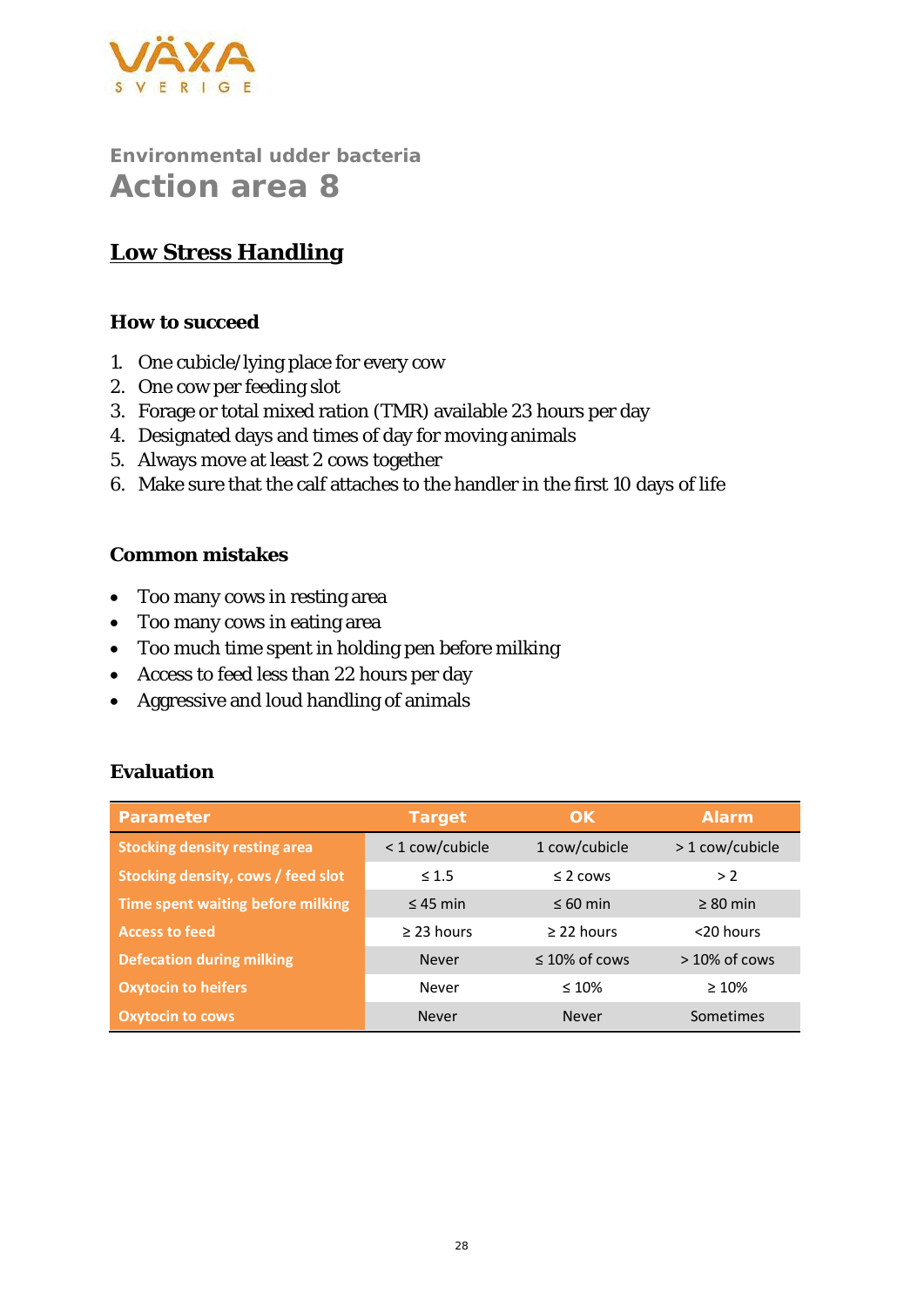

### **Biosecurity at Calving**

**How to succeed:** 

- 1. Group according to udder health at calving
- 2. Use individual pens for calving
- 3. Clean the calving pens between each calving
- 4. Separate heifers from older cows 3 weeks before calving
- 5. Dry cow treatment according to guidelines
- 6. Perform CMT on fresh cows and culture if CMT  $\geq 3$

#### **Common mistakes**

- Cows calve in a group pen
- Infected cows are housed with healthy cows before calving
- Udder health status of newly calved cows is not evaluated

| Parameter                                            | Target    | OK.       | Alarm       |
|------------------------------------------------------|-----------|-----------|-------------|
| New infection rates in newly<br>calved cows          | < 5%      | < 10%     | >15%        |
| Incidence of mastitis treatments                     | 5%        | 10%       | $\geq 20\%$ |
| <b>Calculated BTSCC</b>                              | < 150,000 | < 200,000 | > 250,000   |
| <b>Cleared infections during dry</b><br>period       | 70%       | 50%       | < 30%       |
| <b>Proportion S. aureus infected cows</b><br>in herd | $< 5\%$   | 10%       | 20%         |
| Str. agalactiae; BT* PCR                             | 0         | 0         | Detected    |
| <b>Mycoplasma bovis; BT* PCR</b>                     | 0         | $\Omega$  | Detected    |

#### **Evaluation**

\*Bulk Tank analysis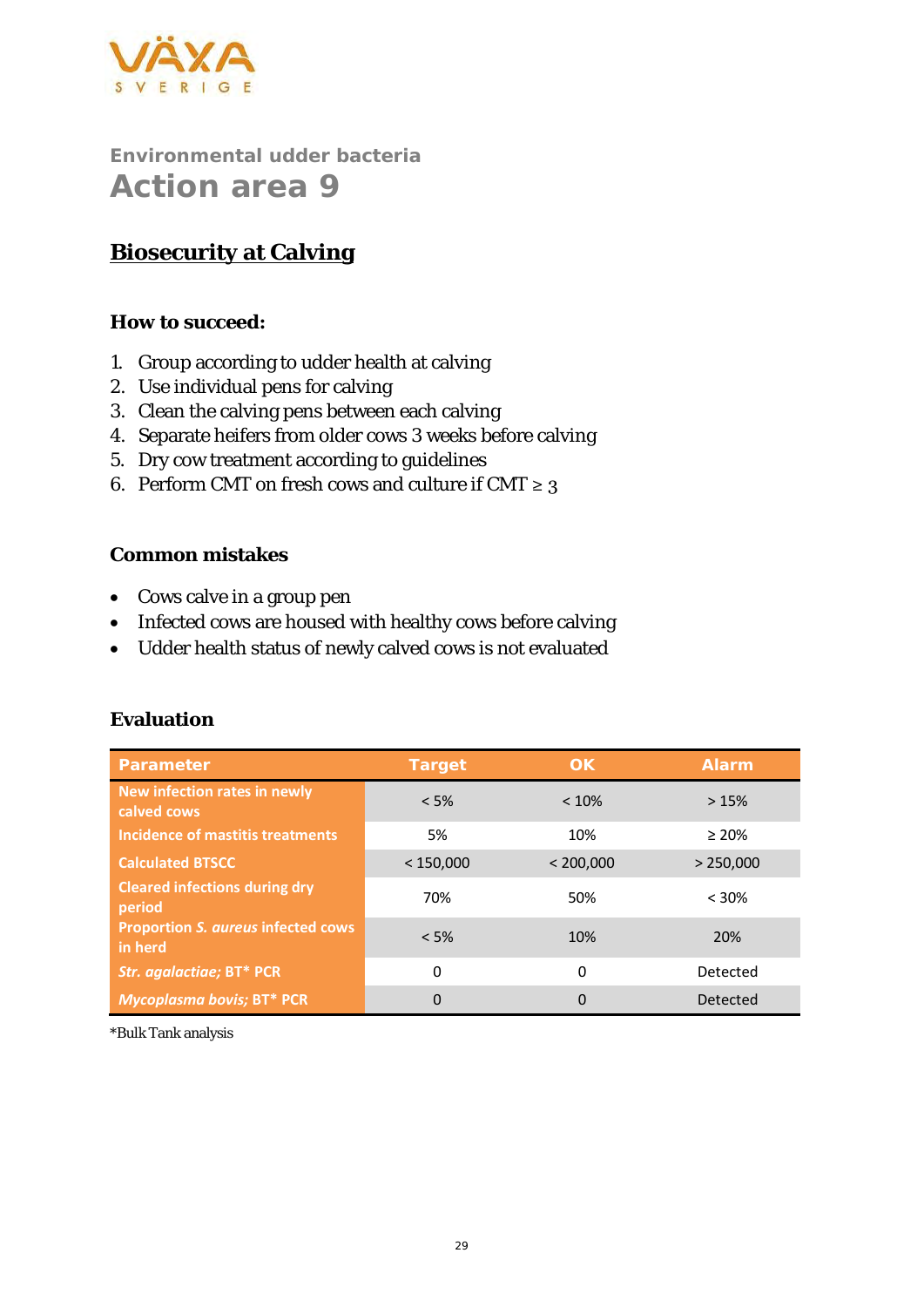

### **Dry Cow Routines**

#### **How to succeed**

- 1. Adjust feeding to reach daily production of 15–25 kg before initiation of dry off
- 2. Exclude concentrates and move cows to separate pen at the start of dry off
- 3. Milk at intervals of 36–48 hours
- 4. Only use dry cow treatment on cows with good prognosis of clearing infections

#### **Common mistakes**

- Dry period is more than 10 weeks
- Insufficient feed distribution to cows
- Insufficient hygiene when treating dry cows

**Which cows should I treat with long-acting dry cow therapy?**

Check the cows' cell count series and use dry-cow preparations selectively:

- Do not treat cows in udder health class (UHC) 0-2 at dry off, corresponding to SCC < 200,000 in the last 3 months prior to dry off
- Treat cows in UHC 3-8, corresponding to cows with SCC 200,000-500,000 in the last 3 months prior to dry off, according to mastitis during lactation, SCC dynamics and bacterial findings
- Do not treat cows in UHC 9, corresponding to cows with SCC consistently >500,000

**Never treat:** 

• Cows with penicillin-resistant staphs

| Parameter                                      | Target        | OK.                           | Alarm                         |
|------------------------------------------------|---------------|-------------------------------|-------------------------------|
| <b>New infections - calving cows</b>           | $< 5\%$       | $< 10\%$                      | $\geq 15\%$                   |
| <b>Cleared infections during dry</b><br>period | >70%          | $> 50\%$                      | $< 30\%$                      |
| Length of dry period                           | 7 wks.        | $6 - 9$ wks.                  | $< 5$ or $>10$ wks.           |
| <b>Housing of dry cows</b>                     | Separate barn | Part of milk barn             | With lactating<br><b>COWS</b> |
| <b>Type of housing</b>                         | Cubicles      | Clean, dry deep<br>litter bed | Wet and dirty                 |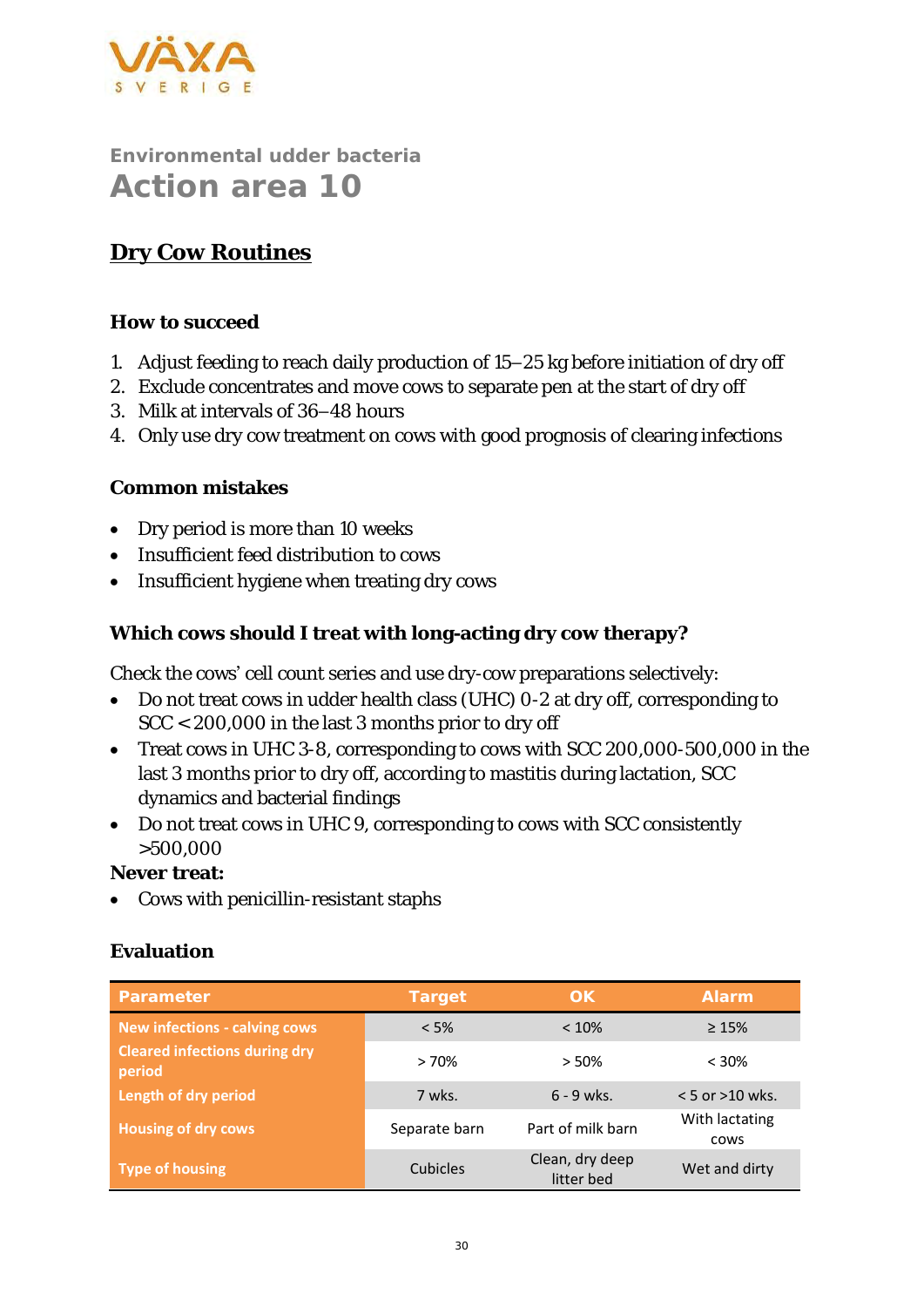

### **Milking Routines**

**How to succeed:**

- 1. Use the same routine at every milking
- 2. Ensure enough contact time with teats when preparing cows for milking
- 3. Foremilk all teats in a test cup
- 4. Perform a pre-milking routine of a minimum of 60 seconds
- 5. Attach cluster after milk let down
- 6. Do not let air in at any stage of milking

#### **Common mistakes**

- Teat contact-time is too short
- No waiting time (lag-time) to allow for milk let-down
- Milking routine varies
- Cows are stressed during milking

#### **Evaluation**

| Parameter                        | Target        | OK                | Alarm                |
|----------------------------------|---------------|-------------------|----------------------|
| <b>Preparation time, total</b>   | 60-90 sec     | 45-60 sec         | $<$ 45 sec           |
| Teat contact time 2/d milking    | 15 sec        | 10 <sub>sec</sub> | $< 10$ sec           |
| Teat contact time 3/d milking    | 30 sec        | 20 sec            | $<$ 20 sec           |
| <b>Bimodal milk let-down</b>     | None          | $\leq 10\%$       | >10%                 |
| <b>Defecation during milking</b> | <b>Never</b>  | $\leq 10\%$       | >10%                 |
| Time spent in waiting pen        | $\leq$ 45 min | $\leq 60$ min     | $>60$ min            |
| Vacuum drop in milk line*        | < 2           | < 5               | 5 or more            |
| Teat-end vacuum* kPa             | 36-38 kPa     | 32-40 kPa         | $<$ 32 or $>$ 40 kPa |
| Mouth-piece vacuum* % OK         | >75%          | >60%              | $\leq 50\%$          |

\*Milking Time Test with a vacuum logger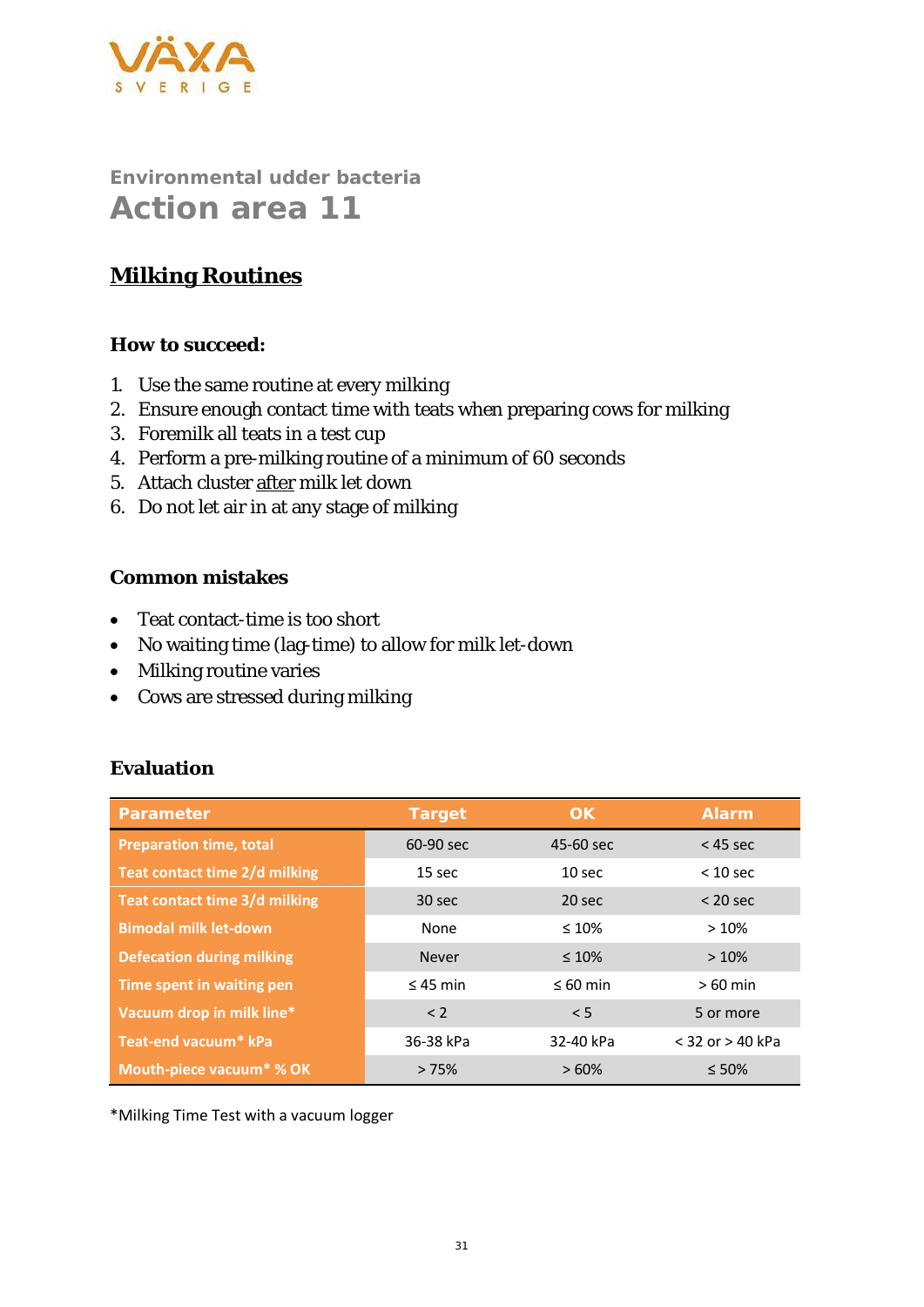

# **Standing After Milking**

#### **How to succeed**

- 1. Fresh feed and water should be available to all cows after milking
- 2. One feed slot per cow
- 3. Access to forage for at least 23 hours per day
- 4. Keep waiting time in holding pen before milking to less than an hour
- 5. One cubicle per cow in resting area

#### **Common mistakes**

- Feed older than 24 hours on feeding table/alley troughs
- Competition for feed not enough feed slots or not enough feed
- Cows spend too much time waiting in holding pen before milking
- Cows enter resting area directly after milking

| Parameter                                   | Target     | OK         | Alarm        |
|---------------------------------------------|------------|------------|--------------|
| <b>Stocking density, cows/feed slot</b>     | < 1.5      | 2          | > 2          |
| <b>Stocking density, resting area</b>       | $\leq 1$   | 1          | >1           |
| Forage; kg DM <sup>*</sup> / cow / 24 hours | 12         | 10         | < 8          |
| Time spent waiting, min                     | 25         | 35         | 70           |
| <b>Cows milked per hour</b>                 | > 70       | > 50       | $<$ 30       |
| Access to feed, hours/day                   | 23         | 22         | < 20         |
| Percent forage in diet                      | 60 %       | 55 %       | < 50%        |
| Water, flow at feed slot                    | $20$ l/min | $10$ l/min | $< 10$ l/min |

#### **Evaluation**

\*DM – dry matter content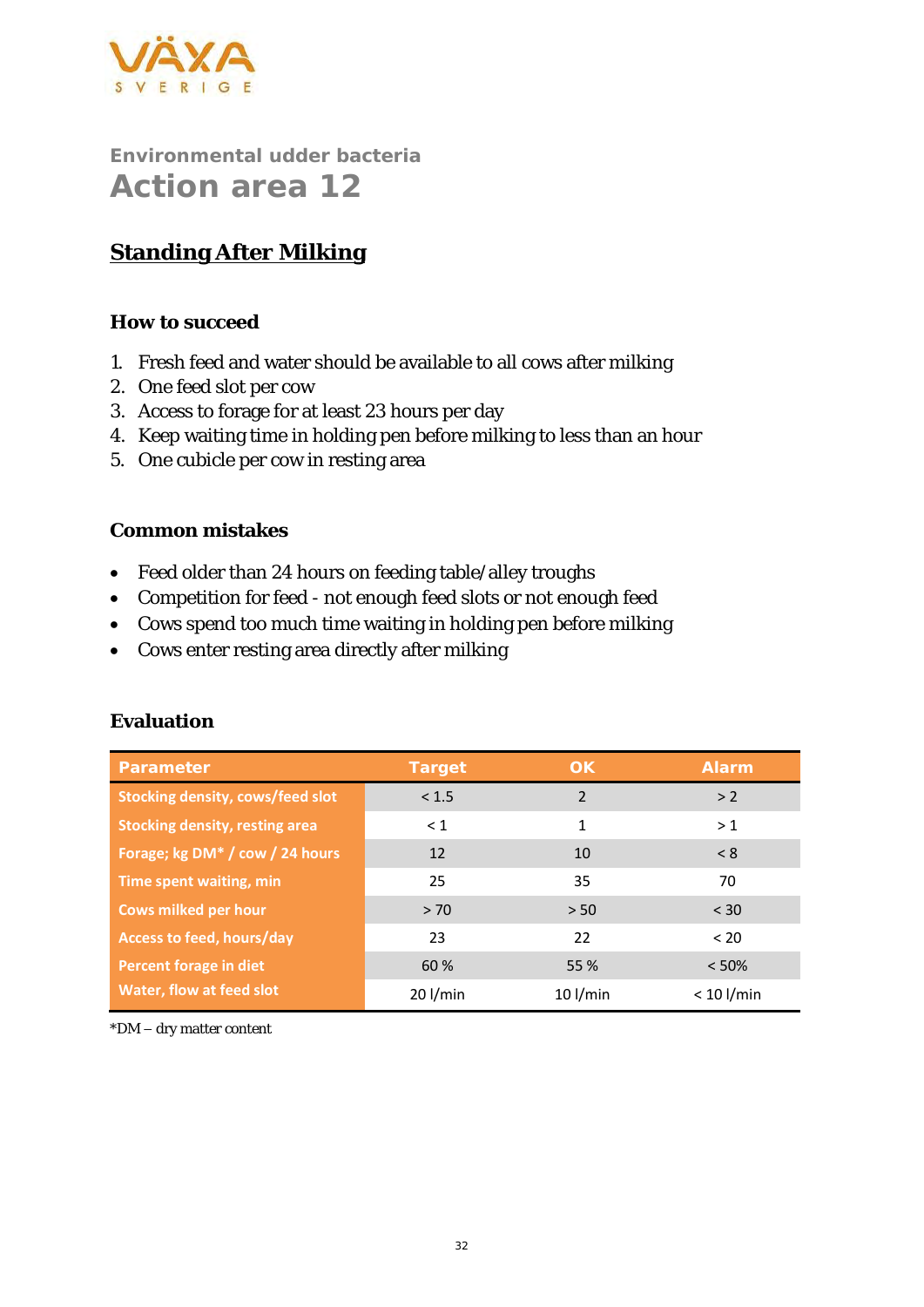

# **Post-milking Teat Disinfection**

#### **How to succeed**

- 1. Use a teat dip rather than a teat spray
- 2. Use a disinfectant with iodine if you have problems with streptococci and staphylococci
- 3. Use a skin conditioning disinfectant if you have problems with environmental bacteria such as *E. coli* or klebsiella
- 4. Dip or spray immediately after removal of the cluster unit
- 5. Wash/rinse the bottle/equipment daily
- 6. Make sure the teat disinfectant does not freeze
- 7. Use a teat dip with UV-protection during summertime

#### **Common mistakes**

- The teats are not completely dipped or sprayed
- The teat disinfectant is too diluted
- The teat disinfectant has been stored incorrectly
- The teat disinfectant equipment is not properly cleaned between milkings

| Parameter                         | Target                       | OK.                     | Alarm <sup>'</sup> |
|-----------------------------------|------------------------------|-------------------------|--------------------|
| <b>Method</b>                     | Dip                          | Spray                   | <b>None</b>        |
| <b>Teat coverage</b>              | Complete                     | Average                 | Incomplete         |
| <b>Storage</b>                    | Cool, $< +10$ <sup>o</sup> C | Around 0 <sup>o</sup> C | Risk of freezing   |
| <b>Function check</b>             | Weekly                       | Sporadic                | Never              |
| Choice $-E$ . coli and klebsiella | Skin conditioning<br>formula | Does not chap skin      | Teat skin chaps    |
| Choice $-$ staphs and strepts     | Iodine, $\geq 1,500$<br>ppm  | Iodine                  | Other              |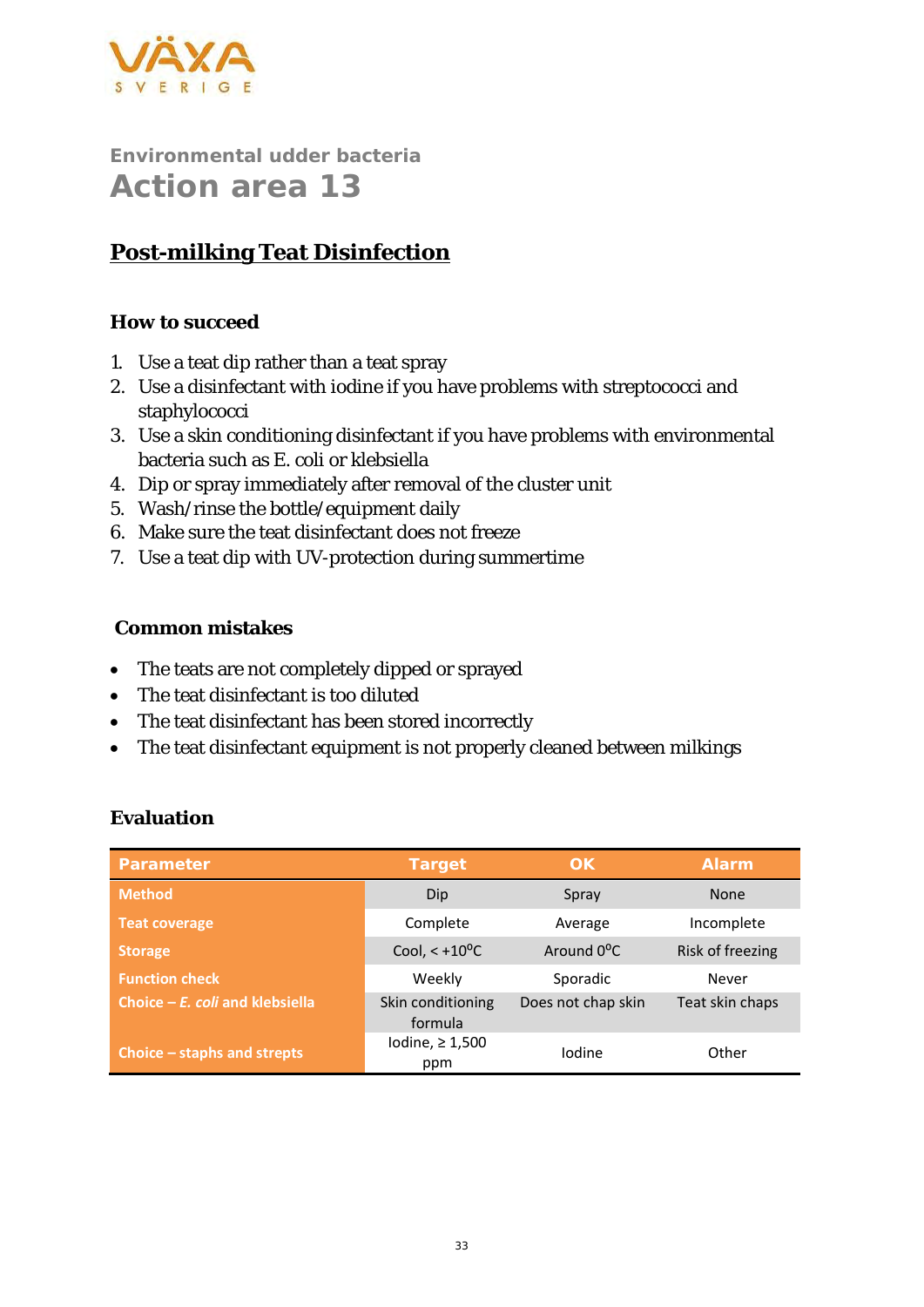

## **Milking Order**

#### **How to succeed**

- 1. Milk healthy cows before less healthy cows
- 2. Milk newly calved cows after healthy cows
- 3. Conduct test milkings every month
- 4. CMT and sampling for bacteriology of high cell count cows after every test milking
- 5. CMT and sampling for bacteriology of cows that appear unhealthy

#### **Common mistakes**

- No consistent and well-designed milking order
- Newly calved cows are milked before healthy ones
- No knowledge or markup of cows with high cell counts
- No grouping of cows in barn

| Parameter                                        | Target        | OK.               | <b>Alarm</b> |
|--------------------------------------------------|---------------|-------------------|--------------|
| <b>Grouping of cows</b>                          | 12 times/year | 6 times/year      | <b>Never</b> |
| <b>New infections during lactation</b><br>/month | $< 2\%$       | < 5%              | >10%         |
| <b>CMT equipment available</b>                   | At milking    | On farm           | <b>No</b>    |
| Milk sampling equipment available                | At milking    | On farm           | No.          |
| <b>Culture at high CMT values</b>                | Laboratory    | Clinic or on farm | <b>Never</b> |
| <b>Test milkings per year</b>                    | 12            | 11                | < 11         |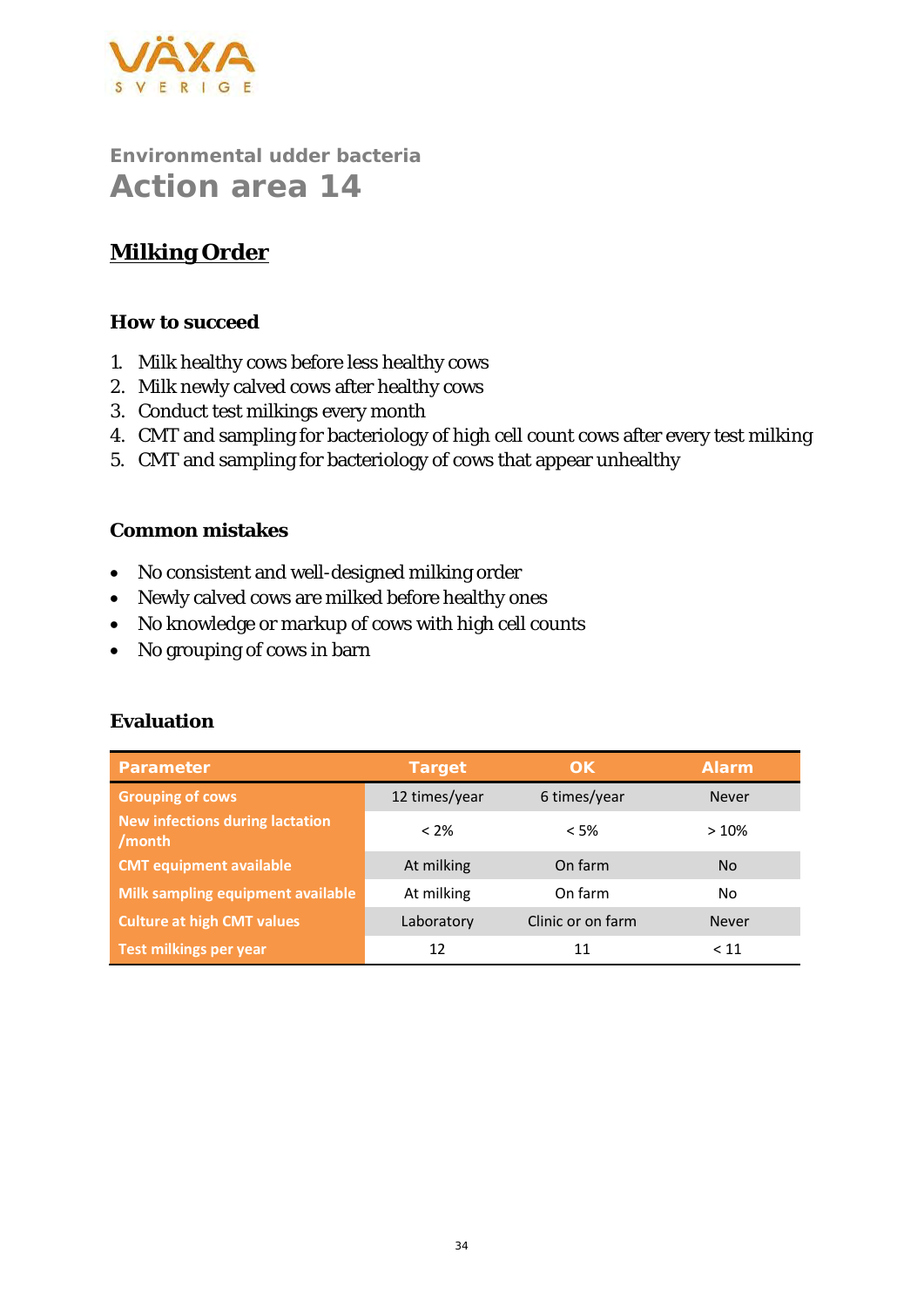

## **Milk Machine Function**

**How to succeed:**

- 1. Service the machine at least annually
- 2. Change liners at recommended intervals
- 3. Use liners that fit the cows in your herd
- 4. Use the same type of liner in the milking machine as used for your newly calved cows
- 5. Milking equipment is compatible with the ISO-norm
- 6. Perform a Milking time test with a vacuum logger

7.

#### **Common mistakes**

- Under-dimensioned milk pipes
- Too many cluster units
- Lack of service of vacuum-valve on claw piece

#### **Evaluation**

| Parameter                                                   | Target      | OK           | Alarm          |
|-------------------------------------------------------------|-------------|--------------|----------------|
| <b>Machine service, accord. ISO</b>                         | Every year  | Every year   | < Yearly       |
| Liner change after number of<br>milkings (nitrile/silicone) | 2,000/8,000 | 2,500/10,000 | > 2,500/10,000 |
| <b>Machine-on-time</b>                                      | 5 min       | 6 min        | $> 8$ min      |
| Vacuum drop milk line*                                      | $\langle$ 2 | < 5          | > 5            |
| Vacuum at teat end*                                         | 36-38 kPa   | 32-40 kPa    | <32 or> 40 kPa |
| Vacuum in mouthpiece*                                       | 10-15 kPa   | 8-25 kPa     | <8 or> 25 kPa  |

\*Milking Time Test with a vacuum logger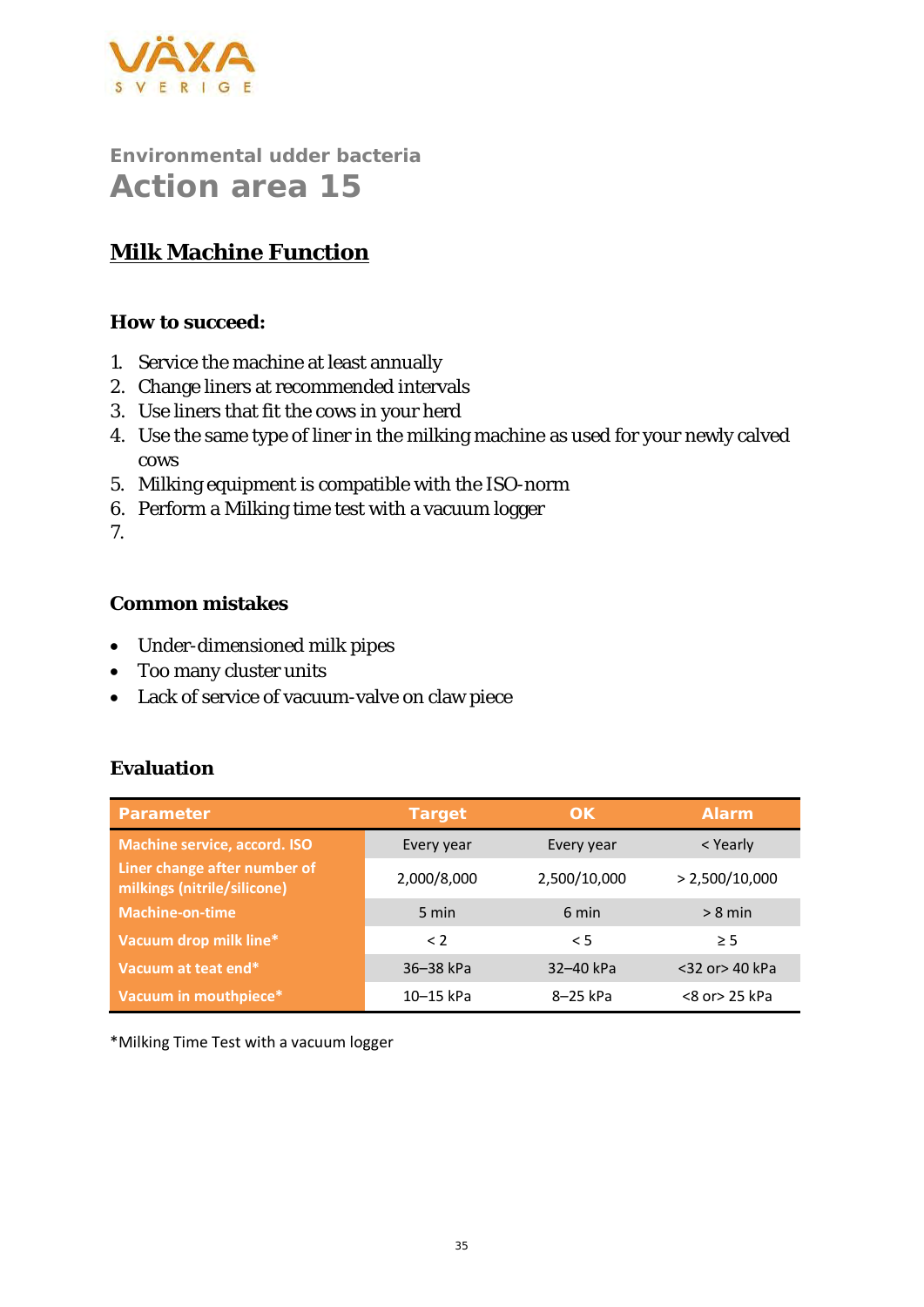

## **Breeding for Udder Health**

#### **How to succeed**

- 1. Monitor breeding parameters for milk flow, mastitis & high cell counts
- 2. Do not recruit heifers from cows with low milk flow or poor udder health
- 3. Inseminate cows with low breeding scores for milk flow with beef semen
- 4. Use bulls with high breeding scores for udder health
- 5. Do not use untested bulls for your recruitment animals
- 6. Check udder health scores of import semen bulls\*

\* Use breeding values from Interbull to compare bulls

#### **Common mistakes**

- Potential for udder health and milk flow has not been evaluated
- Breeding for high milk flow but not for better udder health
- No systematical breeding for improved udder health

| Parameter                           | Target      | OK.                     | <b>Alarm</b>    |
|-------------------------------------|-------------|-------------------------|-----------------|
| Test milkings per year              | 12          | 11                      | < 10            |
| Use cow control scheme              | Yes         | Yes                     | No.             |
| <b>Choice of bull</b>               | Planned     | Chosen at time of<br>AI | Untested bull   |
| <b>Monitor cows breeding scores</b> | Always      | Often                   | Rarely to never |
| Use evaluated breeding scores       | > Once/year | Once/year               | < Once/year     |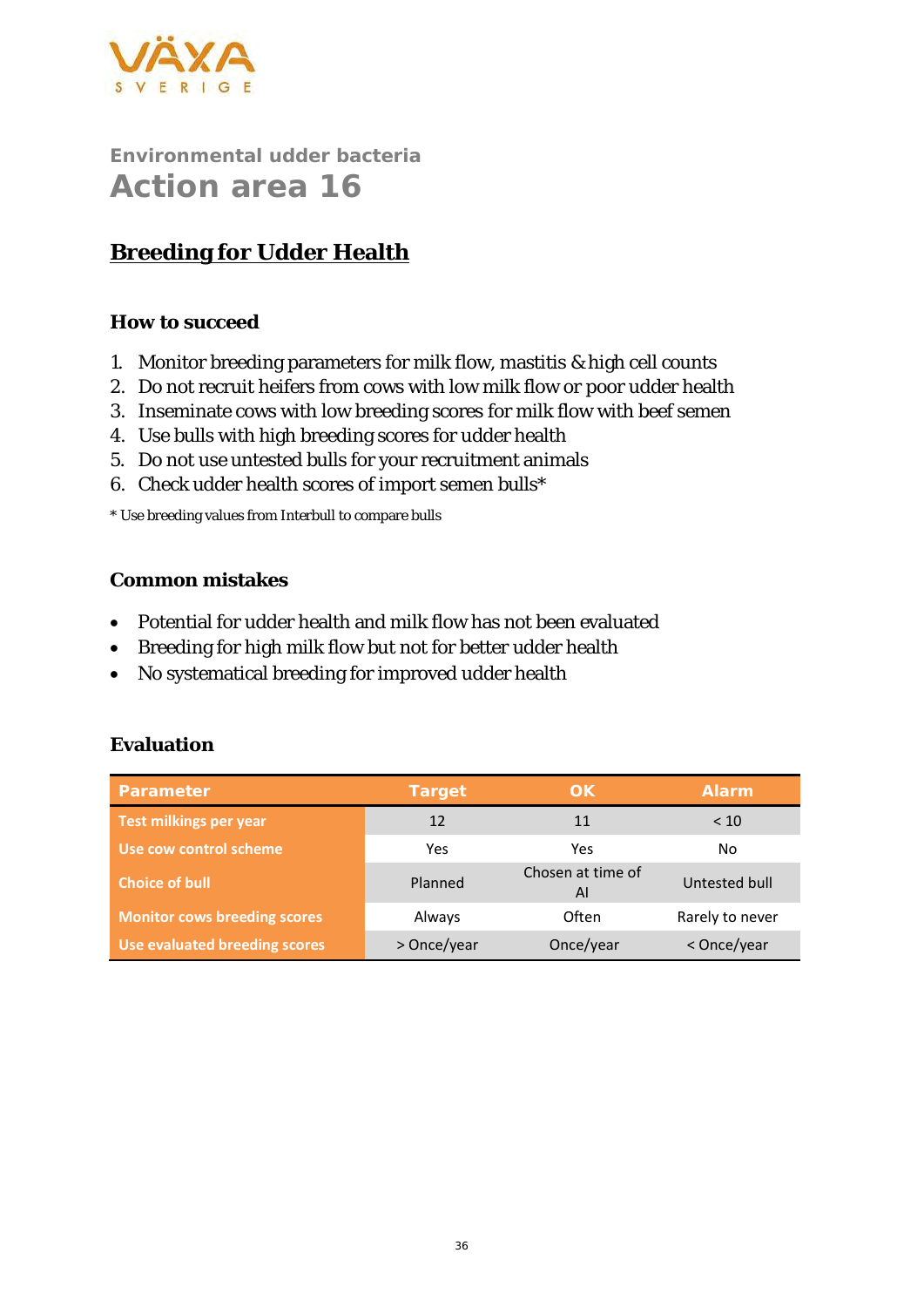



When milking automatically, many management routines are replaced by algorithms and well-functioning techniques. Research and case studies have identified the 18 most important risk areas for poor udder health in automatic milking systems.

The 18 areas are distributed on 4 levels depending on their effect on udder health.

# **Start from the base and work upwards towards the goal of ≤ 150,000 in herd average BTSCC.**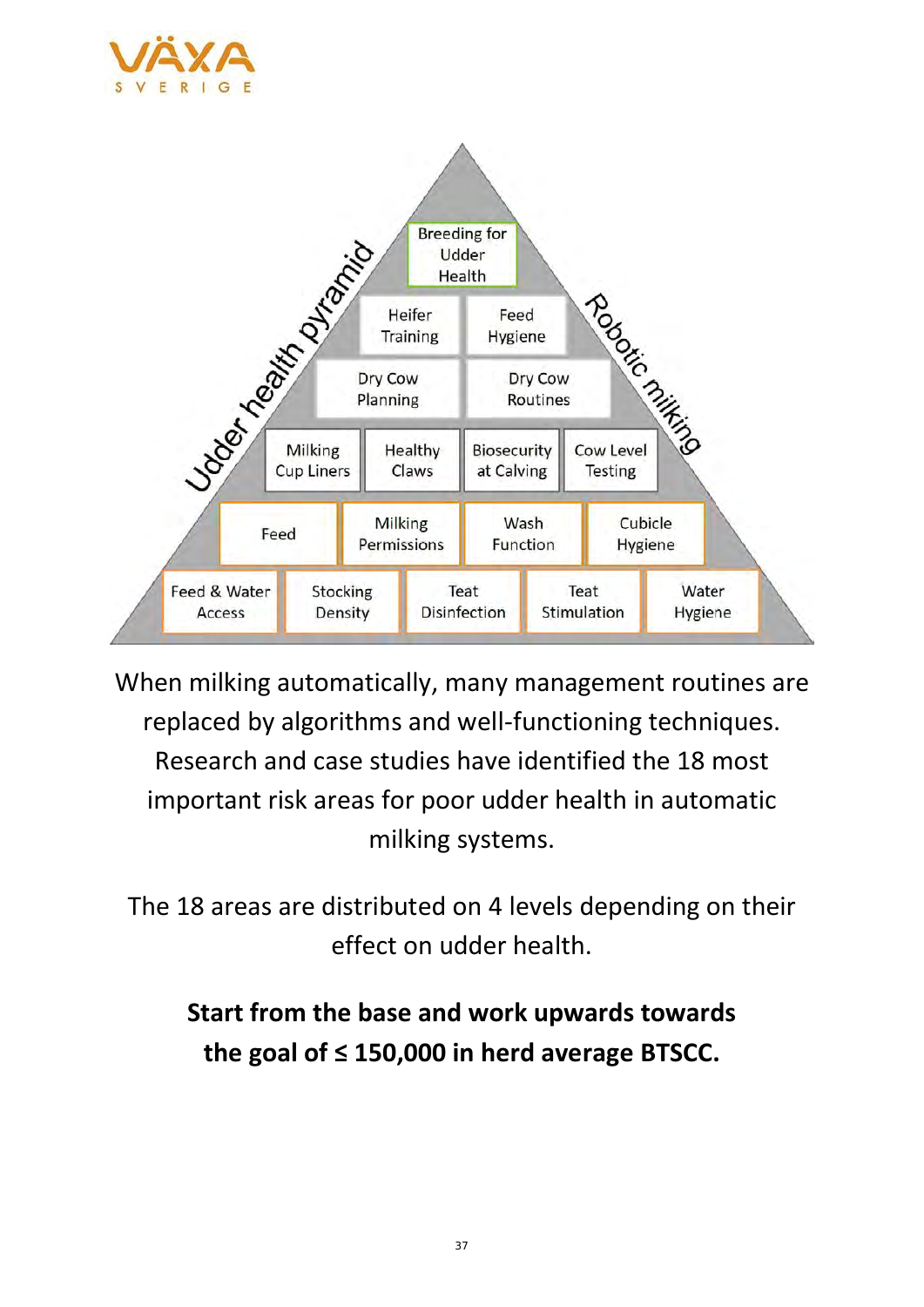

### **Feed & Water Access**

**How to succeed:**

- 1. Make sure that there is always feed available on the feeding table/alley/bunkers
- 2. Keep the correct stocking density
- 3. Monitor the dry matter content of your silage/forage
- 4. Adjust the amount of feed according to consumption
- 5. Make sure that the silage is tasty and fresh and free from contaminants

#### **Common mistakes**

- Out of feed at night
- Feed is not available during parts of the day
- Not enough feed slots
- Not enough places to drink or water flow too low

| Parameter                         | Target            | OK                                           | Alarm                    |
|-----------------------------------|-------------------|----------------------------------------------|--------------------------|
| Stocking density, cows/ feed slot | $\leq 1.5$        | $\leq$ 2                                     | > 2                      |
| <b>Access to feed</b>             | $\geq$ 23 hours   | $\geq$ 22 hours                              | $<$ 20 hours             |
| <b>Cows per drinking place</b>    |                   | 1.5                                          | > 2                      |
| <b>Water, placement</b>           | All parts of barn | Feed table, exit<br>from AMS, waiting<br>pen | Just the resting<br>area |
| Water, flow at feed table         | $20$ l/min        | $10$ l/min                                   | $< 10$ l/min             |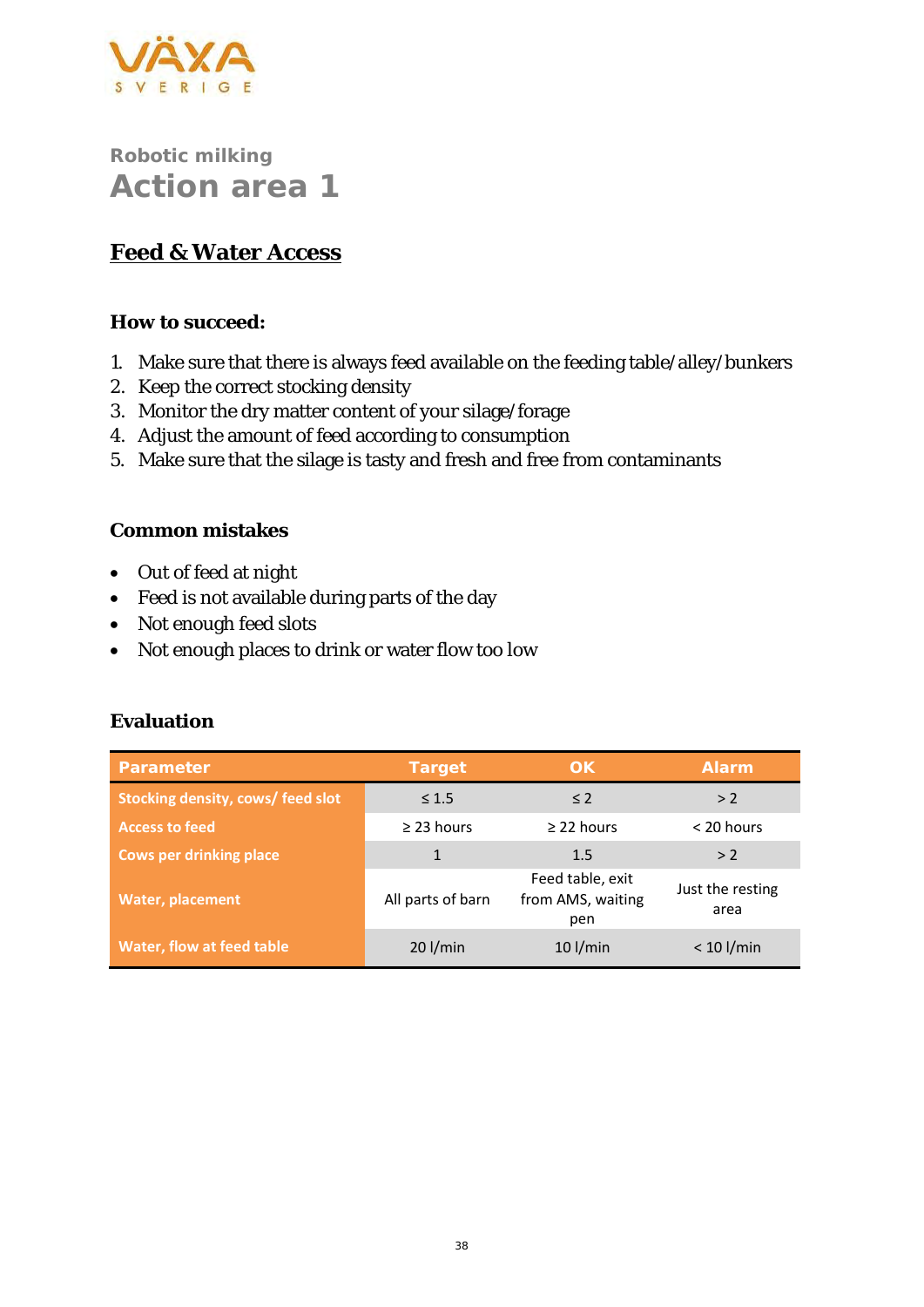

# **Stocking Density**

**How to succeed:**

- 1. 55 65 milking cows per milking unit\*
- 2. Calving's are evenly distributed over the year
- 3. House dry cows separately, out of sight and sound of milking robot
- 4. Introduce new recruits successively
- 5. Introduce first parity cows to robot unit after calving

\*The highest number is possible with optimal stall design, good cow traffic, evenly distributed calvings and conventional (not ecological) production.

#### **Common mistakes**

- Too many cows in barn
- Dry cows among the lactating cows
- Low lactating cows are not dried off in time

#### **Evaluation**

| Parameter                                             | Target         | OK.                            | <b>Alarm</b>          |
|-------------------------------------------------------|----------------|--------------------------------|-----------------------|
| Lactating cows per robot                              | 55-65          | $55 - 65$                      | $< 50$ or $> 70$      |
| <b>Milking interval</b>                               | $9 - 12$ hours | $7 - 8$ and $12 - 13$<br>hours | $<$ 7 or $>$ 13 hours |
| <b>Cows per feed slot</b>                             | $\leq 1.5$     | $\leq$ 2                       | > 2                   |
| <b>Concentration of forage. kg DM*</b><br>per cow day | 12             | 10                             | < 8                   |
| <b>Stocking density, resting area</b>                 | < 1            |                                | >1                    |
| <b>Cows per drinking place</b>                        |                | 1.5                            | > 2                   |

**\*** DM=Dry matter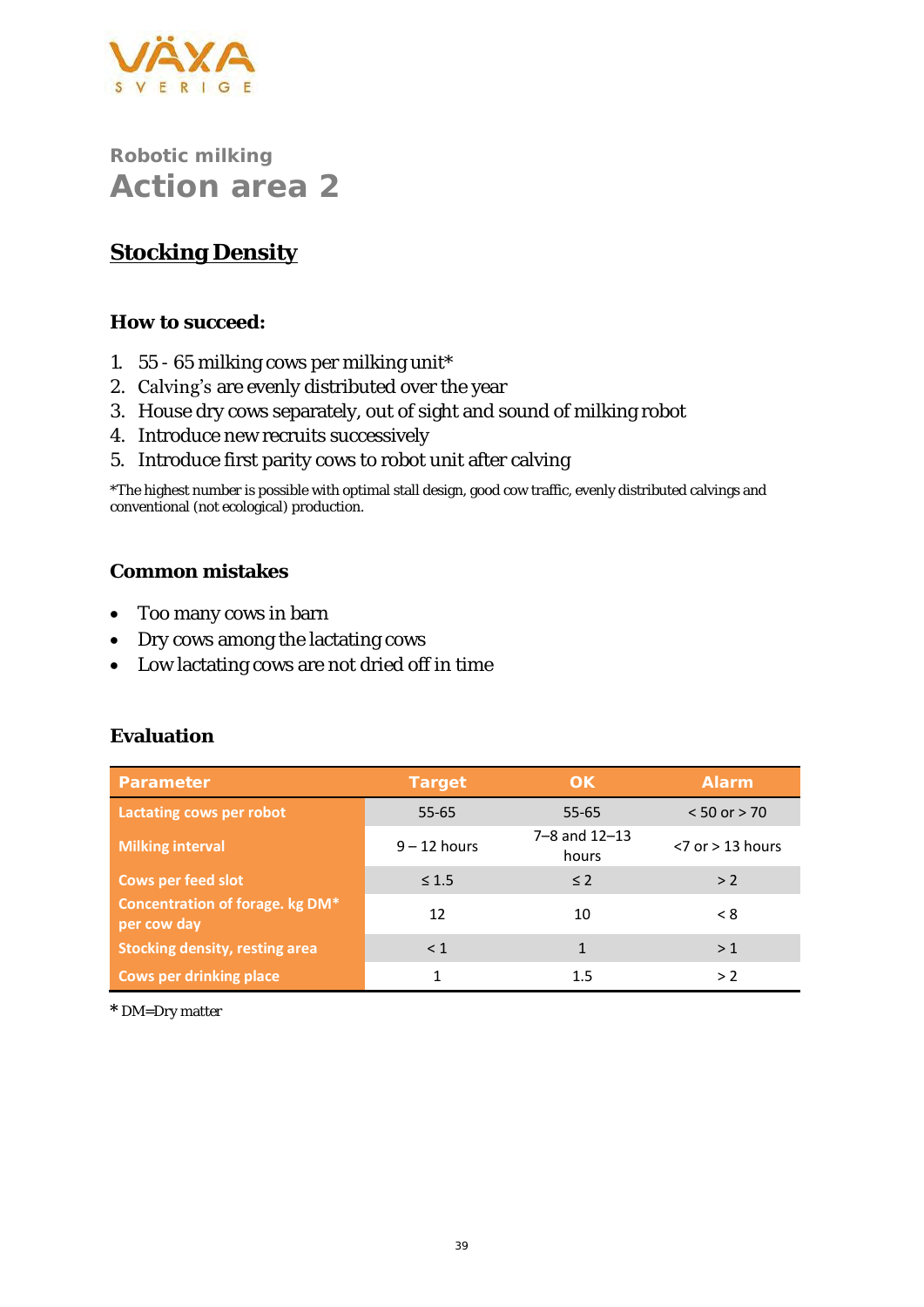

## **Post-milking Teat Disinfection**

**How to succeed:**

- 1. Always use teat disinfection
- 2. Use teat disinfectant with iodine if you have problems with staphs and strepts
- 3. Use a skin conditioning teat disinfectant if you have problems with *E. coli* and *Klebsiella*
- 4. Apply excessive amounts of teat disinfection
- 5. Make sure the teat disinfection does not freeze
- 6. Use a teat disinfection with UV-protection when cows are at grass

#### **Common mistakes**

- The teats are not completely sprayed
- The teat disinfection is too diluted
- The teat disinfection has been stored incorrectly
- The teat disinfection container is empty

| Parameter                         | Target                       | OK.                     | Alarm            |
|-----------------------------------|------------------------------|-------------------------|------------------|
| <b>Teat coverage</b>              | Complete                     | Moderate                | Incomplete       |
| <b>Storage</b>                    | Cool, $< +10$ <sup>o</sup> C | Around 0 <sup>o</sup> C | Risk of freezing |
| <b>Function check</b>             | Weekly                       | Sporadic                | <b>Never</b>     |
| Choice – staphs and strepts       | Iodine, $\geq 1,500$<br>ppm  | Iodine                  | Other            |
| Choice $-E$ . coli and Klebsiella | Skin softening<br>formula    | Does not chap skin      | Teat skin chaps  |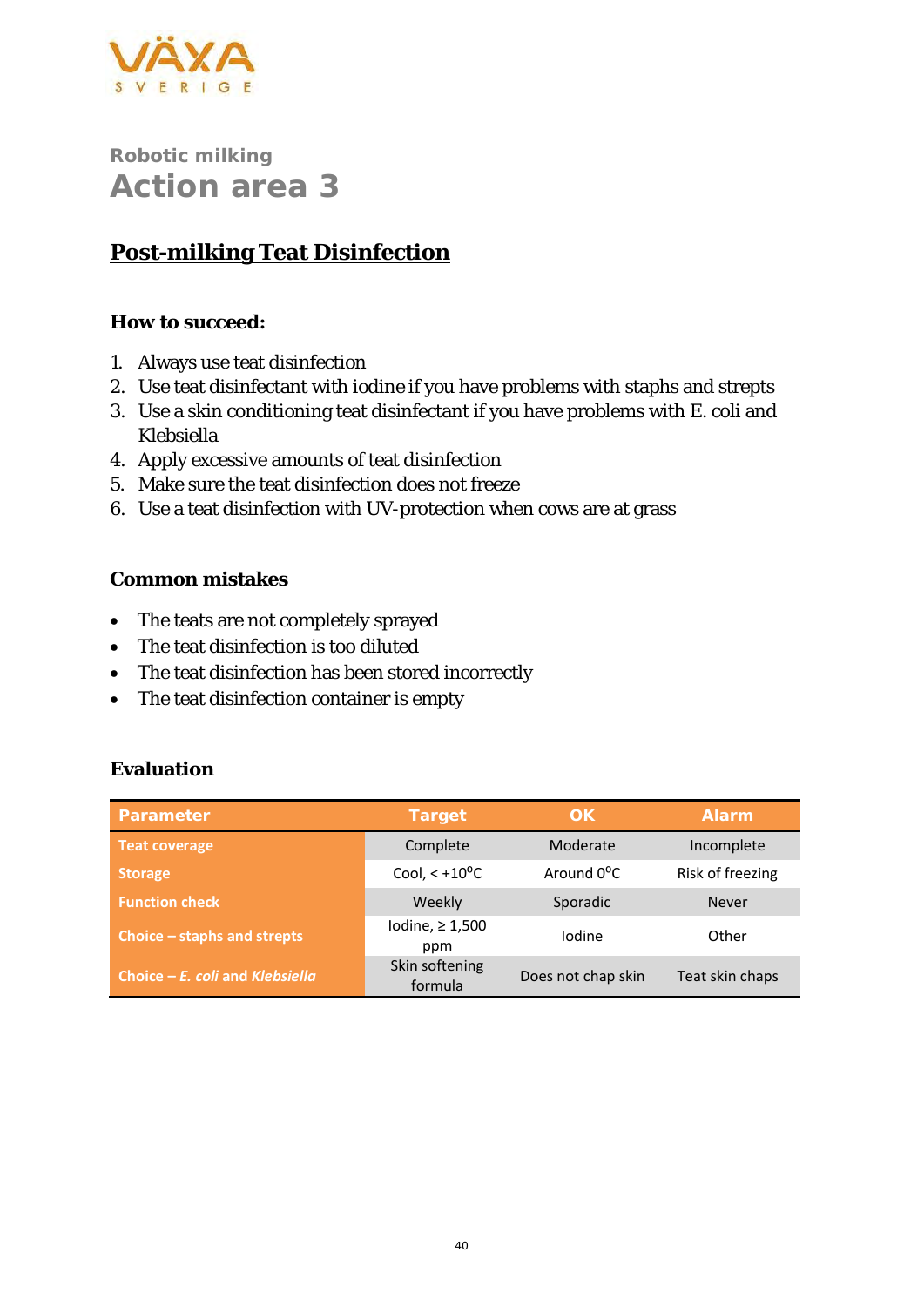

# **Teat Stimulation**

**How to succeed:**

- 1. Use manufacturer's default settings
- 2. Change cleaning brushes every day and service the wash teat-cup regularly
- 3. Even distribution of stage of lactation (days in milk) among lactating cows (plan for an even distribution of calvings over the year)
- 4. First parity cows may need longer preparation time
- 5. Monitor one entire preparation cycle at least once a day

#### **Common mistakes**

- Preparation cycle is too short
- Brushes have not been changed; wash cup has not been cleaned
- The robot unit cannot find the teats

| Parameter                           | Target      | 'OK i         | Alarm                |
|-------------------------------------|-------------|---------------|----------------------|
| Total prep-time                     | 60-90 sec   | $45 - 60$ sec | $<$ 45 seconds       |
| <b>Defecation in AMS</b>            | Never       | $\leq 10\%$   | >10%                 |
| Vacuum drop milk line*              | $\langle$ 2 | < 5           | > 5                  |
| Teat end vacuum* kPa                | 36-38 kPa   | 32-40 kPa     | $<$ 32 or $>$ 40 kPa |
| Mouthpiece vacuum <sup>*</sup> % OK | > 75%       | >60%          | $\leq 50\%$          |

#### **Evaluation**

\*Milking Time Test with a vacuum logger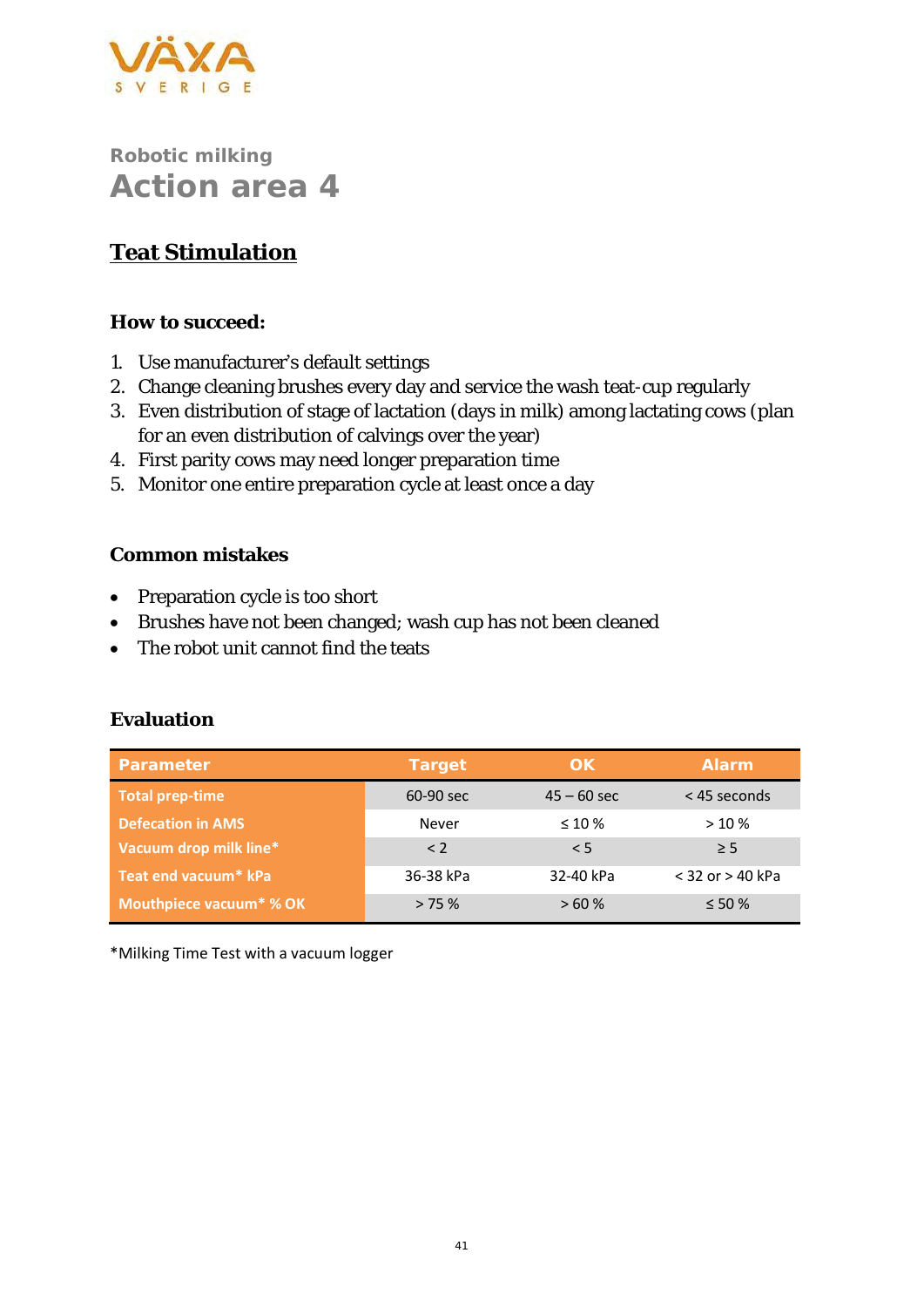

### **Water Hygiene**

**How to succeed:**

- 1. Drinking-quality water to cows
- 2. Water troughs cleaned twice a day
- 3. Water cups cleaned twice a week
- 4. Water troughs on pastures cleaned at least twice a week
- 5. Fence off lakes, brooks and fields with stagnant water
- 6. Take water samples regularly

**Common mistakes**

- Water source has water of inferior quality
- Bacterial growth in water troughs and cups
- Well is contaminated by surface water
- UV-filter is not working properly

| Parameter                       | Target    | OK               | <b>Alarm</b>             |
|---------------------------------|-----------|------------------|--------------------------|
| <b>Result of water analysis</b> | Good      | Good             | Remark on quality        |
| <b>Water troughs, surface</b>   | No remark | Slime on surface | Visible<br>contamination |
| Water cups, surface             | No remark | Slime on surface | Visible<br>contamination |
| <b>Water source</b>             | Public    | Drilled well     | Dug well                 |
| Nitrate, mg/litre               | 20        | 40               | > 200                    |
| pH                              |           | $6 - 9$          | $> 9$ or $< 6$           |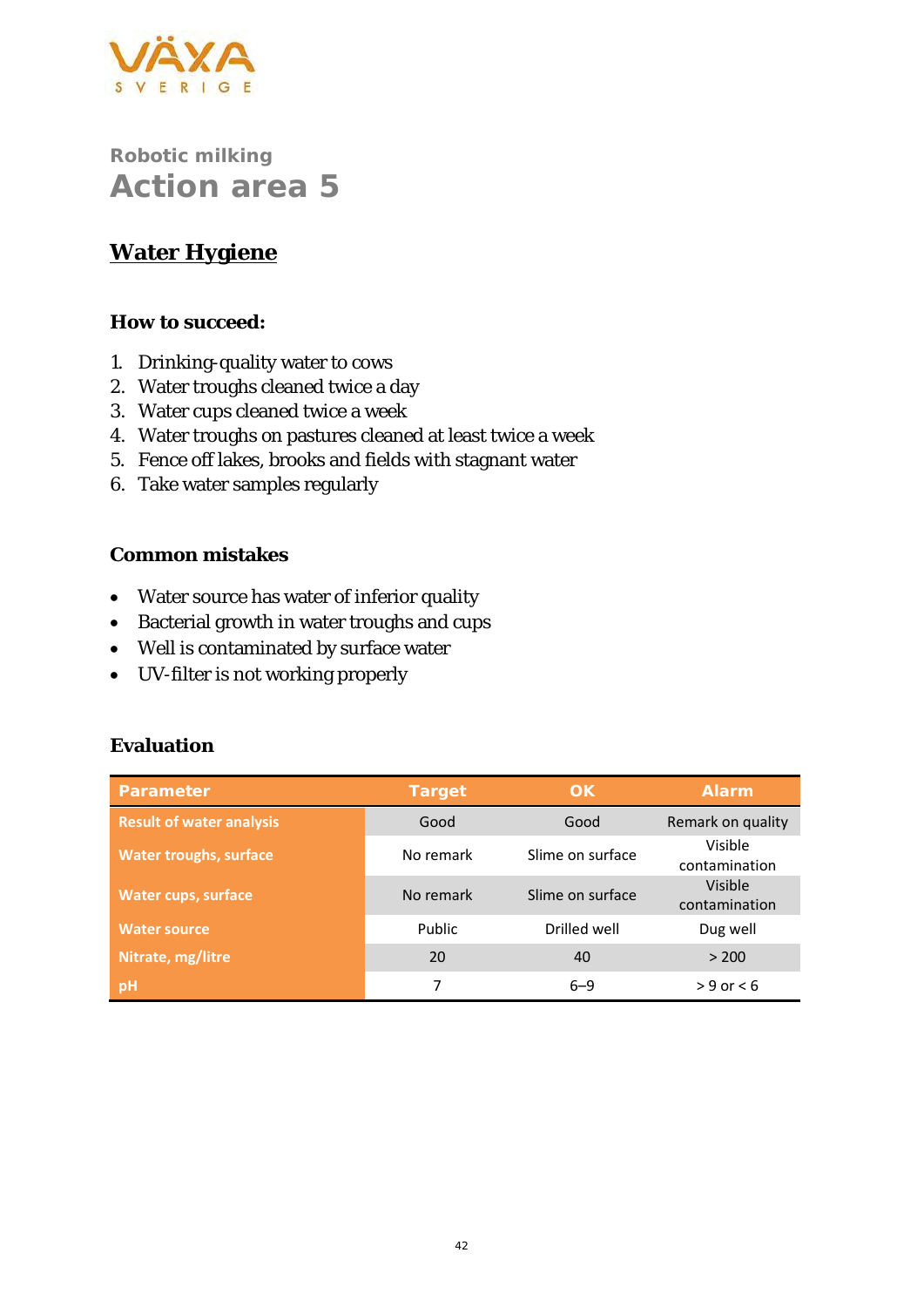

### **Feed**

#### **How to succeed**

- 1. Feed a high proportion of forage (silage or hay) in total ration
- 2. Adapt cows to lactation feeding 3 weeks prior to calving
- 3. Feed adequate amounts of energy at calving
- 4. Target less than 1-unit loss in body condition score in first month after calving
- 5. Analyze content of nutrients when using home produced feeds
- 6. Adjust feeding regime according to milk production and stage of lactation

#### **Common mistakes**

- Feed bunkers/alley empty for more than 1 hour per 24 hours
- Not enough feeding slots leads to competition and stress
- No adaptation of feeding period in last weeks before calving

| Parameter                                 | Target     | OK           | Alarm          |
|-------------------------------------------|------------|--------------|----------------|
| Percent forage in total ration            | > 50%      | $\geq 40 \%$ | < 40%          |
| NDF in total ration, g/kg DM*1            | 320-450    | $320 - 360$  | < 320          |
| Chewing time index min/kg DM <sup>1</sup> | > 32       | > 32         | < 32           |
| Total DM-intake kg/cow*                   | > 22       | > 21         | < 20           |
| <b>Adaptation period before calving</b>   | 3 weeks    | 2 weeks      | $< 1$ week     |
| <b>UREA per cow, average</b>              | $4 - 5$    | $3 - 6$      | $<$ 3 or $>$ 6 |
| % cows BHBA FPM <sup>2</sup> > $1.2**$    | $\leq$ 5 % | $\leq 10\%$  | > 20%          |

#### **Evaluation**

\*Depends on stage of lactation, total feed ration and cows, \*\*Measured with Freestyle Precision Unit 5-15 days after calving

<sup>1</sup> According to NORFOR <sup>2</sup>FPM=First Test Milking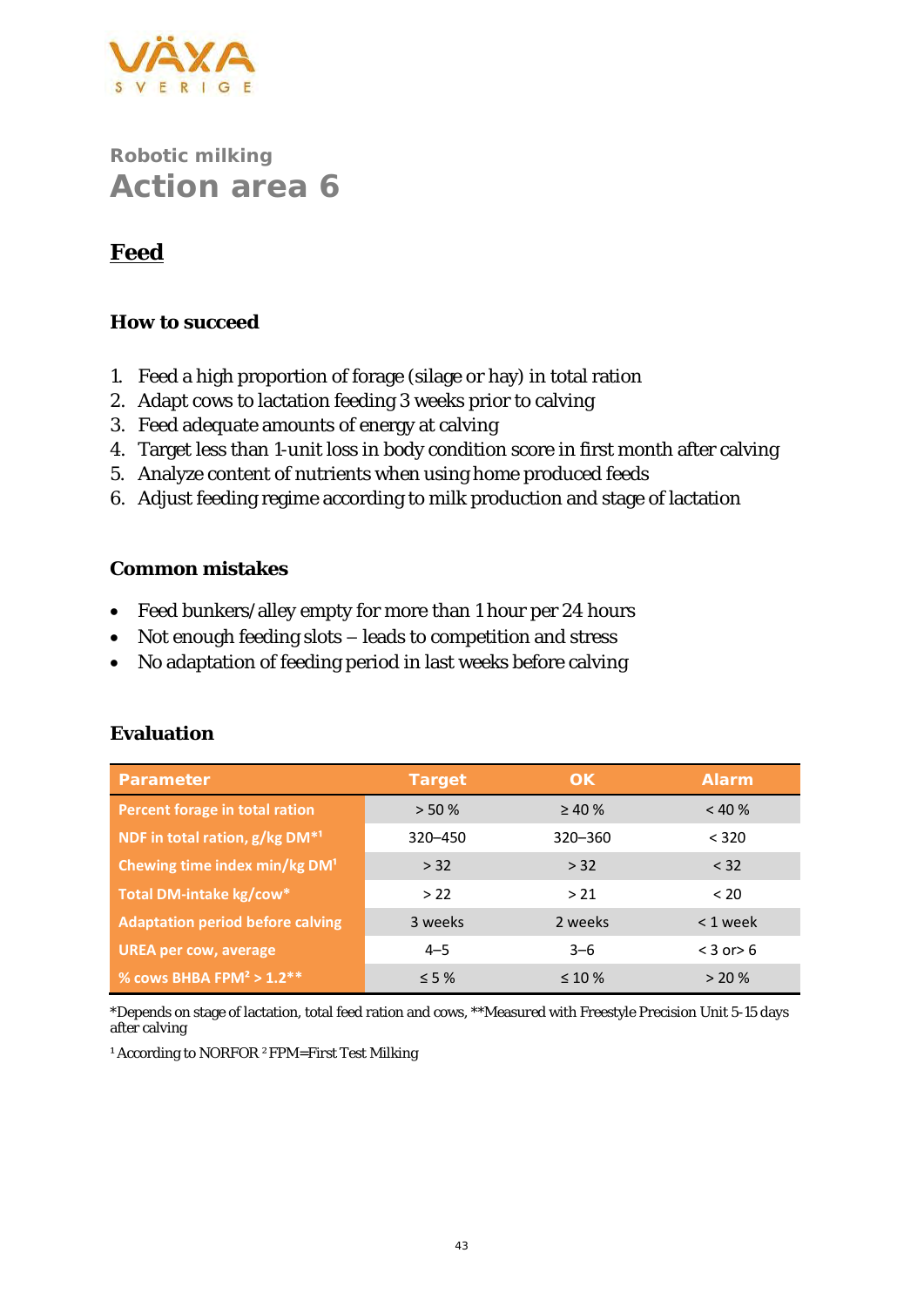

### **Milking Permissions**

#### **How to succeed**

- 1. Do not allow more than 4 milkings per 24 hours
- 2. Ensure all cows are milked with an interval of between 7 and 12 hours
- 3. Milking targets according to days in lactation:
	- o Day 0-90 360 minutes or 12 kg max 5 times / 24 hours o Day 90-150 390 minutes or 12 kg max 4 times / 24 hours
	- o Day 150- 390 minutes or 10 kg max 3 times / 24 hours

#### **Common mistakes**

- Permissions too generous for low lactating cows
- Too many milkings with yields less than 5 kg
- Too many cows with low flow rates

#### **Evaluation**

| Parameter                       | Target         | 'OK i            | Alarm                |
|---------------------------------|----------------|------------------|----------------------|
| <b>Milking interval, hours</b>  | $9 - 12$       | 7-8 or 12-13     | $< 7$ or $> 13$      |
| <b>Machine-on-time, minutes</b> | 5 min          | 6 min            | $> 8$ min            |
| Milk flow, the whole milking    | $\geq$ 2 l/min | $\geq 1.6$ l/min | $< 1.5$ l/min        |
| Vacuum drop milk line*          | $\leq$ 2       | < 5              | $\geq$ 5             |
| Teat end vacuum*                | 36-38 kPa      | 32-40 kPa        | $<$ 32 or $>$ 40 kPa |
| Mouthpiece vacuum*              | 10-15 kPa      | 8-25 kPa         | $< 8$ or $> 25$ kPa  |

\*Milking Time Test with a vacuum logger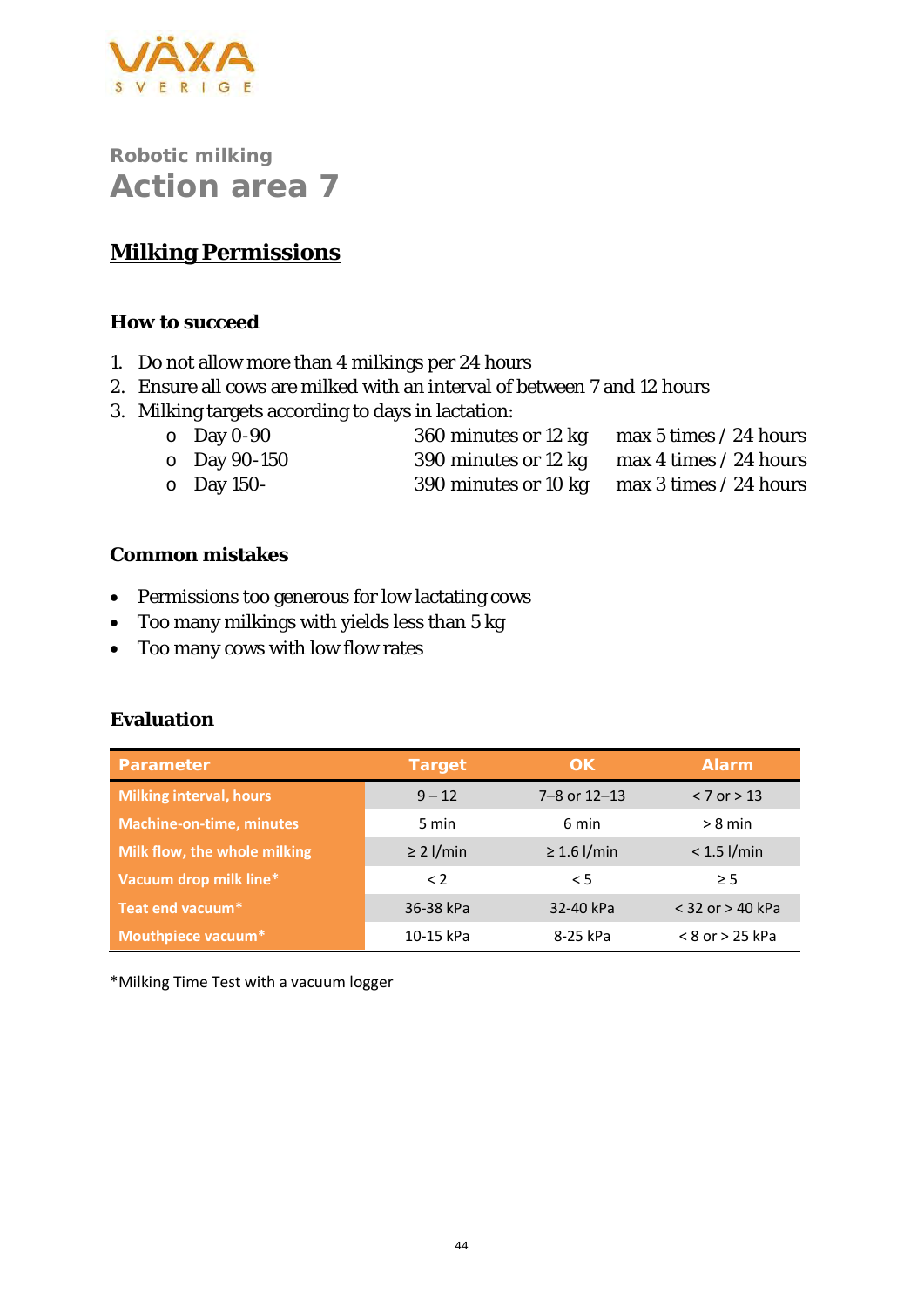

## **Wash Function**

#### **How to succeed**

- 1. Wash whole system 3 times per 24 hours
- 2. Use a generous amount of teat spray
- 3. Service and clean the brushes/teat cup wash unit regularly
- 4. Wash system at not less than 65°C every 5 minutes
- 5. Clean the outside of your AMS daily

#### **Common mistakes**

- AMS is washed less than 3 times per 24 hours
- The cows are dirty when entering the AMS
- The temperature of the wash solution is too low
- There is not enough hot water at > 80°C in your water heater

| Parameter                               | Target         | OK             | <b>Alarm</b>    |
|-----------------------------------------|----------------|----------------|-----------------|
| <b>Individual Bacterial Count (IBC)</b> | $\leq 20,000$  | $\leq 30,000$  | >60,000         |
| BT* somatic cell count                  | 150,000        | 200,000        | > 250,000       |
| <b>Fluid wash solution, storage</b>     | $10^{\circ}$ C | $10^{\circ}$ C | $< 5^{\circ}$ C |
| <b>Winter spores (clostridia)</b>       | < 200          | < 400          | 1,000           |
| <b>Enterococci; BT* PCR</b>             | $\Omega$       | Low            | Moderate/high   |
| <b>Thermo-resistant bacteria</b>        | < 100          | < 300          | 1,000           |

#### **Evaluation**

\*Bulk Tank analysis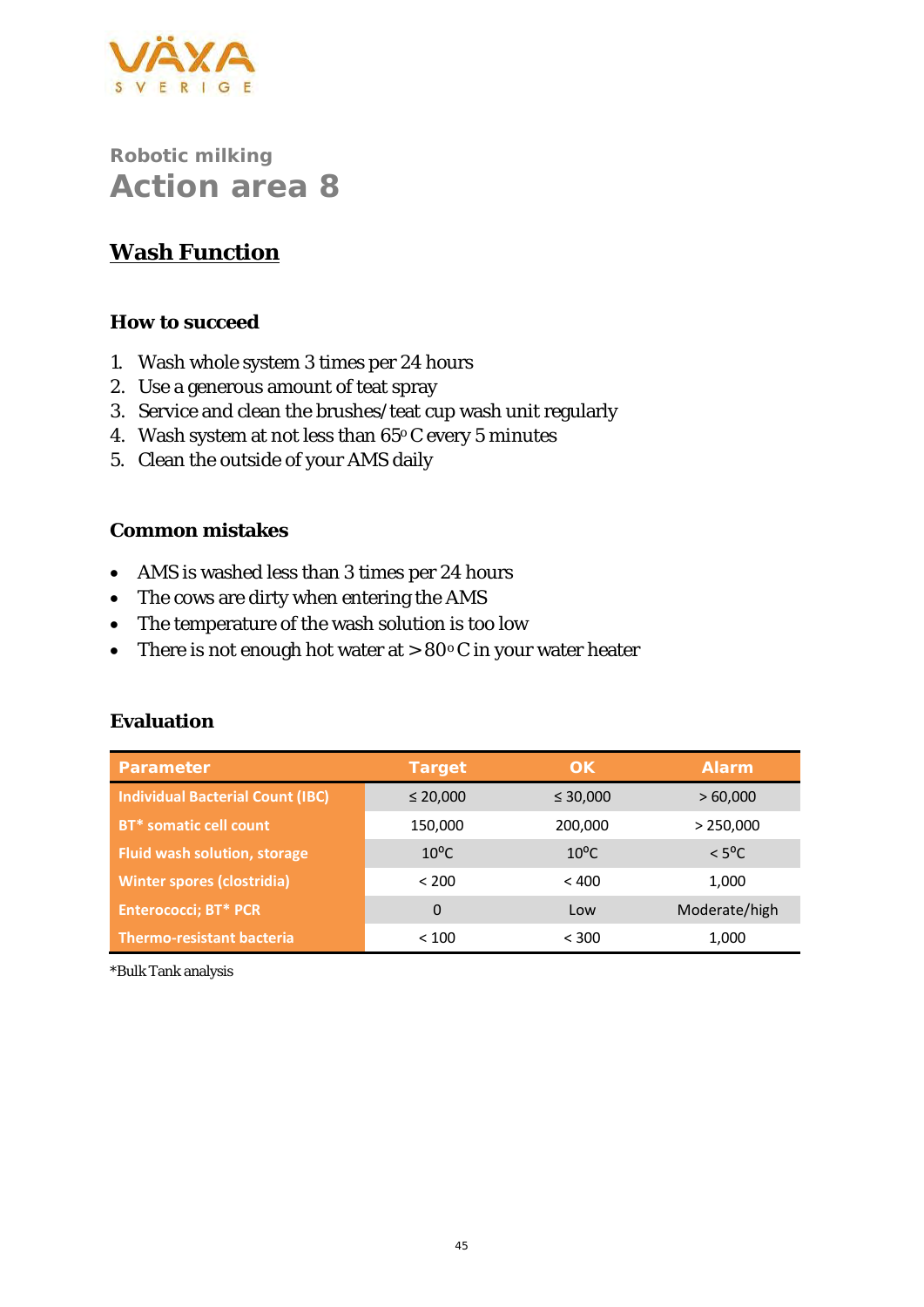

# **Cubicle Hygiene**

#### **How to succeed**

- 1. Clean the cubicles/lying areas twice a day
- 2. Replace all bedding material within 48 hours
- 3. Store bedding material in an area separate from where animals are housed
- 4.
- 5. Adjust cubicles according to size of your cows
- 6. Good ventilation for drier air
- 7. Use disinfecting additives in bedding material

#### **Common mistakes**

- Lying areas are not sufficiently clean and dry
- Leaking milk from cows in lying areas
- Bedding material is stored in barn in front of cows
- Wet sawdust creates heat in bedding

| Parameter                                                     | Target         | OK.               | Alarm           |
|---------------------------------------------------------------|----------------|-------------------|-----------------|
| <b>Number of cleanings of</b><br>cubicles/free stalls per day | $3 - 4$        | $\mathfrak{p}$    | $\langle$ 2     |
| Dry bedding under udders                                      | Every cleaning | Every day         | $> 2$ days      |
| <b>Turn-over of bedding</b>                                   | 24 hours       | 48 hours          | $>$ 3 days      |
| <b>Proportion of cubicles/free stalls</b><br>with leaked milk | None           | $< 10 \%$         | > 20%           |
| <b>Bedding, properties</b>                                    | Clean and dry  | Damp but unsoiled | Mixed with dirt |
| <b>Bedding, storage</b>                                       | Cool and dry   | Not dry in barn   | Wet and damp    |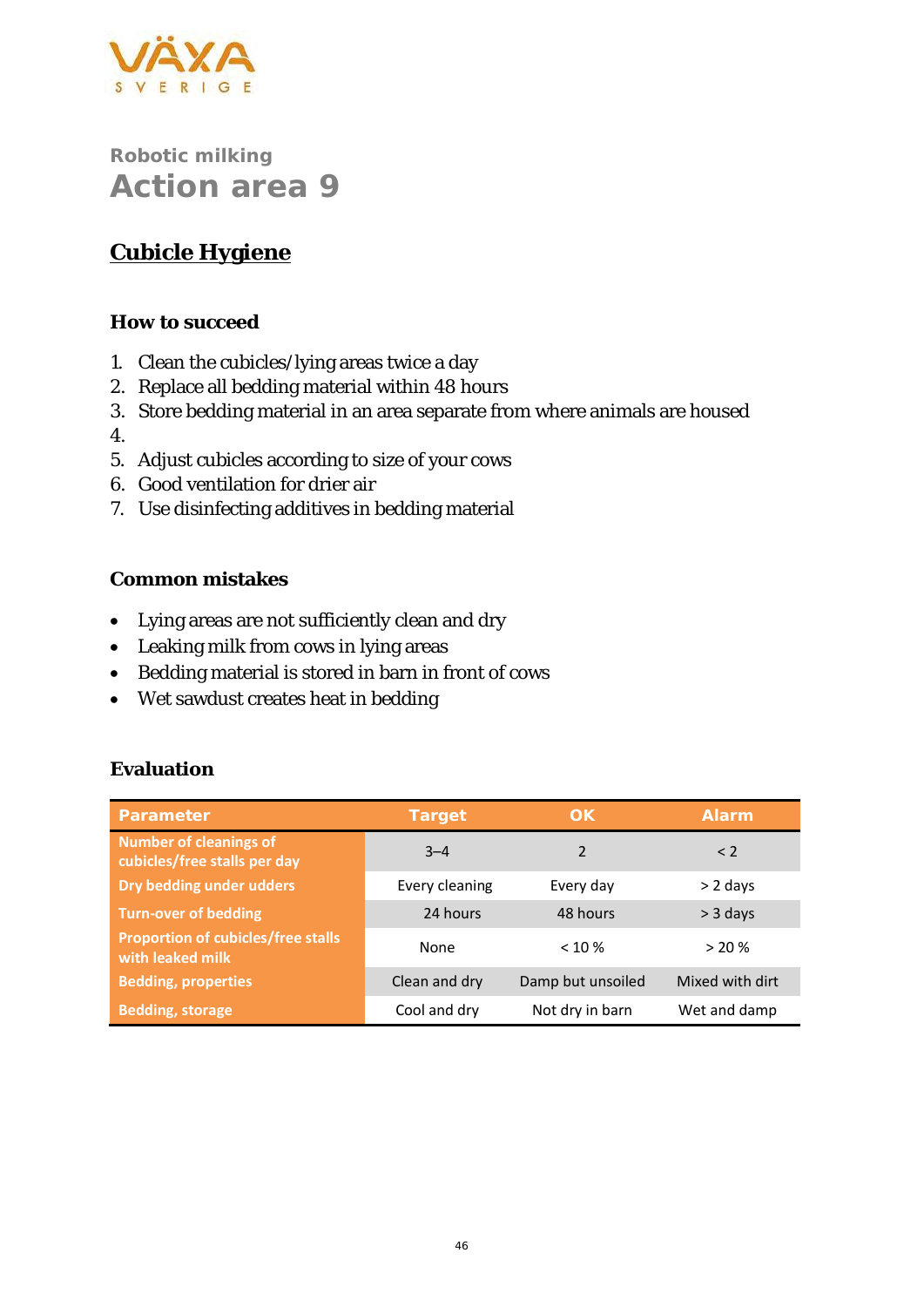

## **Milking Cup Liners**

**How to succeed**

- 1. Change liners on time
- 2. Use teat cup liners that fit the cows in your herd
- 3. Breed for dairy cows with similar looking teats size and conformation
- 4. Perform a Milking Time Test with a vacuum logger

#### **Common mistakes**

- Arbitrary choice of liners cows' teats not measured
- Many cows have short and/or narrow teats
- Compensation of low flow rates with higher vacuum settings

| Parameter                                              | Target         | OK               | Alarm                |
|--------------------------------------------------------|----------------|------------------|----------------------|
| Liner change at number of milkings<br>nitrile/silicone | 2,000/8,000    | 2,500/10,000     | > 2,500/10,000       |
| <b>Machine-on-time</b>                                 | 5 min          | 6 min            | $> 8$ min            |
| Milk flow, all of milking                              | $\geq$ 2 l/min | $\geq 1.6$ l/min | $< 1.5$ l/min        |
| Vacuum drop in milk line*                              | $\langle$ 2    | < 5              | $\geq$ 5             |
| Vacuum at teat end*                                    | 36-38 kPa      | 32-40 kPa        | $<$ 32 or $>$ 40 kPa |
| Vacuum in mouthpiece*                                  | 10-15 kPa      | 8-25 kPa         | $< 8$ or $> 25$ kPa  |
| <b>Checked size and shape of teats</b>                 | Every 2 years  | Done once        | <b>Never</b>         |

\*Milking Time Test with a vacuum logger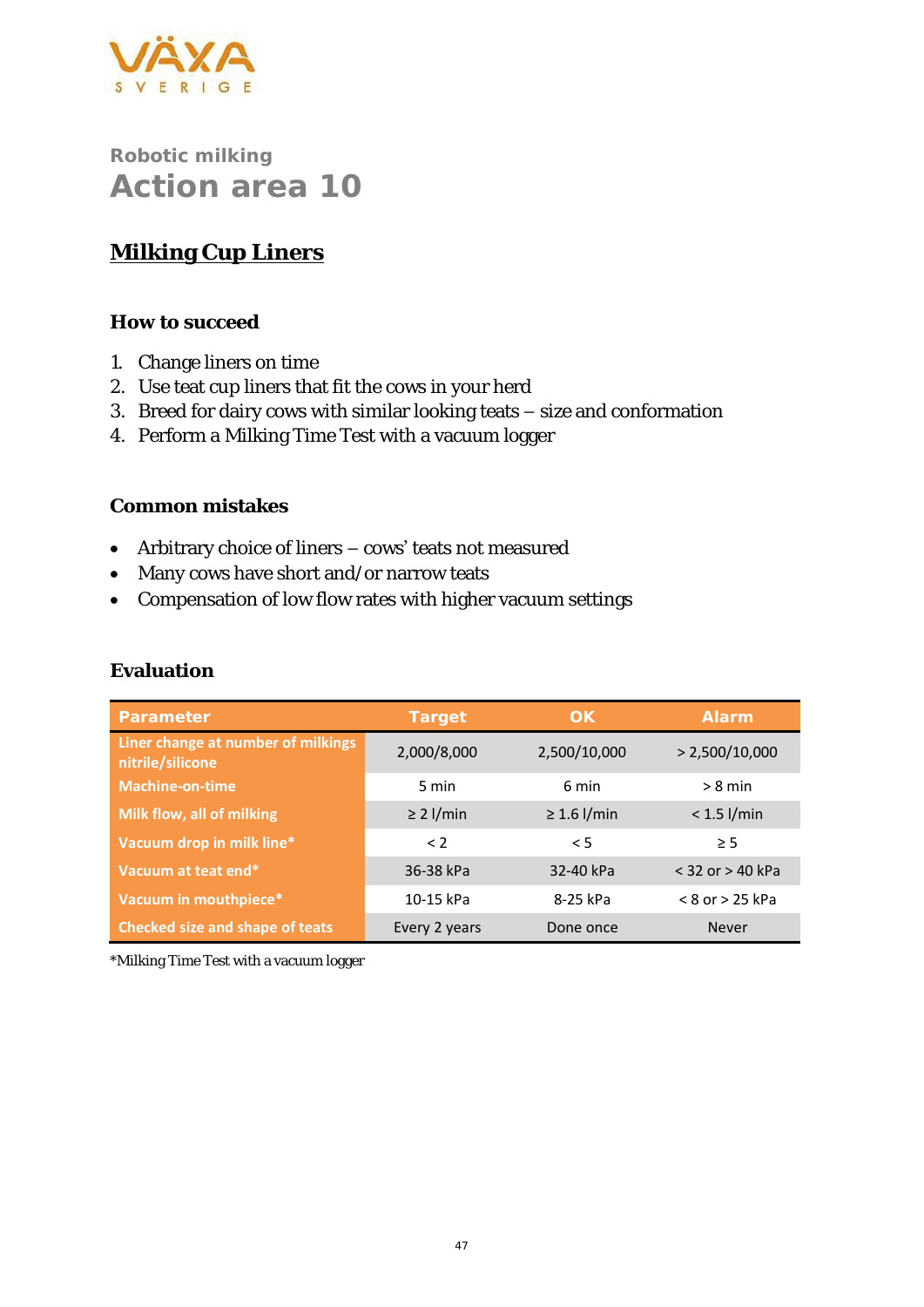

### **Healthy Claws**

#### **How to succeed**

- 1. Bathe cows' feet with an effective agent on a regular basis
- 2. Provide good cow comfort in laying areas
- 3. Clean and dry conditions for walking and standing areas
- 4. Trim cows' feet 2 months before and 2 months after calving
- 5. Trim cows with claw problems once again in the middle of lactation
- 6. Elevation plate attached immediately on cows with sole ulcers
- 7. Attach bandage on cows with salicylic acid or cows with digital dermatitis and/or mild foot rot (panarithium)

#### **Common mistakes**

- Claw diseases are not dealt with until cows are lame
- Cows that appear healthy are not regularly trimmed
- Cows are trimmed but diseases are not discovered or treated
- No registration of claw health status is done at trimming

| Parameter                                | Target                   | OK                     | Alarm        |
|------------------------------------------|--------------------------|------------------------|--------------|
| <b>Cows get feet trimmed</b>             | All, $\geq$ 2 /year      | Twice/year             | When needed  |
| <b>Claw health registration</b>          | Database<br>registration | Only written<br>report | No.          |
| Sole ulcers                              | $\leq 2\%$               | $< 4\%$                | $> 8\%$      |
| <b>Digital dermatitis</b>                | 0                        | The odd one            | $> 3\%$      |
| <b>Claw diseases are dealt with</b>      | Directly                 | Next trimming          | <b>Never</b> |
| Foot bath - interval                     | Every 14 days            | Monthly                | When needed  |
| Foot bath $-$ placing                    | AMS exit                 | In barn                | AMS entrance |
| Foot bath, change of fluid               | 100 cows                 | 150 cows               | Daily        |
| <b>Cows culled claw and leg problems</b> | 0                        | $\leq 2\%$             | $> 2\%$      |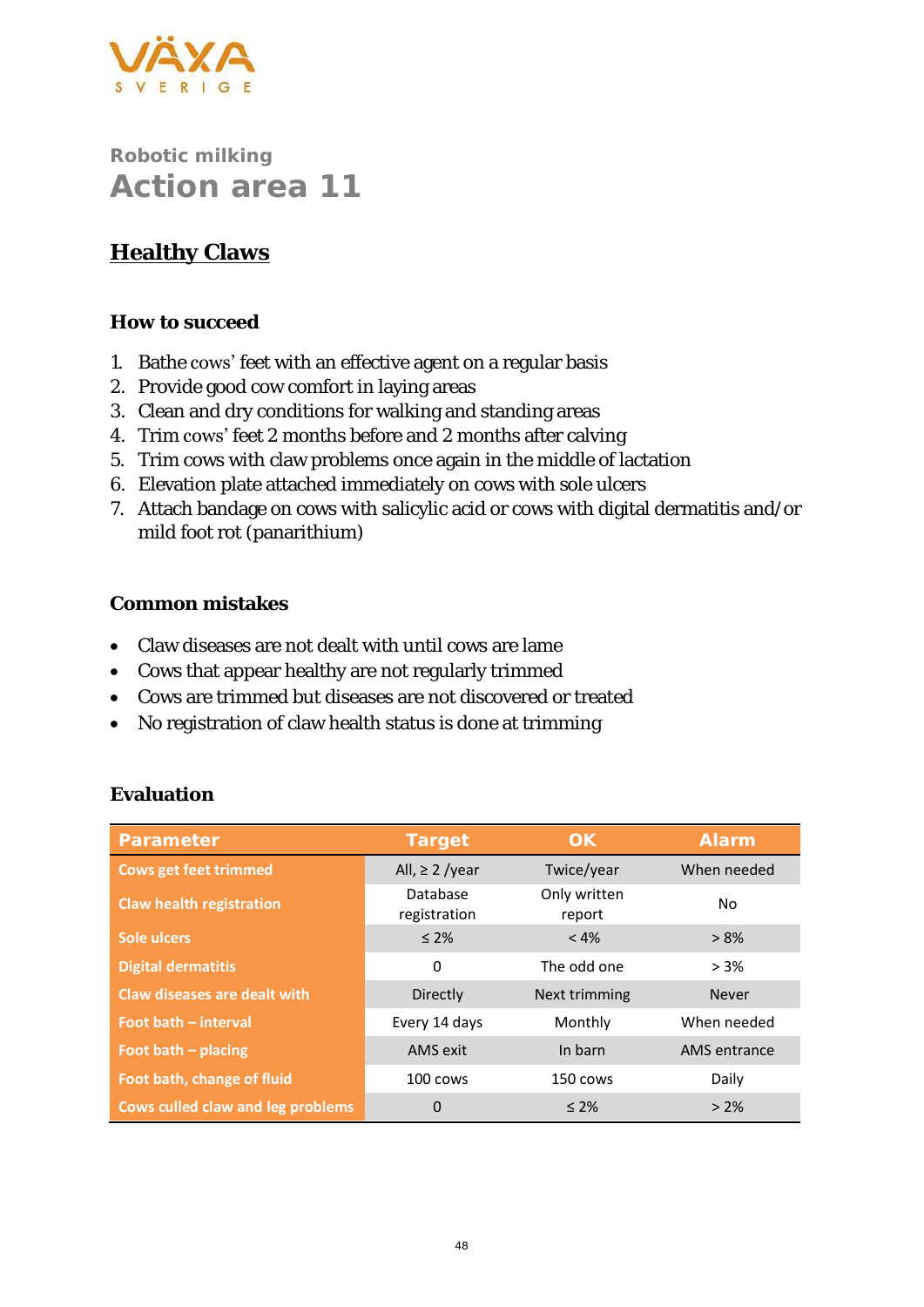

### **Biosecurity Calving**

**How to succeed:** 

- 1. Group according to udder health at calving
- 2. Use individual pens for calving
- 3. Clean the calving pens between each calving
- 4. Separate heifers from older cows 3 weeks before calving
- 5. Dry cow treatment according to guidelines
- 6. CMT of cows at calving, sample for culturing if CMT  $\geq$  3

#### **Common mistakes**

- Cows calve in a common calving pen
- Infected cows are housed with healthy ones before calving
- No diagnosis or knowledge of udder health of newly calved cows

| Parameter                       | Target    | OK.       | Alarm       |
|---------------------------------|-----------|-----------|-------------|
| New infections $-$ calving cows | < 5%      | < 10%     | >15%        |
| <b>Mastitis treatments</b>      | 5%        | 10%       | $\geq 20\%$ |
| <b>Calculated BTSCC</b>         | < 150,000 | < 200,000 | > 250,000   |
| <b>Cured during dry period</b>  | 70%       | 50%       | $< 30\%$    |
| <b>Proportion S. aureus</b>     | $< 5\%$   | 10%       | <b>20%</b>  |
| Str. agalactiae; BT* PCR        | 0         | 0         | Detected    |
| Mycoplasma bovis; BT* PCR       | 0         | $\Omega$  | Detected    |

#### **Evaluation**

\*Bulk Tank analysis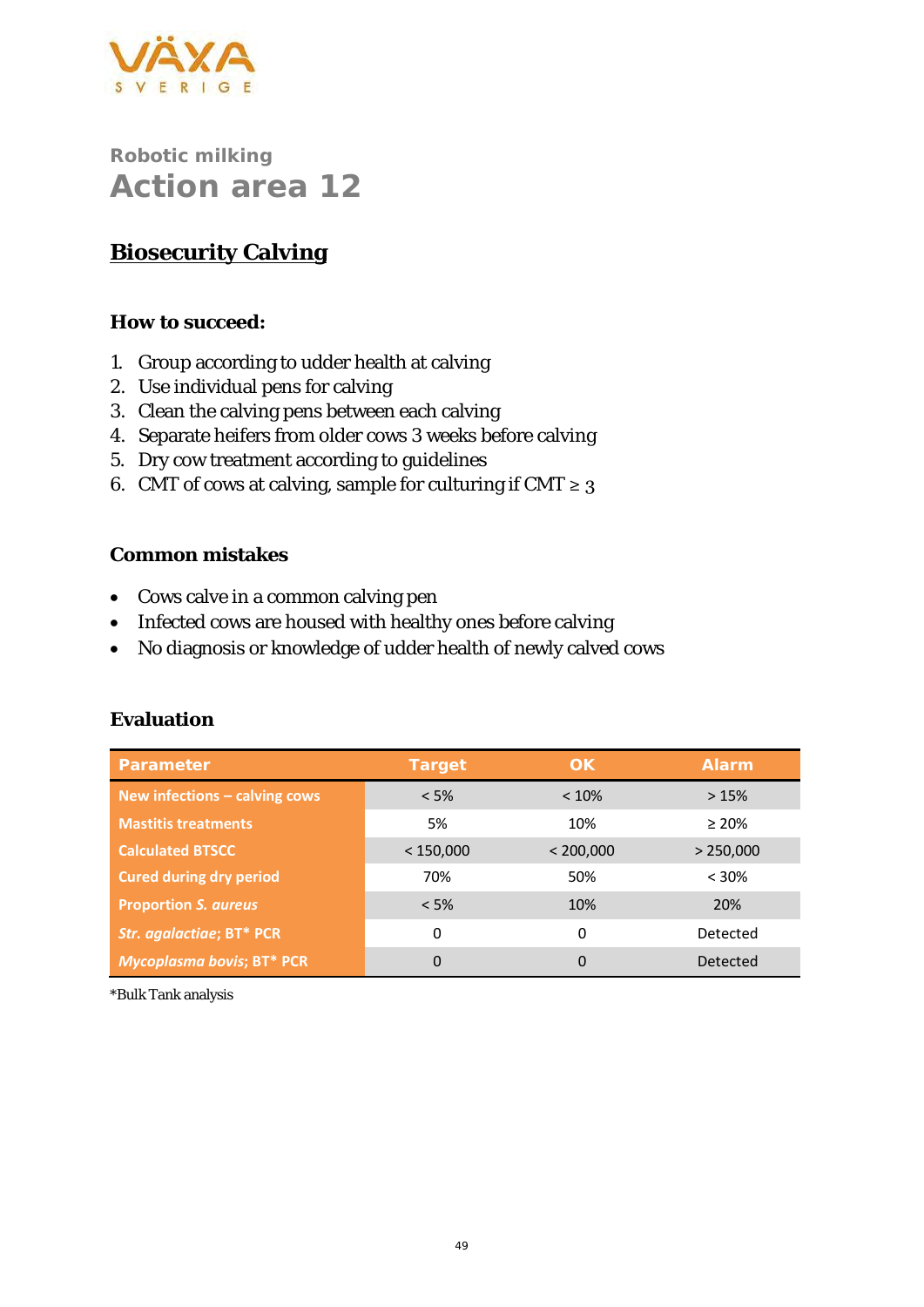

# **CMT & Bacteriology**

#### **How to succeed**

- 1. Note the behavior of your cows every morning and evening
- 2. Check the body temperature of cows with peculiar behaviour
- 3. CMT on cows with body temperature  $>$  38,5  $^{\circ}$ C
- 4. Check cell count history before treatment
- 5. Call your veterinarian directly regardless of day of the week or time of day
- 6. Use only antibiotic preparations of penicillin

#### **Common mistakes**

- Udder diseases are not detected
- Body temperature and CMT are not checked
- The veterinarian is not called on nights and weekends
- The veterinarian is called when the milk "looks like porridge"

#### **Do not use antibiotics on**

- Cows with a bad prognosis, such as:
	- o Cows with clinical mastitis for the third time in the same lactation
	- o Cows with clinical mastitis that have had high cell counts the last 3 months
- Cows with no other symptoms other than high cell counts

| Parameter                                 | Target                  | OK.     | Alarm    |
|-------------------------------------------|-------------------------|---------|----------|
| Telephone number of your vet              | Available at<br>milking | Yes     | No.      |
| <b>CMT equipment available</b>            | At milking              | On farm | No.      |
| Sample equipment available                | At milking              | On farm | No.      |
| <b>Notes for peculiar behavior</b>        | Yes, in specific spot   | Yes     | No.      |
| Percent use of penicillin for<br>mastitis | >90%                    | >85%    | $< 80\%$ |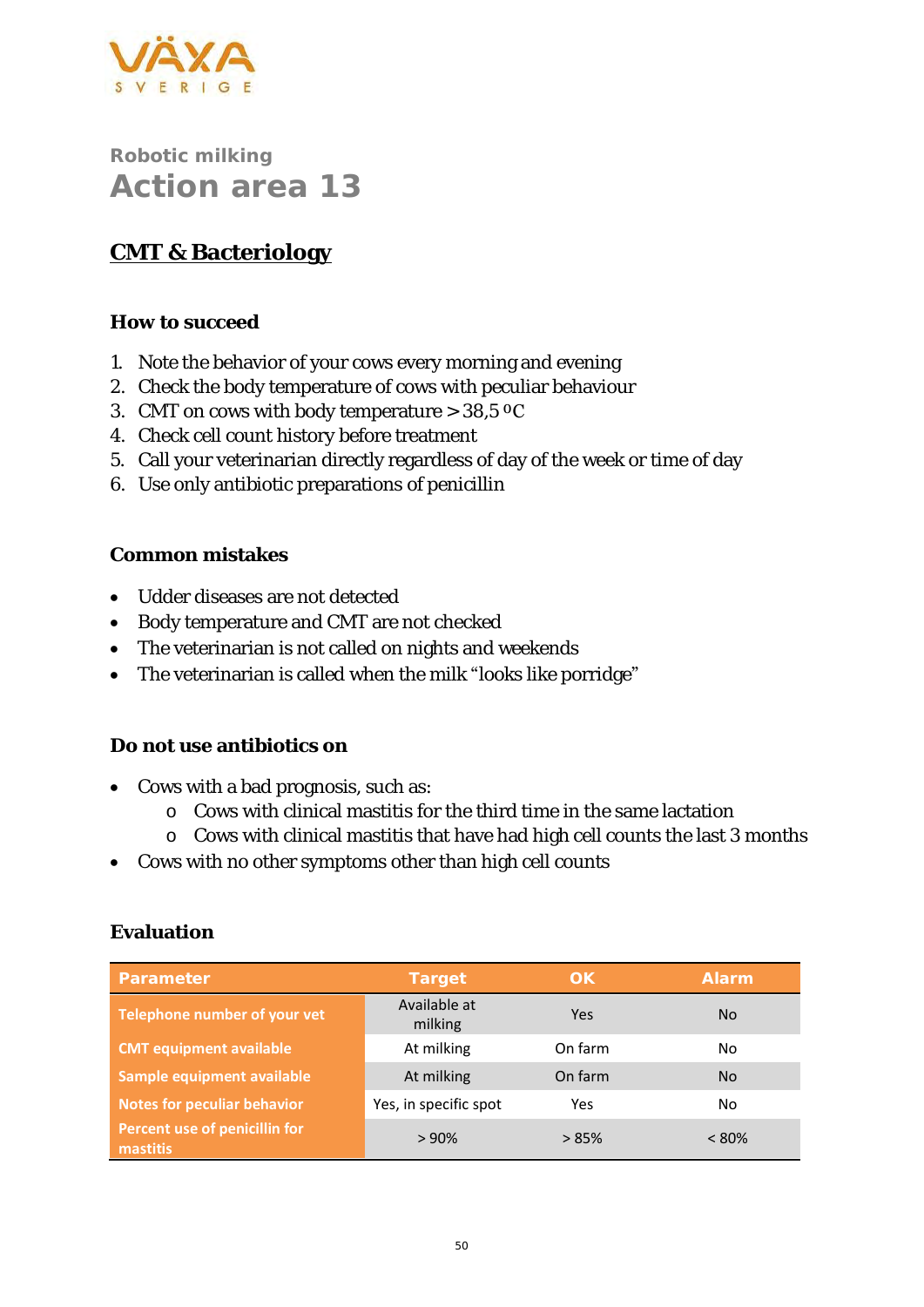

# **Dry Cow Planning**

#### **How to succeed:**

- 1. Clean and dry laying areas for all dry cows and heifers
- 2. Structured drying-off process in a separate pen or part of the barn
- 3. Keep pregnant heifers in a separate pen for last 3 weeks before calving
- 4. Keep dry cows with low cell counts separate from other cows
- 5. Keep dry cows with high cell counts separate from healthy cows

#### **Common mistakes**

- Dry cows are kept in the milk barn
- Pregnant heifers are kept with the dry cows
- Calvings occur in the group of dry cows
- The deep-litter bed is dirty and damp bad for cows and good for bacteria!

| Parameter                                      | Target        | OK.               | <b>Alarm</b>                  |
|------------------------------------------------|---------------|-------------------|-------------------------------|
| <b>Housing of dry cows</b>                     | Separate barn | Part of milk barn | With lactating<br><b>COWS</b> |
| Length of dry period                           | 7 wks.        | $6 - 9$ wks.      | $< 5$ or $>10$ wks.           |
| <b>Transition in a few days</b>                | $4 - 5$       | $6 - 8$           | > 8                           |
| <b>Test milkings per lactation</b>             | 12            | 11                | < 11                          |
| <b>Cleared infections during dry</b><br>period | >70%          | > 50%             | $< 30\%$                      |
| New infection rate at calving                  | $< 4\%$       | $< 8\%$           | >12%                          |
| Which cows get treated?                        | SCC, culture  | <b>CMT</b>        | Haphazard                     |
| <b>Proportion of treated dry cows</b>          | 20-30%        | 10-40%            | $< 10$ or $> 80\%$            |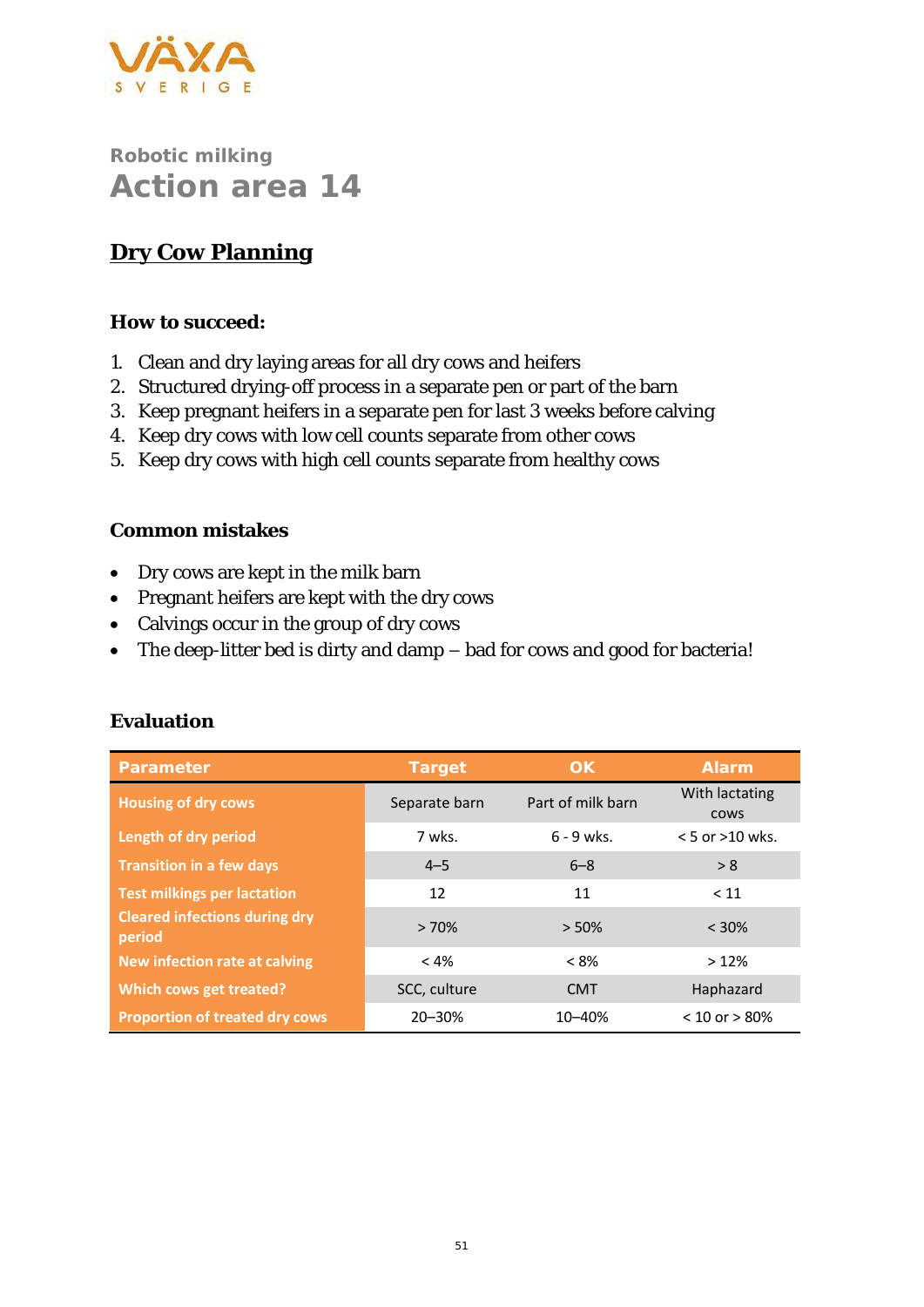

### **Dry Cow Routines**

#### **How to succeed**

- 1. Adjust feeding to reach daily production of 15–25 kg before initiation of dry off
- 2. Exclude concentrates and move cows to separate pen at the start of dry off
- 3. Milking interval 36–48 hours
- 4. Only use dry cow treatment on cows with good prognosis of healing

#### **Common mistakes**

- Dry period is longer than 10 weeks
- Insufficient feed distribution to cows
- Insufficient hygiene when treating dry cows

**Which cows should I treat with long-acting dry cow preparations?**

Check the cows' cell count series and use dry-cow preparations selectively:

- Do not treat cows in udder health class (UHC) 0-2 at dry off, corresponding to SCC < 200,000 in last 3 months prior to dry off
- Treat cows in UHC 3-8, corresponding to SCC 200,000-500,000 in the last 3 months prior to dry off, according to mastitis during lactation, SCC dynamics and bacterial findings
- Do not treat cows in UHC 9, corresponding to SCC consistently above 500,000 **Never treat:**
- Cows with penicillin-resistant staphs

| Parameter                            | Target        | OK.                           | Alarm                  |
|--------------------------------------|---------------|-------------------------------|------------------------|
| <b>New infections - calving cows</b> | $< 5\%$       | $< 10\%$                      | >20%                   |
| <b>Cured during in dry period</b>    | >70%          | > 50%                         | $< 30\%$               |
| Length of dry period                 | 7 wks.        | $5 - 9$ wks.                  | $< 5$ or $> 10$ wks.   |
| <b>Housing of dry cows</b>           | Separate barn | Part of milk barn             | With lactating<br>cows |
| <b>Type of housing</b>               | Cubicles      | Clean, dry deep<br>litter bed | Wet and dirty          |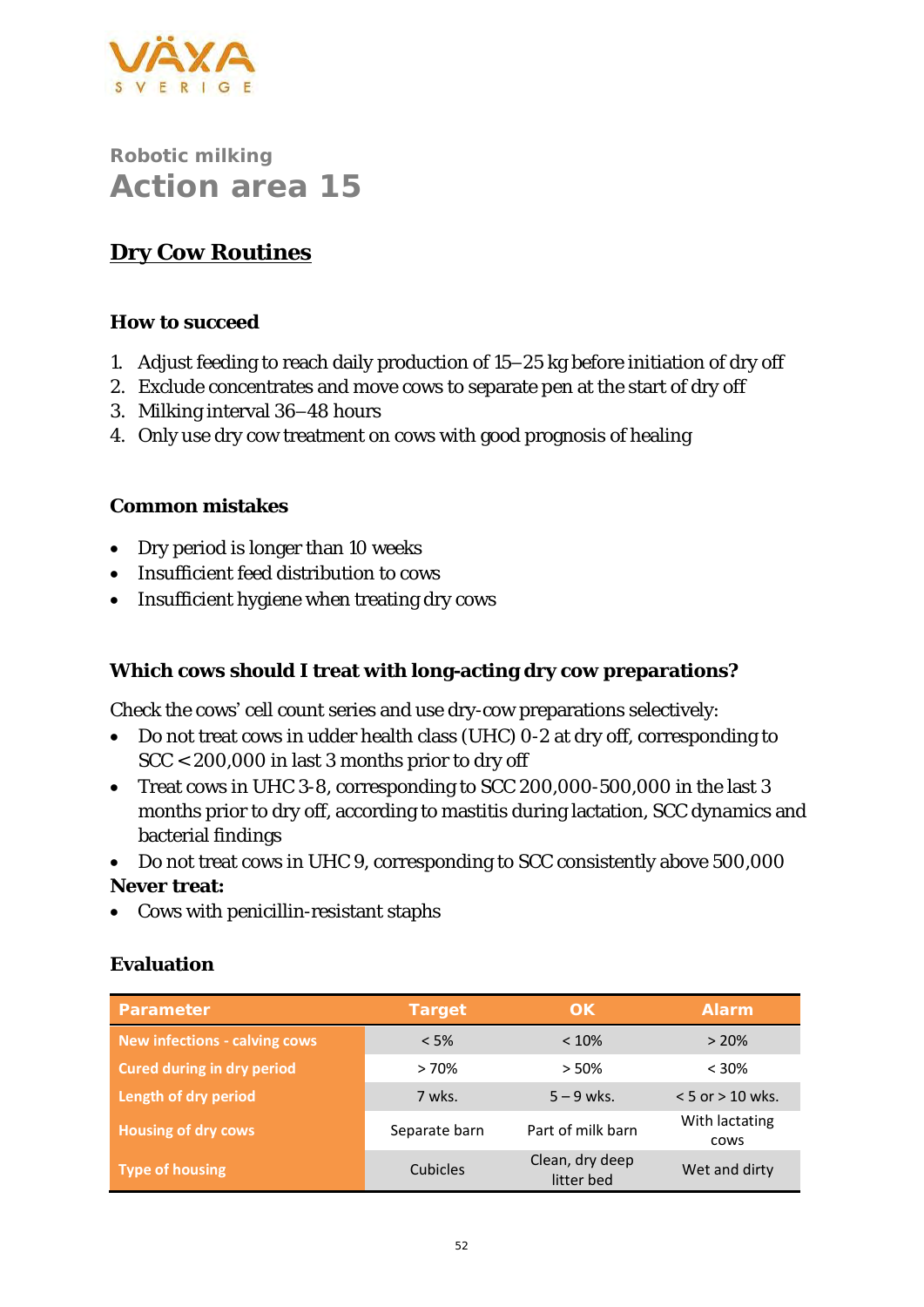

## **Heifers Training**

**How to succeed:**

- 1. Introduce the heifers to milk-barn in groups of 2-4
- 2. Keep them with lactating cows for 2-3 wks. not closer than 3 wks. before calving
- 3. Give them access to the AMS and walk through it but do not feed concentrate there
- 4. Move the heifers into the calving pen 3 weeks before calving
- 5. Train the heifers to the AMS after calving

**Common mistakes**

- Heifers go with the cows in the last 3 weeks before calving
- No training of heifers
- Heifers are forced into the AMS before calving

**This heifer management gives you more milk during the entire lactation:**

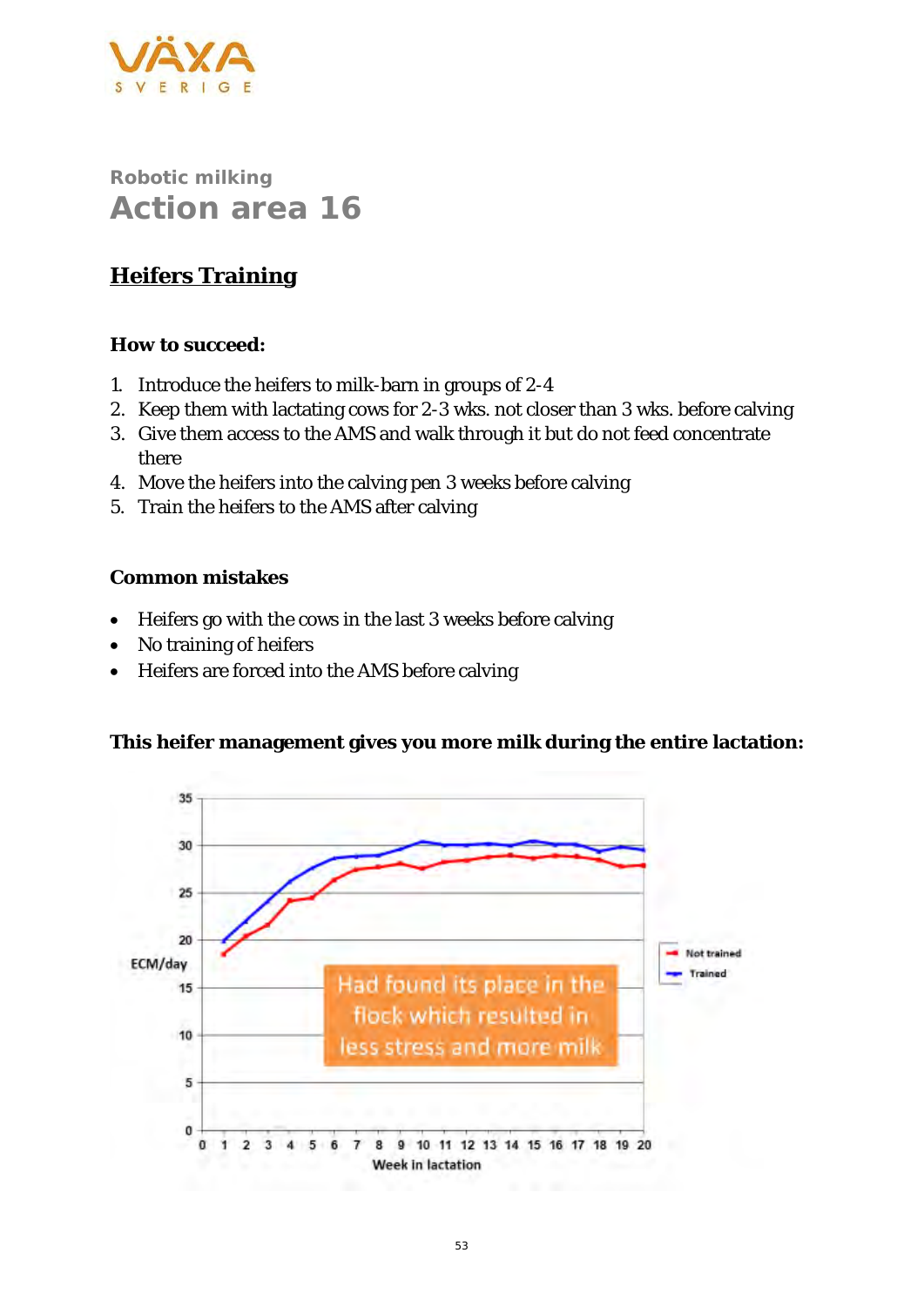## **Feed Hygiene**

#### **How to succeed**

#### Forage – especially silage

- 1. Fill silage containers quickly, pack well
- 2. Adjust conservation method according to DM\*
- 3. Check for heat in silage every day
- 4. Discard bad silage

#### Equipment

'

- 1. Sweep the feeding table/alley daily
- 2. Mix a new ration every day
- 3. Empty the mixer wagon after feeding
- 4. Include leftovers from last filling in next batch of mixed feed
- 5. Clean concentrate dispensers every week

#### **Common mistakes**

- Insufficient conservation
- Silage is not removed from storage fast enough
- Mold in silage/grain/concentrate
- Mixer wagon not cleaned properly
- Feeding table not swept properly

#### **Evaluation**

| Parameter, silage               | Target               | <b>OK</b>            | Alarm         |
|---------------------------------|----------------------|----------------------|---------------|
| <b>Heat in silo</b>             | None                 | Lukewarm             | Hot           |
| <b>NH3, % of N</b>              | < 4                  | < 8                  | $\geq$ 12     |
| pH silage, < 25% DM             | < 4.2                | < 4.2                | > 4.5         |
| pH silage, > 25% DM             | Under critical level | Under critical level | Above level   |
| <b>Butyric acid</b>             | $< 0.1\%$            | $0.1 - 0.2%$         | $> 0.3\%$     |
| <b>Lactic acid</b>              | > 5%                 | $> 4\%$              | $< 3\%$       |
| Parameter, concentrates         | Target               | OK.                  | <b>Alarm</b>  |
| <b>Aspergillus fumigatus</b>    | $< 10$ CFU/g         | $< 100$ CFU/g        | $>$ 500 CFU/g |
| <b>Percent infected kernels</b> | $< 25\%$             | $< 35\%$             | >40%          |
| <b>Water activity (aw)</b>      | < 0.75               | < 0.75               | > 0.75        |

pH is dependent on DM content. Formula for DM correction: (0,0257\* DM % in silage) + 3,71 = critical pH-level \*DM=dry matter

#### **Concentrates**

- 1. Good quality, store in dry place
- 2. Protect from rats and other vermin
- 3. Fill cold in bunk/sack/silo
- 4. Check for heat in silage weekly